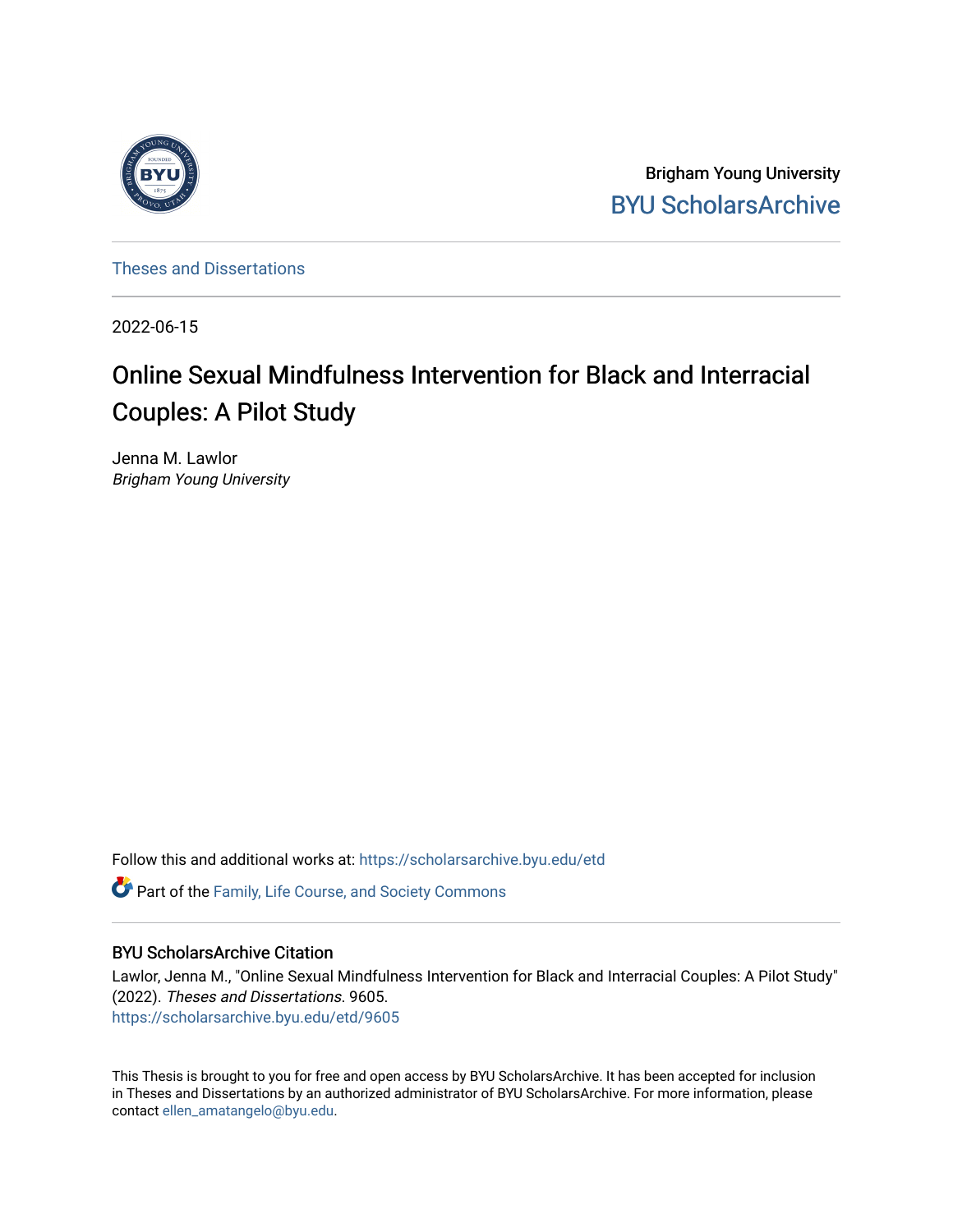<span id="page-1-0"></span>Online Sexual Mindfulness Intervention for

Black and Interracial Couples: A Pilot Study

Jenna M. Lawlor

A thesis submitted to the faculty of Brigham Young University in partial fulfillment of the requirements for the degree of

Master of Science

Chelom E. Leavitt, Chair Alan J. Hawkins Loren D. Marks

School of Family Life

Brigham Young University

Copyright © 2022 Jenna M. Lawlor

All Rights Reserved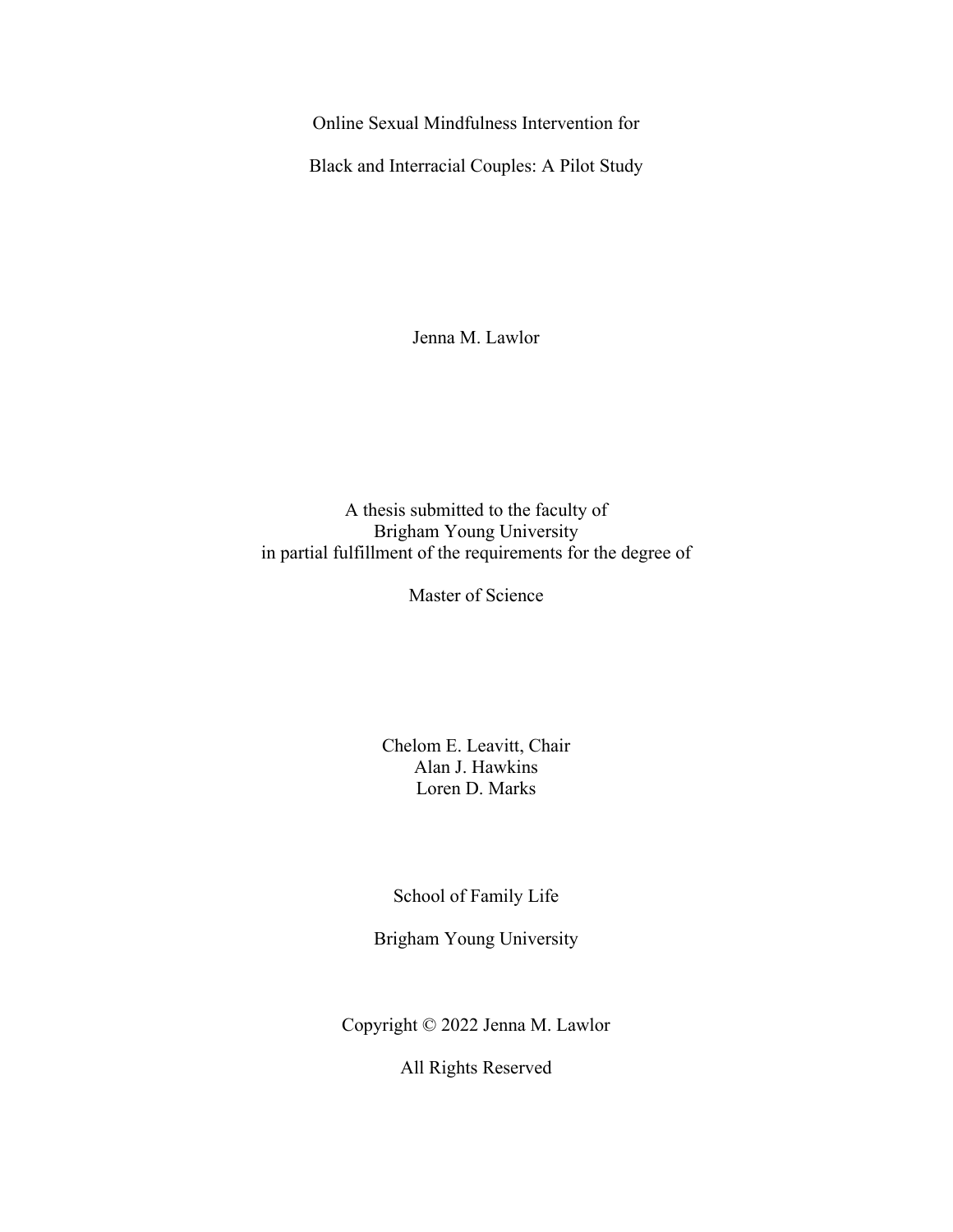## **ABSTRACT**

## <span id="page-2-0"></span>**Online Sexual Mindfulness Intervention for Black and Interracial Couples: A Pilot Study**

Jenna M. Lawlor School of Family Life, Brigham Young University Master of Science

Sexual mindfulness has been shown to improve couple's relationship and sexual satisfaction. Mindfulness research has mostly been conducted with White participants, largely leaving out the perspectives of diverse participants. This study piloted an online culturally-adapted version of the Sexual Mindfulness Project with Black and interracial couples (N=26 heterosexual individuals in a committed relationship from three different continents; age range 23–44) to understand the program's acceptability and impacts. Qualitative interviews and quantitative surveys showed that couples enjoyed the program and experienced positive relational and sexual impacts post-intervention, including improved relationship satisfaction, sexual satisfaction, communication, and sexual mindfulness. Implications to improve the program curriculum and delivery are discussed.

Keywords: sexual mindfulness, Black couples, relationship education, pilot study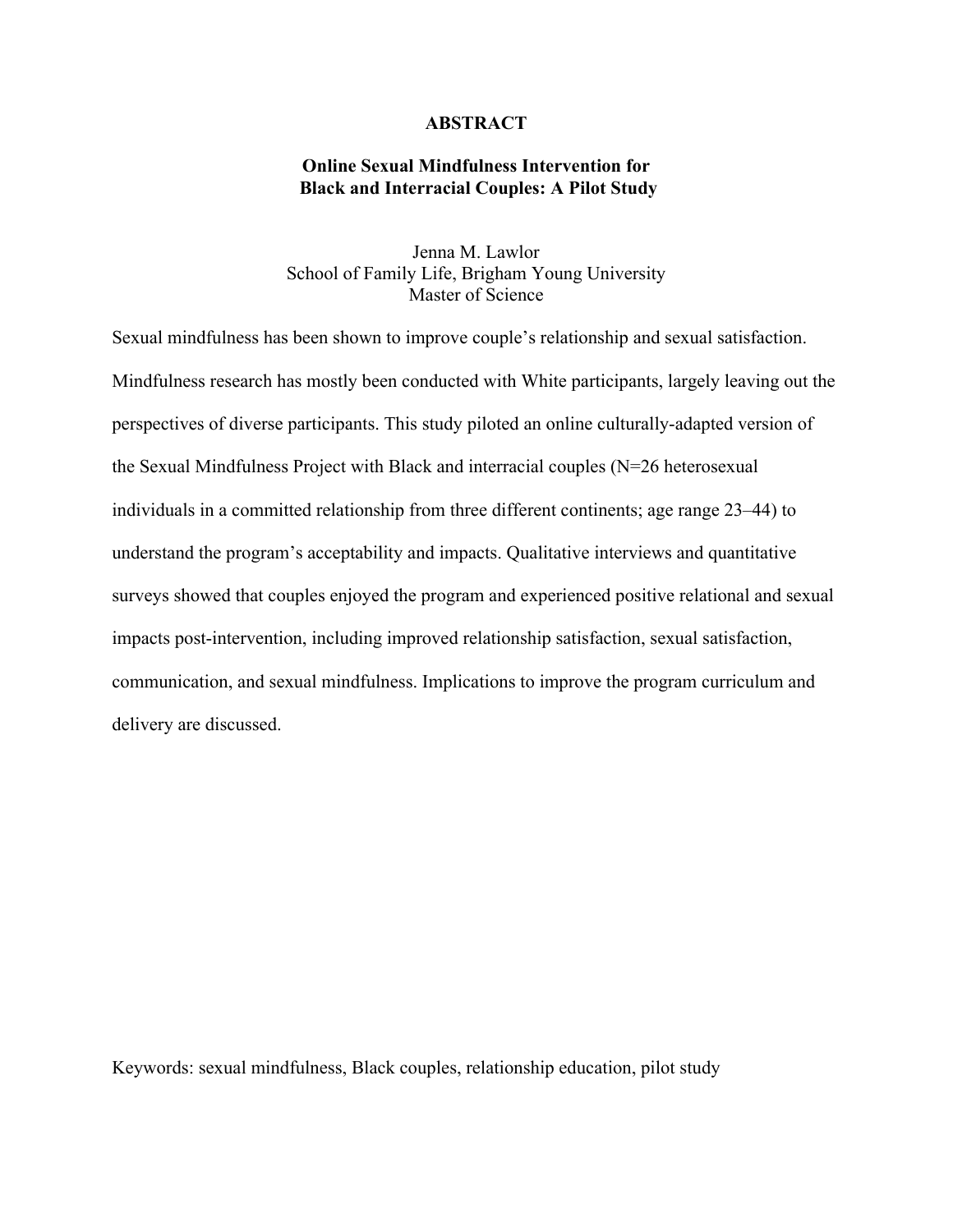## **ACKNOWLEDGEMENTS**

<span id="page-3-0"></span>My heart is full when I reflect on the journey of completing this program and my thesis. I am a new woman. I owe the personal and professional transformation I have experienced to the many mentors, friends, and family who have given me invaluable support and encouragement along the way. My deepest gratitude is for my Heavenly Parents and Savior Jesus Christ, who I love dearly and whose love I hope to reflect through my work.

I would like to share my utmost appreciation for my advisor Chelom Leavitt. I could not have completed this thesis without her unwavering support and guidance. It was truly an honor to be mentored by such a wise, graceful, patient, and accomplished person. Her influence is one that I will carry with me throughout my life.

Special thanks to my committee members Alan Hawkins and Loren Marks, whose expertise and generous guidance helped me accomplish this large undertaking. I would also like to acknowledge the many other Brigham Young University faculty who have taught me valuable lessons and provided their expert advice for various aspects of my thesis.

My graduate cohort was full of women who I am in awe of. This program was more joyful with their laughter, intelligence, and encouragement. My colleagues Amber and Rebecca left a lasting impact on me through their insights and kindness. Each of these women have shown me the beauty of sisterhood and the strength that women possess, and for that I am grateful. I am extremely grateful for my program facilitators who made the intervention a success and created a safe, comfortable environment for the participants. Thank you to the participants, all who were vulnerable and invested in the process. It was an honor to see the strengths and growth in each of your relationships. I was often brought to tears by the insights you shared during the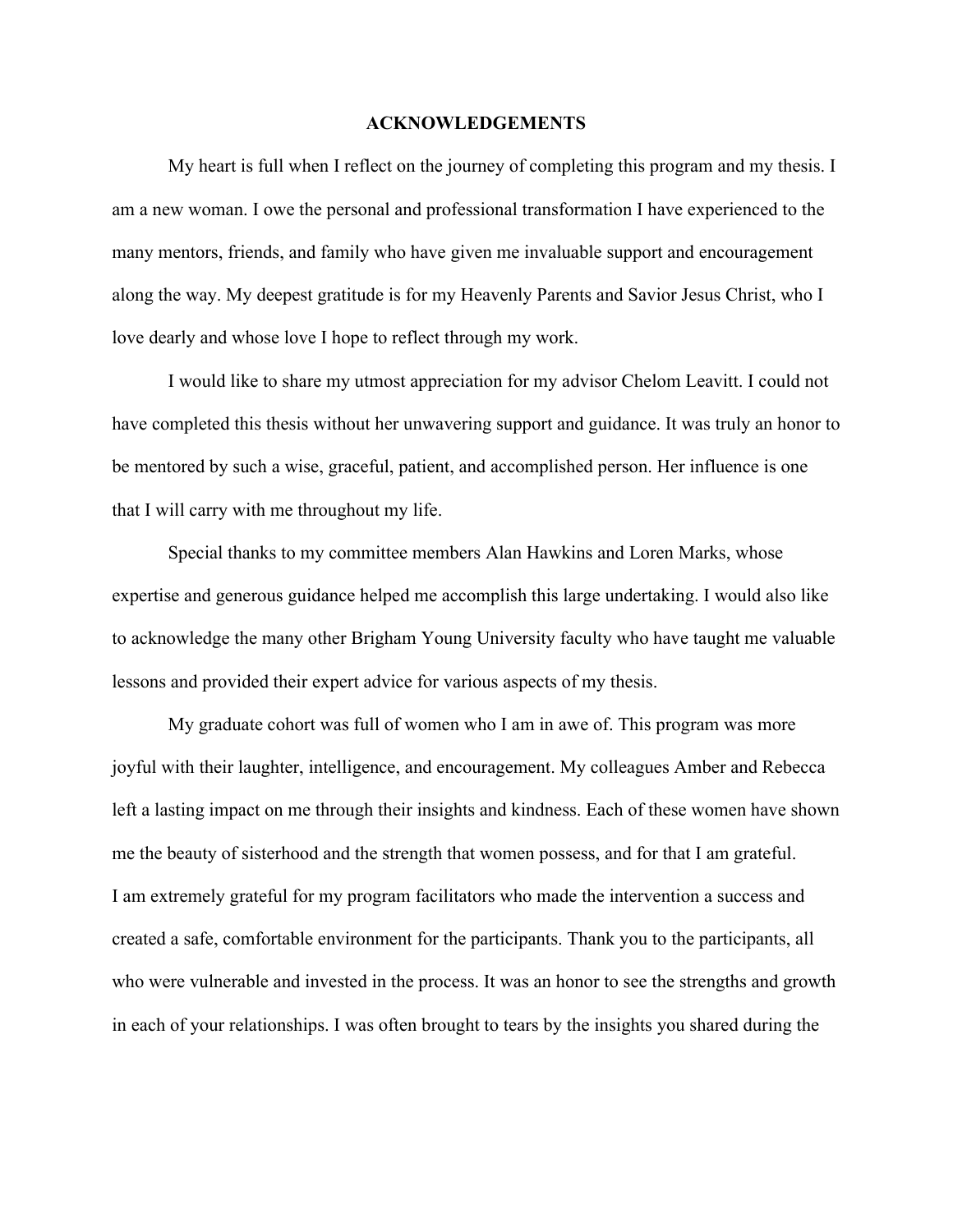interviews and the love that I could see between each of you and your partners. Thank you for trusting me with your stories.

I owe all my success to my dear parents, Michelle and Michael, who have cheered me on from day one. Even with six other children and too many grandchildren to keep track of, they have been there for me through every hard day and every celebration. My mother is my constant and her love has kept me grounded through my education. Each of my siblings have helped me along the way, especially my brother and best friend Landon and his wife Jess. Thanks also go to my in-laws, Merianne and Gary, who graciously supported me through their service, spiritual upliftment, and encouragement. There are so many other friends and family who have been a part of my journey, and you all have my thanks.

I am especially grateful for my James. In the words of Marjorie Hinkley, "You have always given me wings to fly, and I have loved you for it." Thank you for your selfless support of me. I recognize the sacrifices you have made to help me pursue my dreams and I cherish our love.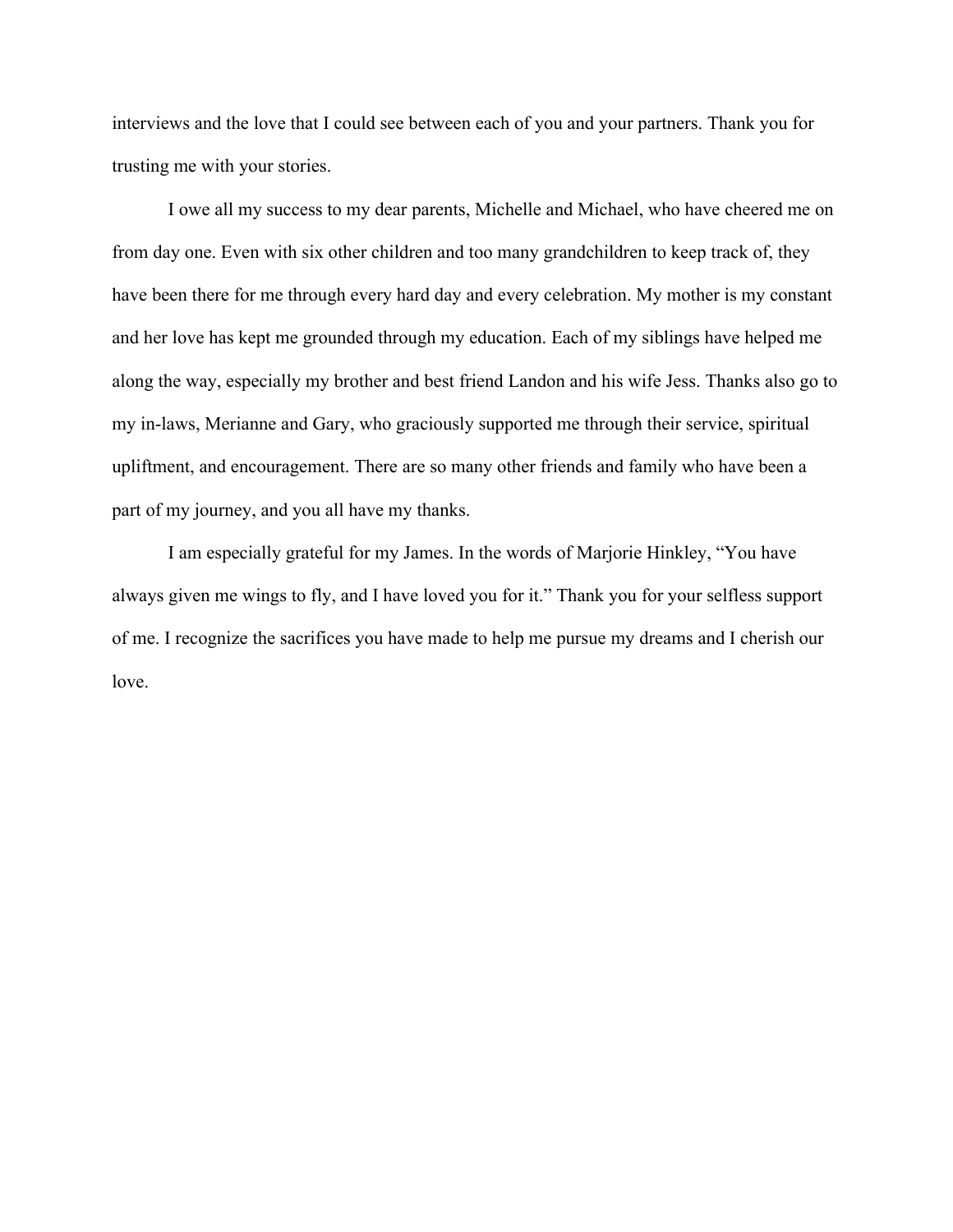## **TABLE OF CONTENTS**

| Online Sexual Mindfulness Intervention for Black and Interracial Couples: A Pilot Study  1 |
|--------------------------------------------------------------------------------------------|
|                                                                                            |
|                                                                                            |
|                                                                                            |
|                                                                                            |
|                                                                                            |
|                                                                                            |
|                                                                                            |
|                                                                                            |
|                                                                                            |
|                                                                                            |
|                                                                                            |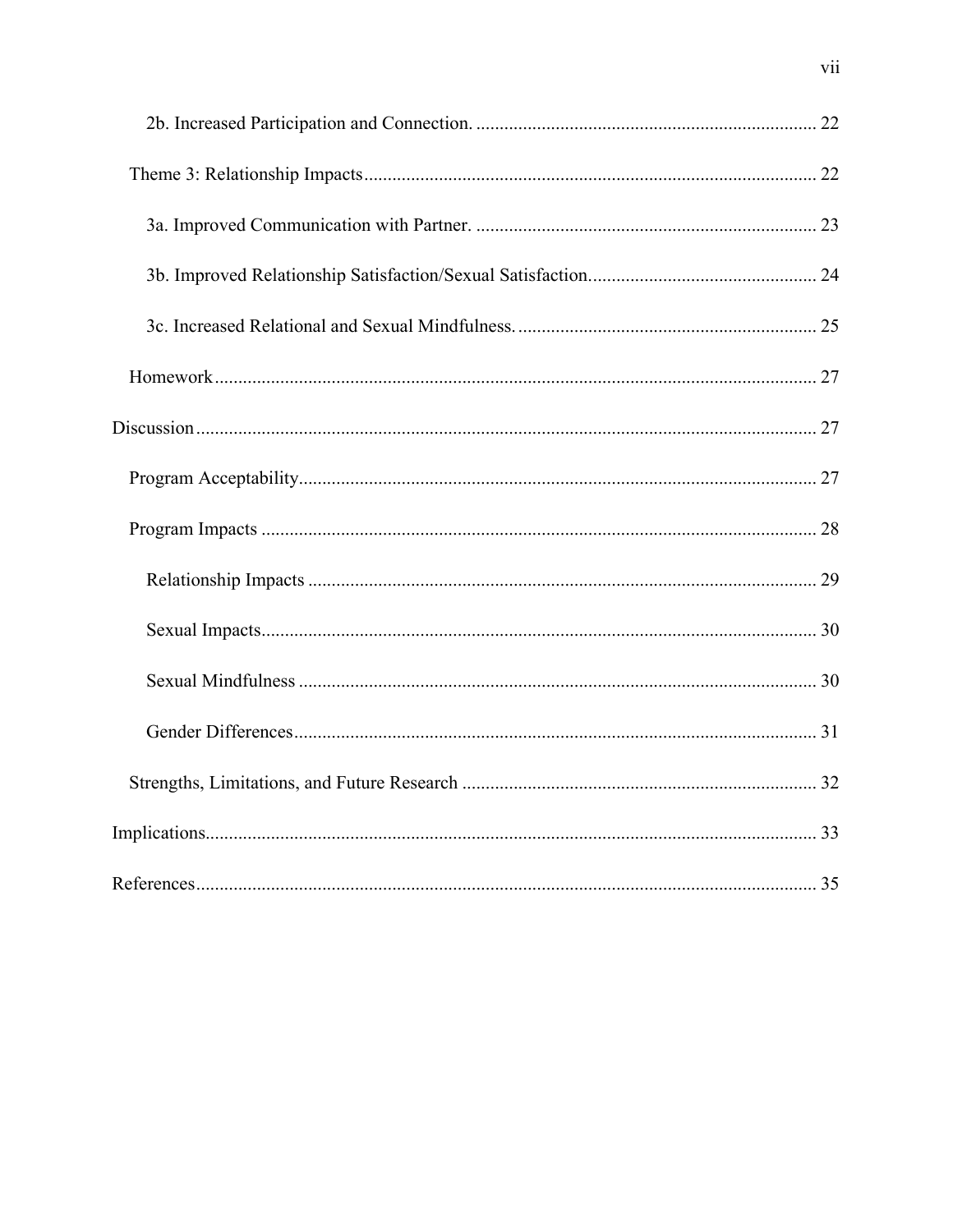## **LIST OF TABLES**

<span id="page-8-0"></span>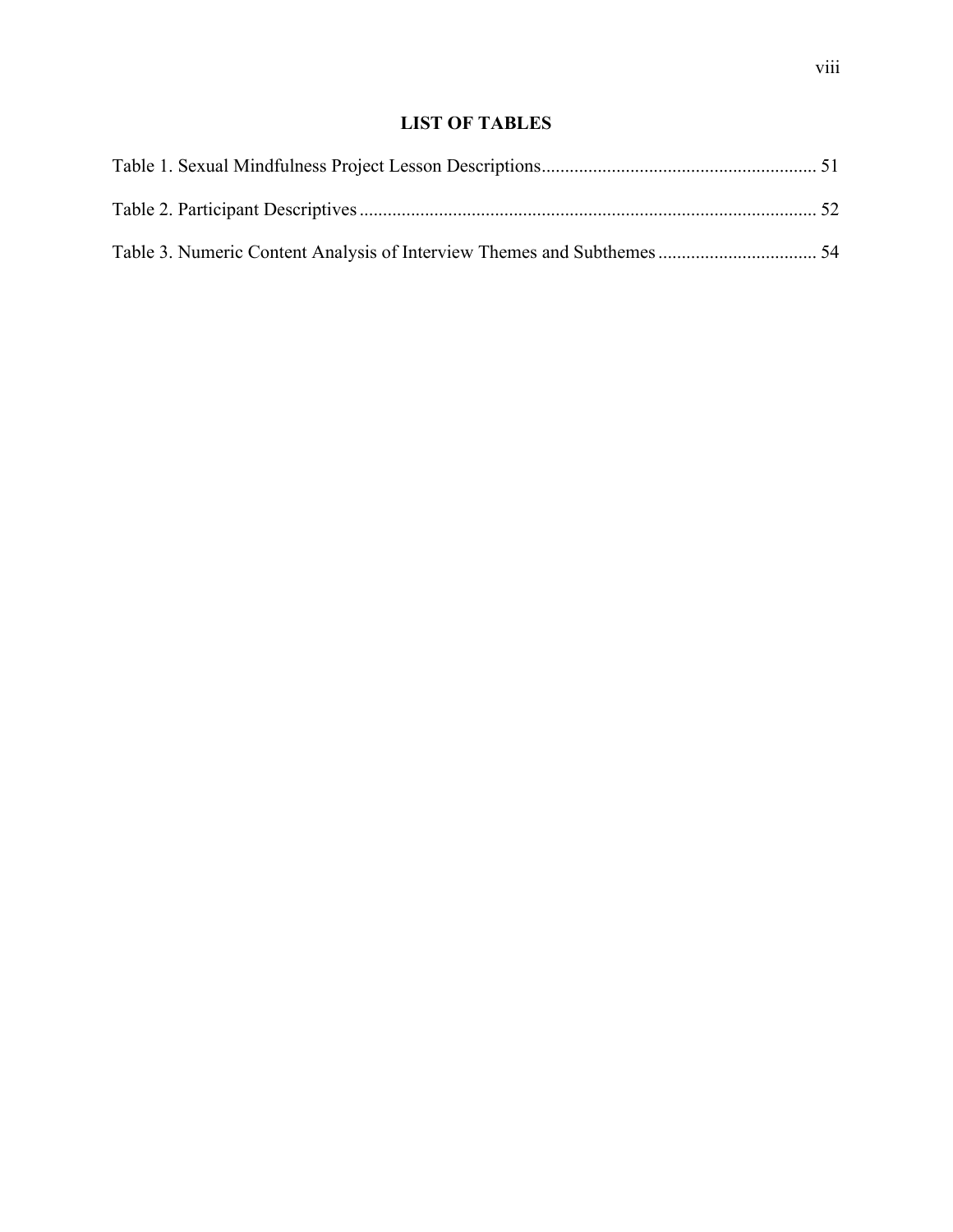## **LIST OF FIGURES**

<span id="page-9-0"></span>

|--|--|--|--|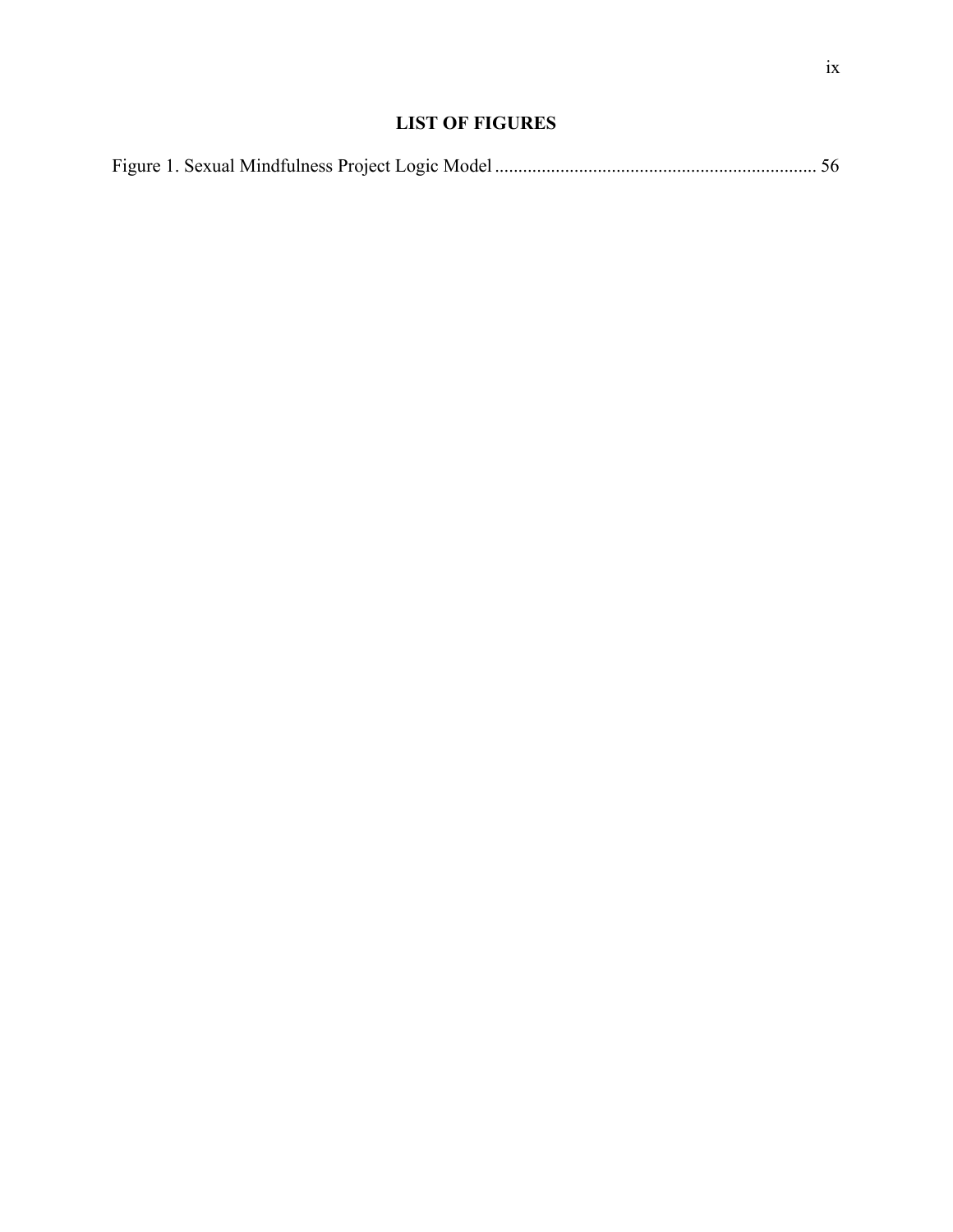# **Online Sexual Mindfulness Intervention for Black and Interracial Couples: A Pilot Study**

<span id="page-10-0"></span>Although mindfulness has been practiced for thousands of years, the academic study of mindfulness is relatively new. Scholars have begun exploring the benefits of mindfulness in sex and relationships within the last few years (Carson et al., 2004; Karremans et al., 2017; Khaddouma et al., 2015; Leavitt et al., 2019). Mindfulness research has largely been conducted with White participants (Proulx et al., 2018; Woods-Giscombé & Gaylord, 2014), with a few studies highlighting the experiences of Black participants (Gorden, 2021; Proulx et al., 2020; Watson-Singleton et al., 2016). The current lack of racial diversity in mindfulness research leaves out unique perspectives and experiences of racial minority populations. Therefore, mindfulness interventions will be strengthened and validated by including more diverse participants. To address this research gap, I seek to pilot the sexual mindfulness intervention with Black and interracial couples.

## **Review of Literature**

## <span id="page-10-2"></span><span id="page-10-1"></span>**Theoretical Framework**

This pilot study is based on Karreman's (2017) mindfulness and romantic relationships theoretical model. Mindfulness is the practice of centering your attention on the present moment in a curious, non-judgmental way (Kabat-Zinn, 1990). Most research on mindfulness has focused on individual benefits (Brown et al., 2003; Creswell & Lindsay, 2014), but more recent research has begun to examine the potential of mindfulness to improve relationship satisfaction (Atkinson, 2013; Barnes et al., 2007; Kozlowski, 2013). Although this research has established a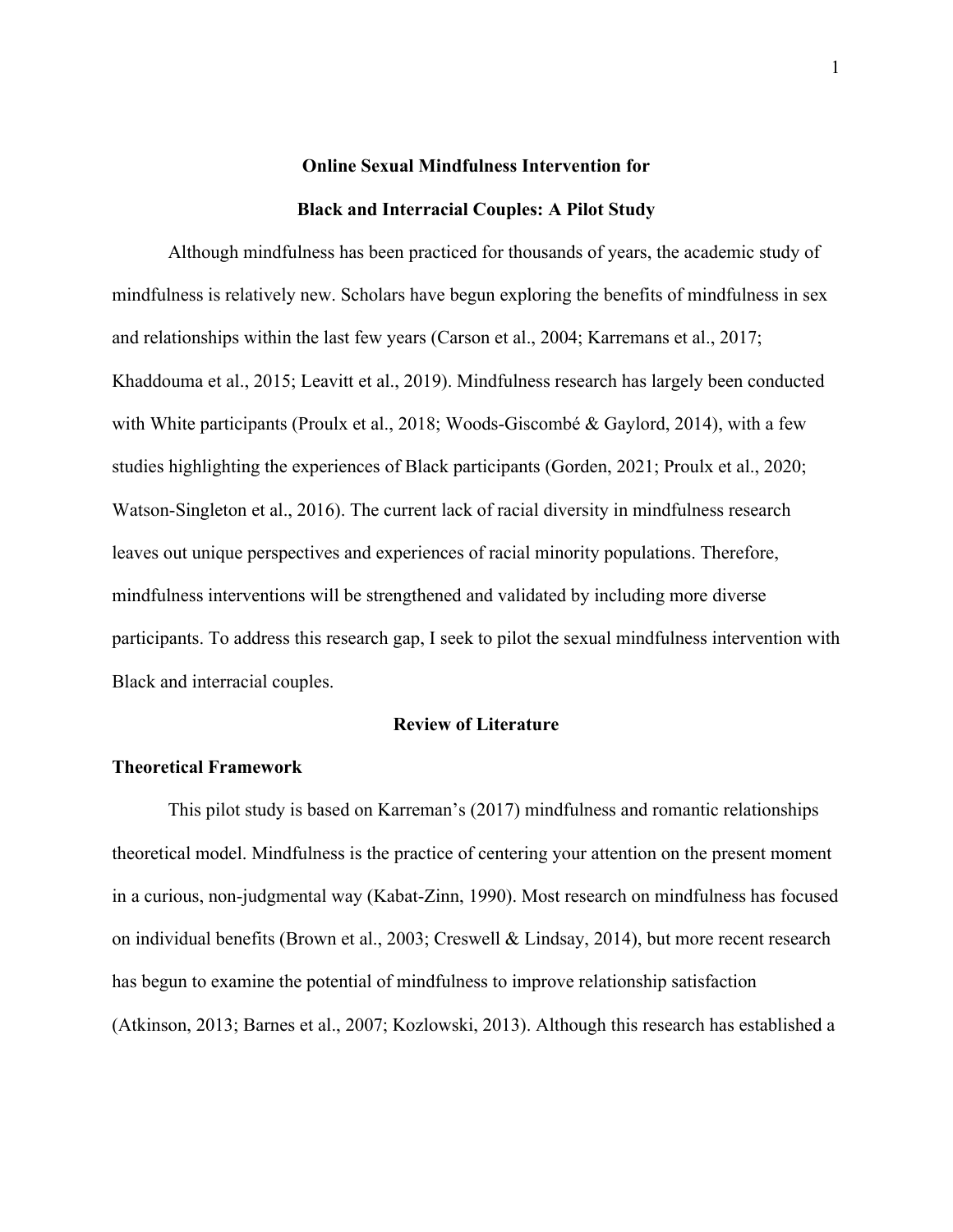link between mindfulness and relationship wellbeing, Karreman's model (2017) describes the processes that facilitate these relational benefits.

Relational mindfulness occurs when an individual pays attention to the emotions and thoughts that directly involve their relationship (Karremans et al., 2017). An example of relational mindfulness would be noticing feelings of gratitude when a spouse performs a kind gesture or recognizing an angry thought during a conversation and letting the thought pass without immediately acting on it. Scholars recognize four processes of mindfulness that Karremans and colleagues relate to specific relationship processes. The four mindfulness processes are: 1) awareness and monitoring of automatic and otherwise implicit responses; 2) emotion regulation; 3) executive control; and 4) self-other connectedness (Hölzel et al., 2011; Karremans et al., 2017). Karremans and colleagues (2017) explain that it is through these processes that the following relationship processes are affected: (a) motivations and behaviors that benefit the relationship; (b) handling relational stressors; (c) the thoughts that one holds about their partner and overall relationship. Karremans and colleagues (2017) theorize that mindfulness enhances relationships by preventing their deterioration. Although mindfulness may not have as much of an impact on already flourishing couples, it may act as a buffer between conflict and relationship distress when conflict inevitably arises, thus preserving relationship satisfaction for couples who are struggling but committed (Karremans et al., 2017).

#### <span id="page-11-0"></span>**Black Communities and Sexuality**

A culturally adapted sexual mindfulness intervention for Black couples is needed to celebrate the culture and values of Black communities, while addressing the unique history and challenges that impact Black couple's sexual attitudes and experiences. Damaging sexual scripts and racial stereotypes can affect how Black men and women view their sexuality and develop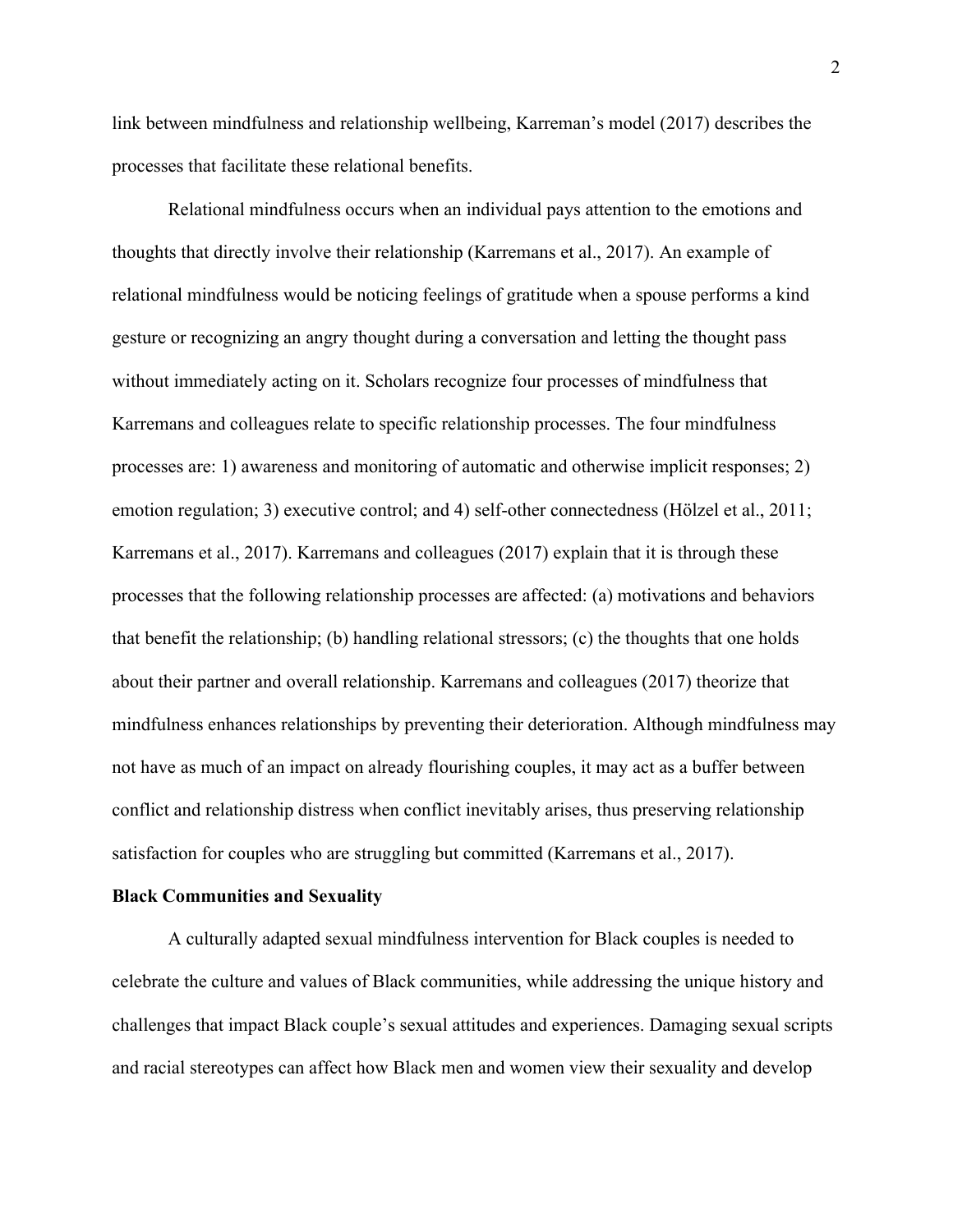sexual relationships (Bowleg et al., 2015; Crooks et al., 2020). Black individuals can be empowered by challenging these stereotypes and intentionally determining their personal meanings for sex and relationships.

Black women have historically been subject to harmful sexual stereotypes which label them as either asexual and motherly (i.e., the "Mammy" stereotype) or sexually deviant and hypersexual (i.e., the "Jezebel" stereotype) (Nanda, 2019; West, 1995). The "Jezebel" stereotype depicts Black women as hypersexual temptresses (Jewell, 2012). This image of Black sexuality originated during the early slave trade in America when Black women were valued based on their reproductive potential to produce more slaves, leading to the victimization of rape and violence (Nagel, 2004; West, 1995). Jezebel is often associated with white features and light skin, contrasted with the "Mammy" stereotype of a Black woman who is darker, larger, and more of a nurturing figure (West, 1995). These depictions still have a negative effect on Black women's self-image and sexuality (Brown et al., 2013; Hughes, 2019). One recent study suggested that Black women are viewed as being more sexually promiscuous and less likely to be intentional about preventing pregnancy than White women (Rosenthal & Lobel, 2016).

Although Black women have historically been opposed to the Jezebel portrayal (Hine, 1989), the stereotype is still perpetuated in media and self-identification. Modern hip-hop and rap music were first meant to empower women yet have evolved into sexualizing and objectifying Black women (Ross & Coleman, 2011). Stephens and Phillips' (2003) hip-hop sexual script model suggests that the sexual scripts presented to Black women through hip-hop perpetuate stereotypes and deny representations that would lead to healthy sexual scripts.

A recent study suggests that younger African American women approve of the modern Jezebel image more than older women; however, both groups have relatively low endorsements

3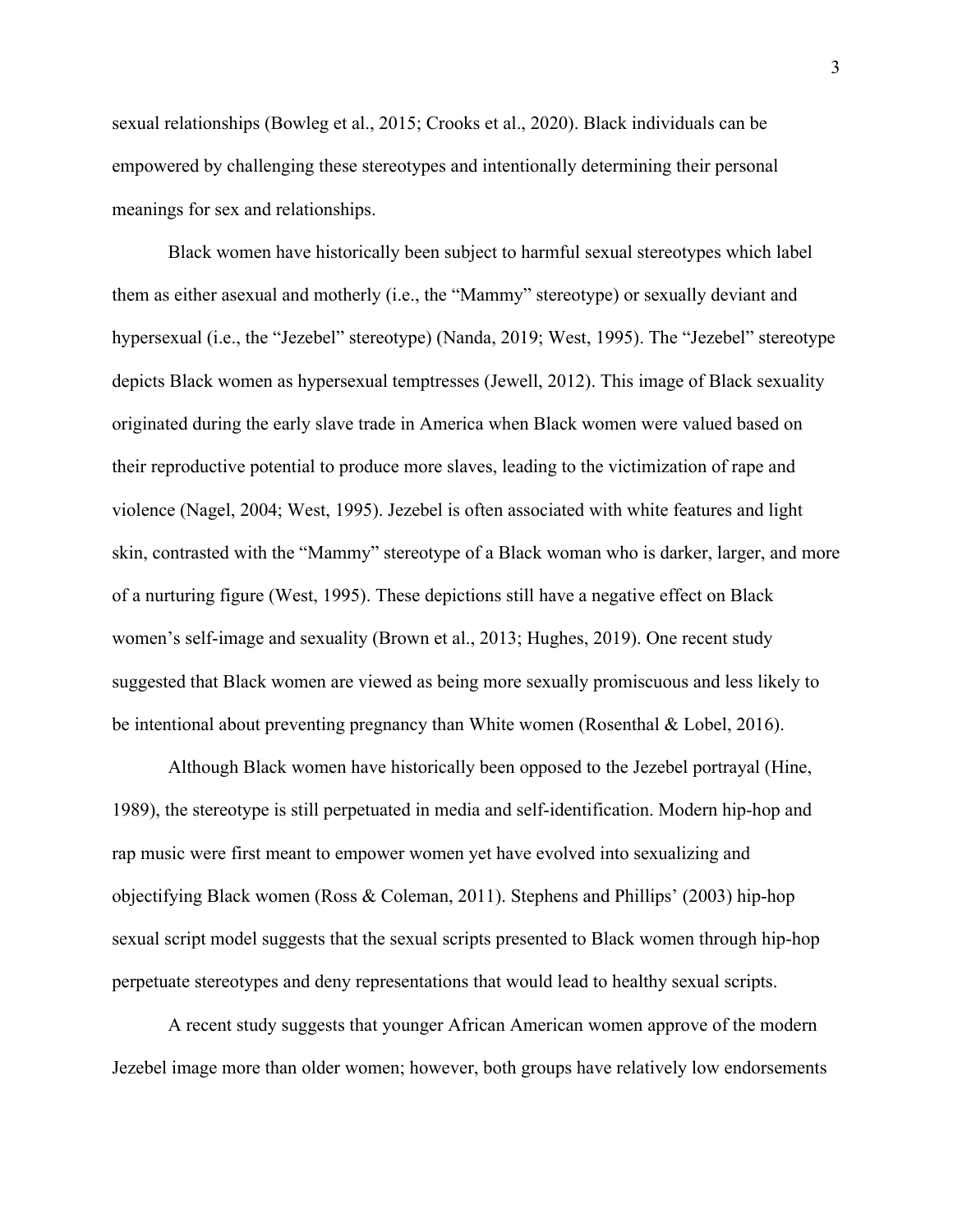of the stereotype (Brown et al., 2013). Women with higher education and racial self-esteem report a lower endorsement of the portrayal of Jezebel (Brown et al., 2013). Some activists and artists have encouraged women of color to fight against these stereotypes through "aggressive shielding of the body; concealing sexuality; and foregrounding morality, intelligence, and civility," (Thompson, 2009, p. 2). This idea led to Black women imposing an asexual identity onto themselves, stifling their freedom to explore sexually within relationships (Hughes, 2019; Nagel, 2004). Thus, Black women face the dilemma of fighting against stereotypes labeling them as hyper-sexual, while also struggling to identify with their sexuality and embrace sexual pleasure (Hughes, 2019; Nanda, 2019).

One promising qualitative study showed that Black women recognized their right to sexual pleasure and meaningful sexual relationships (Hughes, 2019). While some women reported that racial stereotypes did not have any effect on their sexual relationships, most women in the study reported that racial stereotypes shaped their sexual identity and behavior (Hughes, 2019). I contend that relationship and sex education, when approached through a strengths perspective, may empower Black women to interrupt these harmful stereotypes, embrace their unique identities, and develop healthy sexual self-concepts.

Black men also face negative racial stereotypes and sexual scripts. During slavery in the U.S., Black men were viewed as being inherently lustful towards White women, which eventually morphed into the stereotype of Black men perpetrating rape against White women as revenge for slavery (Bowleg et al., 2017; Davis, 1983; McGruder, 2010). This baseless stereotype led to accusations of rape and subsequent lynchings (Davis, 1983). Later, the 1932 Tuskegee Syphilis Study, funded by the U.S. Public Health Service, further compounded harmful stereotypes about Black sexuality. This 40-year study recruited 400 Black men with syphilis and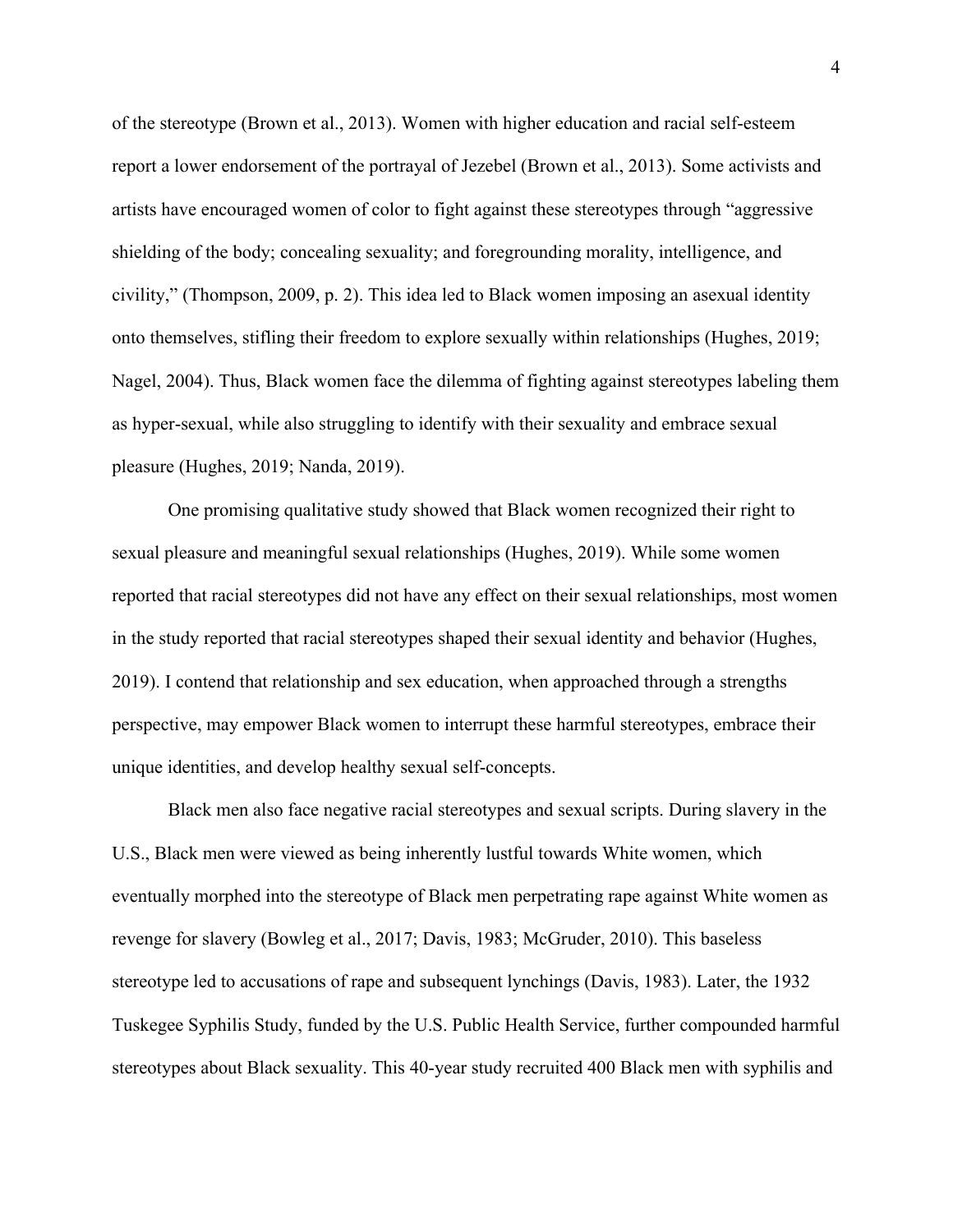withheld treatment for the sexually transmitted disease, resulting in many of their deaths (Brandt, 1978). Subsequent prestigious scholars used this study to suggest that syphilis increased in Black communities due to "Black people's hypersexuality, lasciviousness, and general moral depravity" (Bowleg et al., 2017, p. 579).

Sexual stereotypes about Black men that persist today include assumptions that Black men are overly sexual, aggressive, and have a larger-than-average penis size (Calabrese et al., 2018; Ghavami & Peplau, 2013; Nagel, 2004). These stereotypes may translate to feelings of insecurity, inadequacy, or performance-based pressure during sex. Some "positive" sexual stereotypes that are associated with Black men include being adventurous and passionate (Calabrese et al., 2018). All these sexual stereotypes can be harmful, even if they appear to be positive. Individuals should be able to decide for themselves who they are as a sexual being and what they value in their sexual relationship.

Relationship education (RE) may lessen the internalization of stereotypes and bring attention to healthier, individually determined sexual scripts. Countering racial stereotypes has been suggested as an impactful way to foster a positive self-concept (Thomas et al., 2013). Taken together, this evidence suggests that both Black women and men may benefit from culturally adapted RE by shedding internalized harmful stereotypes and embracing their personally defined sexual identity.

#### <span id="page-14-0"></span>**Interracial Relationships and Sexuality**

As this study will include interracial couples, understanding the potential challenges and strengths of these couples is necessary to inform this intervention. Scholars suggest that U.S. laws that criminalized interracial relationships continue to have a lasting impact on societal norms surrounding interracial dating, marriage, and sexual relationships (Brown et al., 2019). As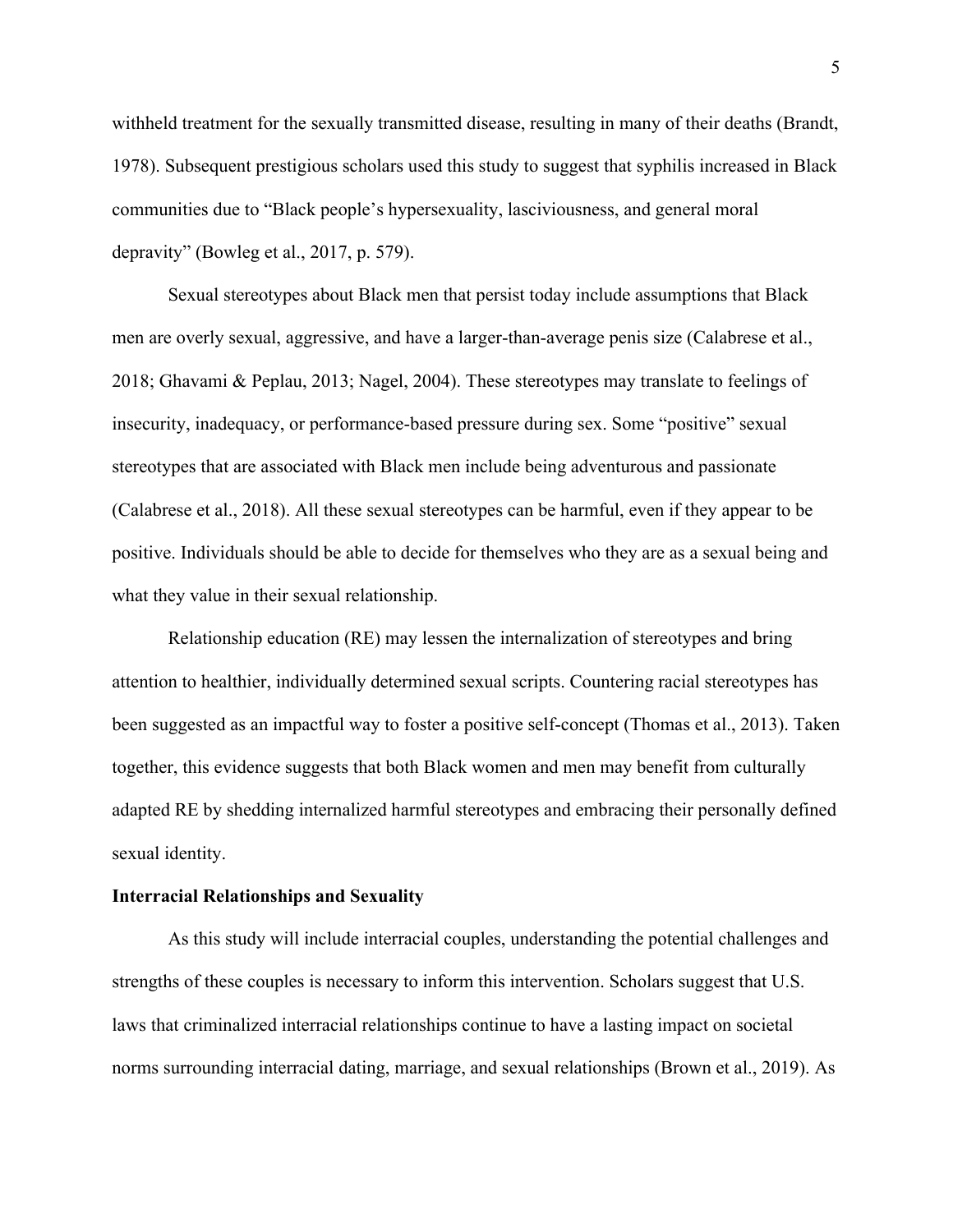well as historical influences, cultural influences also inform interracial relationships. When two individuals come together to form a relationship, they bring with them unique cultural values and norms that impact their relationship, which may be more prevalent in interracial relationships (Uhlich et al., 2022). However, research has come to varying conclusions about the relationship stability and satisfaction of interracial couples.

Some studies concluded that intercultural relationships may struggle more than cultural homogenous relationships (Kroeger & Williams, 2011; Hohmann-Marriott & Amato, 2008), including a higher likelihood of divorce than same-race couples, particularly Black-Hispanic couples (Brown et al., 2019). However, recent meta-analytic studies suggest that these couples do not experience less relationship satisfaction than cultural homogenous relationships (Brooks, 2021; Uhlich et al., 2022). Brooks (2021) suggests that these differences may be due to publication bias and U.S. geographical location, as some regions experienced more opposition to interracial relationships than others. Studies in the West concluded minimal differences between interracial relationship satisfaction with national samples, while studies conducted in the South present significant relationship satisfaction differences from national studies (Brooks, 2021).

The research examining interracial relationships focuses mainly on relationship satisfaction, leaving a dearth of research on sexual outcomes. Acknowledging the mixed results of interracial relationship research, mindfulness may help couples who are experiencing stress improve their relational and sexual outcomes, regardless of cultural differences.

### <span id="page-15-0"></span>**Mindfulness and Black Communities**

African American communities have been largely left out of mindfulness research, as mindfulness interventions have been mainly taught to higher SES White participants (Proulx et al., 2018; Woods-Giscombé & Gaylord, 2014). Scholars have recently urged mindfulness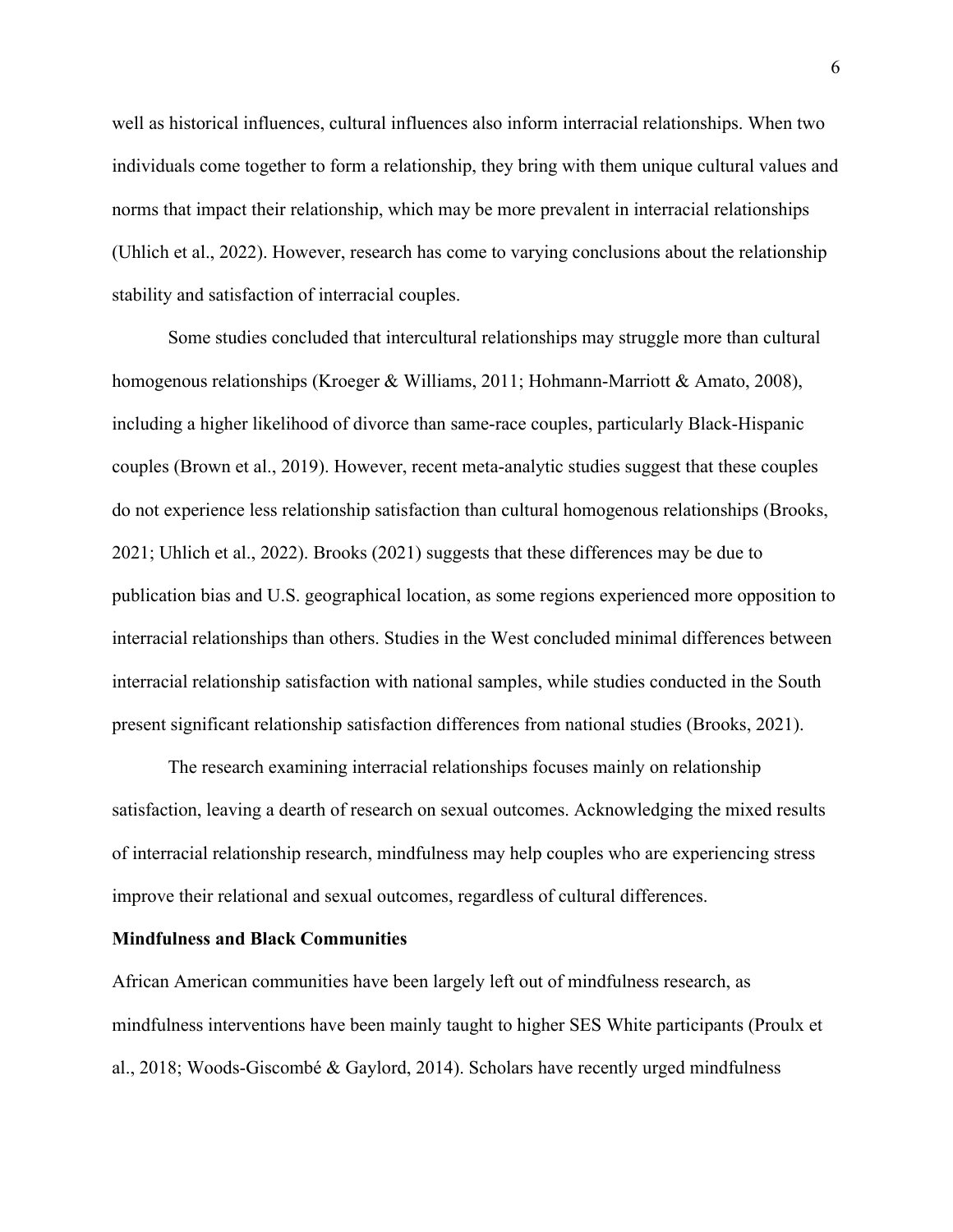interventions to target more diverse populations using culturally appropriate curriculum (DeLuca et al., 2018; Garfield & Watson-Singleton, 2021; Watson-Singleton et al., 2018). Responses from a focus group with older African American women suggest that a culturally appropriate intervention would include: (a) African American or minority facilitators who understand the past and present Black experience in America, (b) all African American or minority attendees to increase comfort and openness, (c) a Christian-based curriculum, and (d) having the program held in a familiar Black space such as a church or community center (Proulx et al., 2020). Other studies reflect these suggestions for creating a culturally appropriate mindfulness intervention (Proulx et al., 2018; Watson-Singleton et al., 2019; Woods-Giscombé & Gaylord, 2014). The focus group participants from Proulx and colleagues' (2020) study reported that they saw the value of mindfulness classes, if they are culturally adapted, to address the unique stressors that African American communities face.

The few mindfulness interventions that have been culturally adapted and taught to Black participants have shown promising results (Gorden, 2021; Watson-Singleton et al., 2016). After one mindfulness intervention, 12 African American women expressed positive benefits including present moment awareness, calmness, and relaxation. However, these participants also felt that mindfulness does not fit well into African American culture, as it evokes associations such as "hippie" or "atheist" (Watson-Singleton et al., 2016). Other qualitative studies have shown that Black participants found mindfulness to be complementary to their cultural and spiritual practices (Spears et al., 2017; Woods-Giscombé & Gaylord, 2014). Future interventions could address religious concerns during recruitment and incorporate discussion about harmonizing religious practice with mindfulness into the intervention. Although mindfulness has shown to be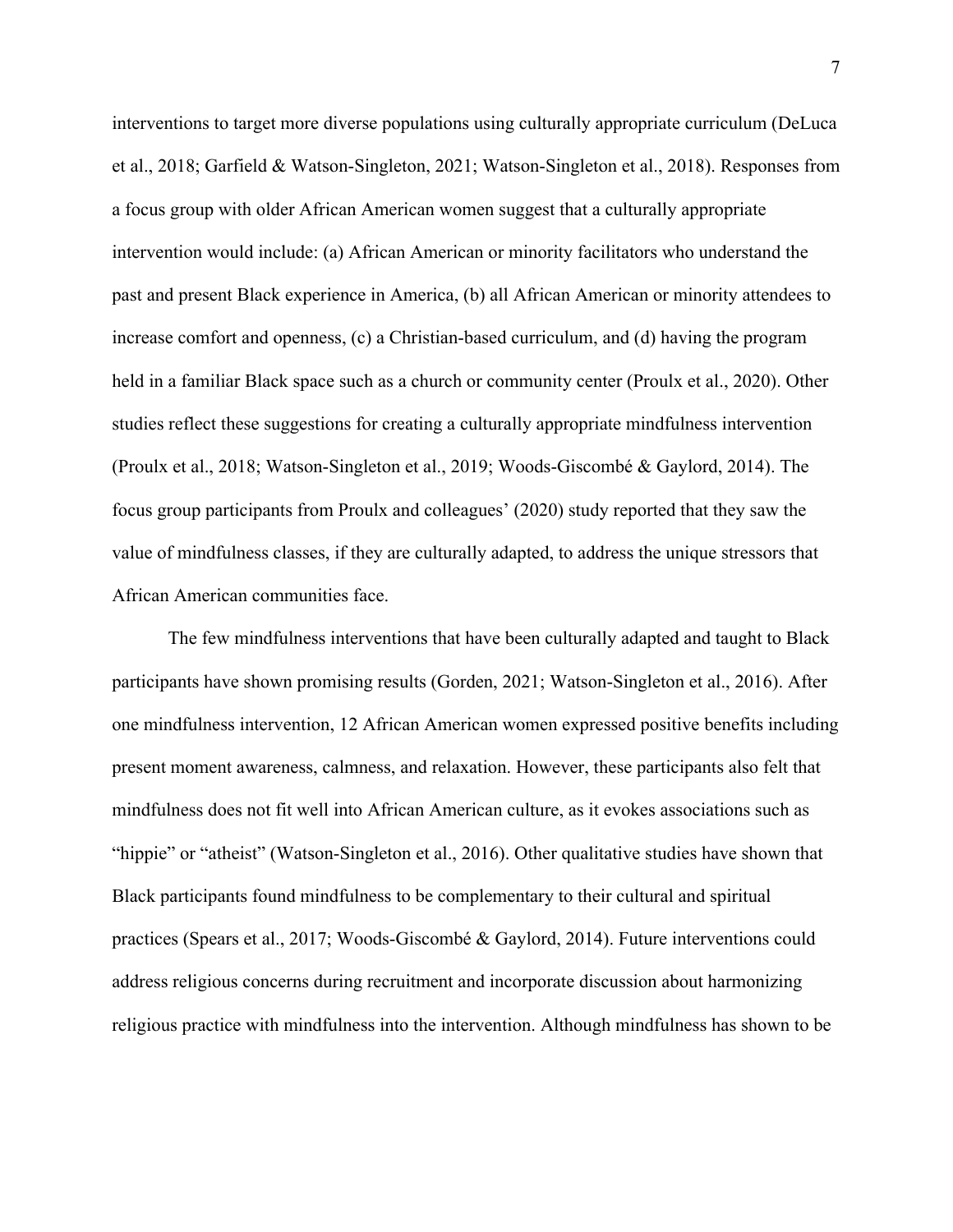beneficial in relationships, culturally adapted interventions are needed to determine how Black communities receive and benefit from mindfulness programs.

## <span id="page-17-0"></span>**Sexual Mindfulness**

In addition to relational benefits, recent research has shown that mindfulness may also benefit individuals' and couples' satisfaction with sex (Leavitt et al., 2019, 2021b; Smedley et al., 2021; Soqanloo et al., 2015). Sexual mindfulness can be described as intentional moment-tomoment awareness during a sexual experience (Leavitt et al., 2019). While dispositional mindfulness is considered a trait, mindfulness can also be taught, practiced, and developed. Intervention work to teach couples sexual mindfulness skills is a new area of research that has the potential to be expanded. The first structured sexual mindfulness intervention was conducted by Leavitt and colleagues in 2019 (Leavitt et al., 2021a). Participants learned relationship and mindfulness skills related to sex over a series of two classes. Post-intervention surveys revealed that participants reported higher levels of relational and sexual satisfaction, sexual mindfulness awareness and non-judgment, and sexual communication, in addition to lower anxiety related to sex (Leavitt et al., 2021a).

## <span id="page-17-1"></span>*Relationship Satisfaction*

Based on Karremans' and colleagues' model (2017), mindfulness allows individuals to regulate their emotions, manage conflict, and engage in pro-relationship behaviors. Mindfulness is linked with greater relationship satisfaction (Barnes et al., 2007; Davis & Hayes, 2011; Karremans et al., 2017; McGill et al., 2016) as is sexual mindfulness (Leavitt et al., 2019). In fact, sexual mindfulness contributed to relationship satisfaction above and beyond trait mindfulness alone (Leavitt et al., 2019). Similar relational outcomes may be present for Black and interracial couples who learn sexual mindfulness.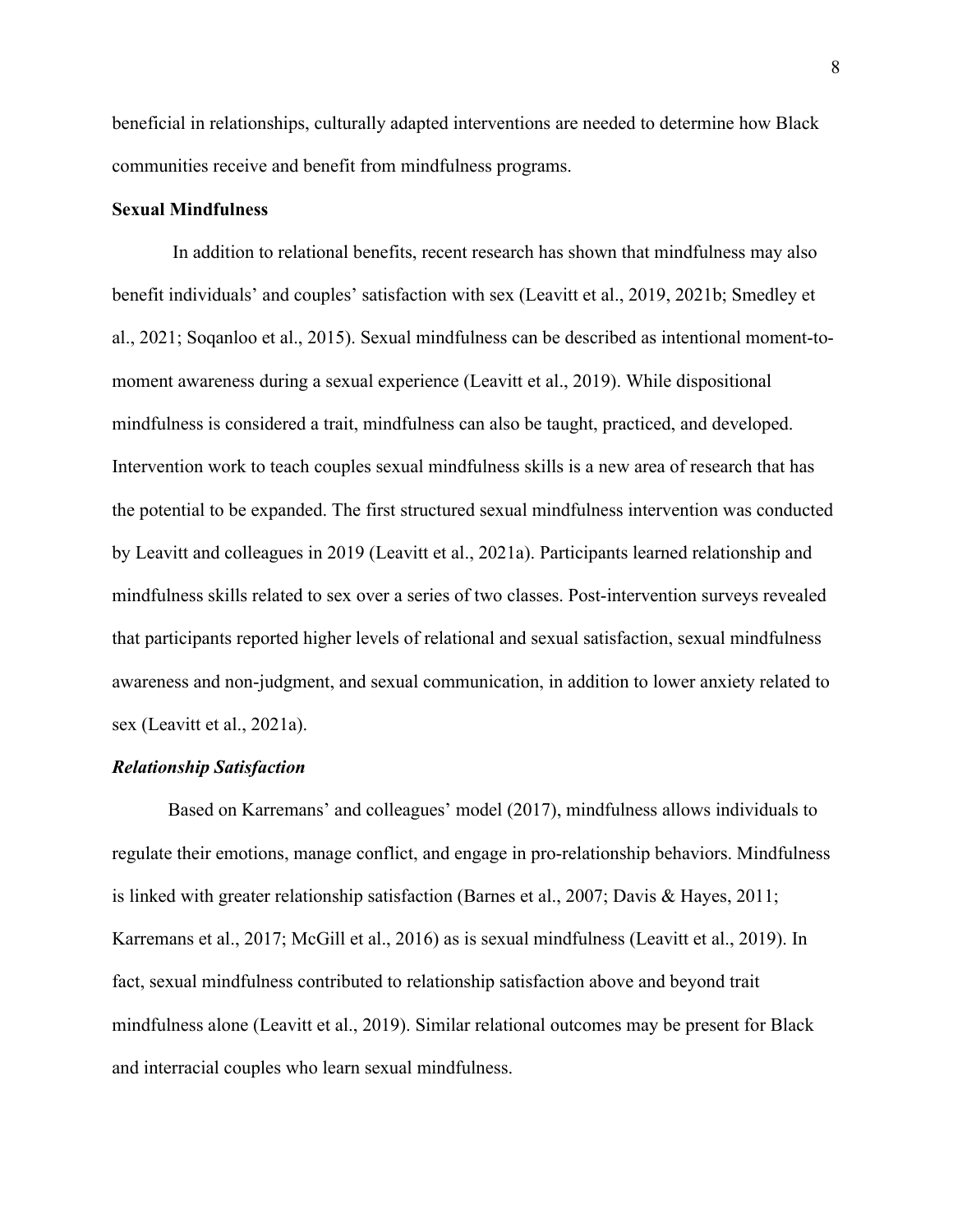## <span id="page-18-0"></span>*Sexual Satisfaction*

Mindfulness is linked with relationship satisfaction (Khaddouma et al., 2015), sexual satisfaction and sexual wellbeing (Leavitt et al., 2019, 2021a; Smedley et al., 2021; Soqanloo et al., 2015), and sexual functioning (Ahani et al., 2021; Brotto et al., 2016; Kimmes et al., 2015; Leavitt et al., 2021b). Mindfulness likely interrupts distracting thoughts and anxieties during sex which may decrease sexual satisfaction (Newcombe & Weaver, 2016). Additionally, sexual mindfulness is linked to orgasm consistency (Adam et al., 2015; Leavitt et al., 2021b). Women reported improved orgasmic experiences, a better understanding of their sexual needs, and more self-compassion after learning mindfulness skills (Weitkamp et al., 2019).

## <span id="page-18-1"></span>*Sexual Communication*

Sexual mindfulness has been linked with improved sexual communication (Leavitt et al., 2021a). Most RE programs include some component that teaches communication skills, but few are directly related to sexual communication (Halford et al., 2003; Markman et al., 2010). After participating in the Sexual Mindfulness Project, individuals reported higher rates of satisfaction with sexual communication than before the intervention (Leavitt et al., 2021a).

## <span id="page-18-2"></span>*Communication and Problem Solving*

Research has shown that conflict can negatively impact a couple's sexual relationship (Luetke et al., 2020; Metz & Epstein, 2002). Mindfulness may act as a buffer between conflict and sexual satisfaction. Sexual mindfulness is associated with more communication about sex (Leavitt et al., 2021a). Additionally, women's sexual satisfaction is not as affected by their partner's ability to resolve conflict when women have higher levels of sexual mindfulness (Smedley et al., 2021). Individuals who have naturally have high mindfulness seem to better regulate heightened sexual arousal and calm anxieties associated with sex, thus contributing to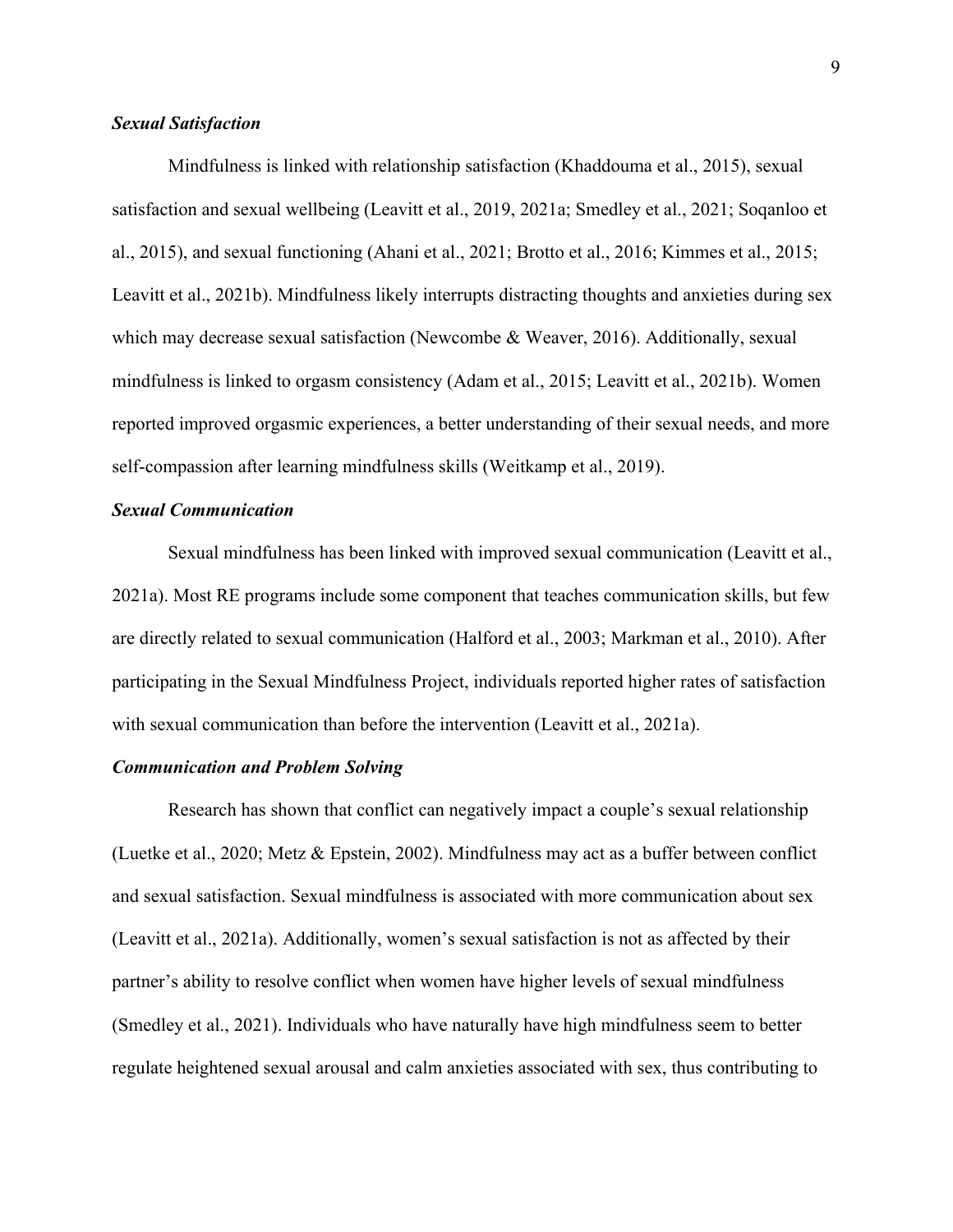increased sexual satisfaction (Pepping et al., 2018). While general mindfulness may help couples bring mindful attention to the process of conflict (Ting-Toomey, 2011), sexual mindfulness may help couples be fully present during sex and not be distracted by their marital conflict. Teaching mindfulness skills may help couples be more open to sex as a means of connection and closeness, rather than focusing on performative goals such as simultaneous orgasm, leading to increased sexual satisfaction and desire (McCarthy & Wald, 2013).

## <span id="page-19-0"></span>**Sexual Mindfulness and Black Couples**

The current research on sexual mindfulness reflects the state of general mindfulness research, as it is largely based on the experiences of White individuals and couples (Khaddouma et al., 2015; Leavitt et al., 2021a), and Black couple research is still emerging. There are some promising sexual mindfulness studies that include Black participants, but the sample of Black participants is low, ranging from 4.7–8% of the total sample (Eyring et al., 2021; Khaddouma et al., 2015; Smedley et al., 2021), while the current proportion of the U.S. population who identify as Black is 14.2% (U.S. Census Bureau, 2021). Although some sexual mindfulness research has included Black participants (Eyring et al., 2021; Khaddouma et al., 2015; Smedley et al., 2021), sexual mindfulness interventions that are culturally adapted for Black participants are yet to be taught.

Recent studies have investigated how sensate focus, a series of non-arousing, pleasurable touching exercises to prepare for sexual intimacy (De Villers, 2014; Gorden, 2021), might influence the meaning of sex for Black participants, which often involves internalized stereotypes (performance and anatomy-based) and goal-oriented sex (i.e. reaching orgasm) (Gorden, 2021). Interviews from De Villers' study (2014) revealed that participants considered mindfulness to contribute to their sense of "good and meaningful sex." Participants from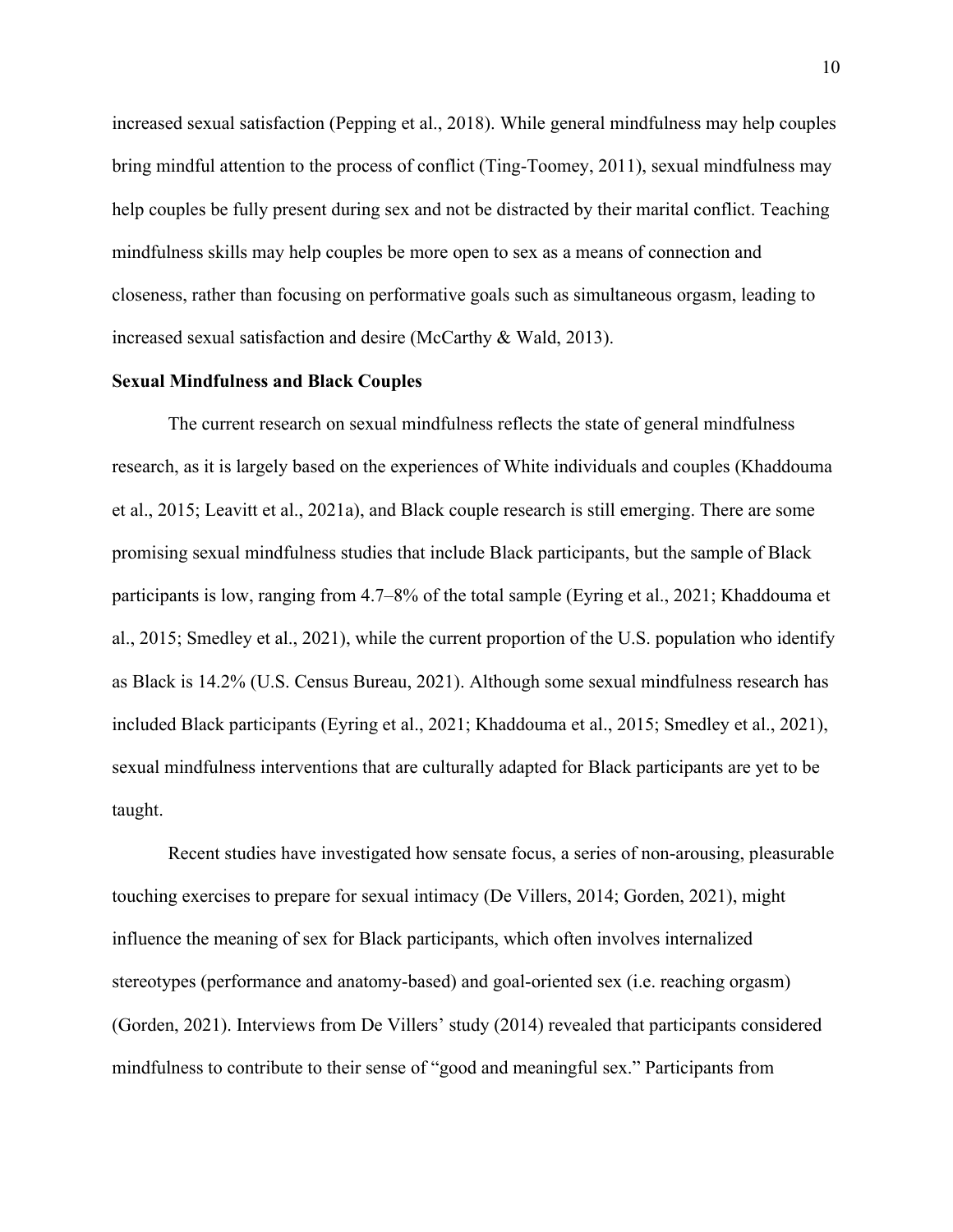Gorden's study (2021) have also reported that mindfulness during sex helped them increase sexual communication, acceptance of themselves and their partner, and challenge racial stereotypes related to sex. Although the results are promising, this study concentrated on sensate focus and more research is needed to understand how sexual mindfulness can benefit sexual relationships for Black couples.

## **The Present Study**

<span id="page-20-0"></span>The purpose of this pilot study was to examine the feasibility of an online, culturally adapted Sexual Mindfulness Project (SMP) for Black and interracial couples. To date, there have been no sexual mindfulness interventions with Black participants, and no culturally adapted sexual mindfulness programs. Based on Karremans' and colleagues' mindfulness model (2017) and other research that suggests mindfulness practices are beneficial to Black and minority participants (Proulx et al., 2020) and sexual mindfulness research that indicates positive couple outcomes (Leavitt et al., 2021a, 2021b) I explored the following questions:

- 1. Would Black and interracial couples readily participate in an online culturally adapted sexual mindfulness program?
- 2. Would the program positively impact couples' sexual mindfulness post-intervention?
- 3. Would the program positively impact couples' sexual satisfaction, relationship satisfaction, communication, and conflict resolution skills post-intervention compared to their pre-intervention reflection?

## **Methods**

<span id="page-20-1"></span>This study utilized a partially mixed, sequential, equal-status, multiple-case study design (P3) based on the Leech and Onwuegbuzie (2009) typology of mixed-methods research. The study is partially mixed methods and sequential because the qualitative interviews and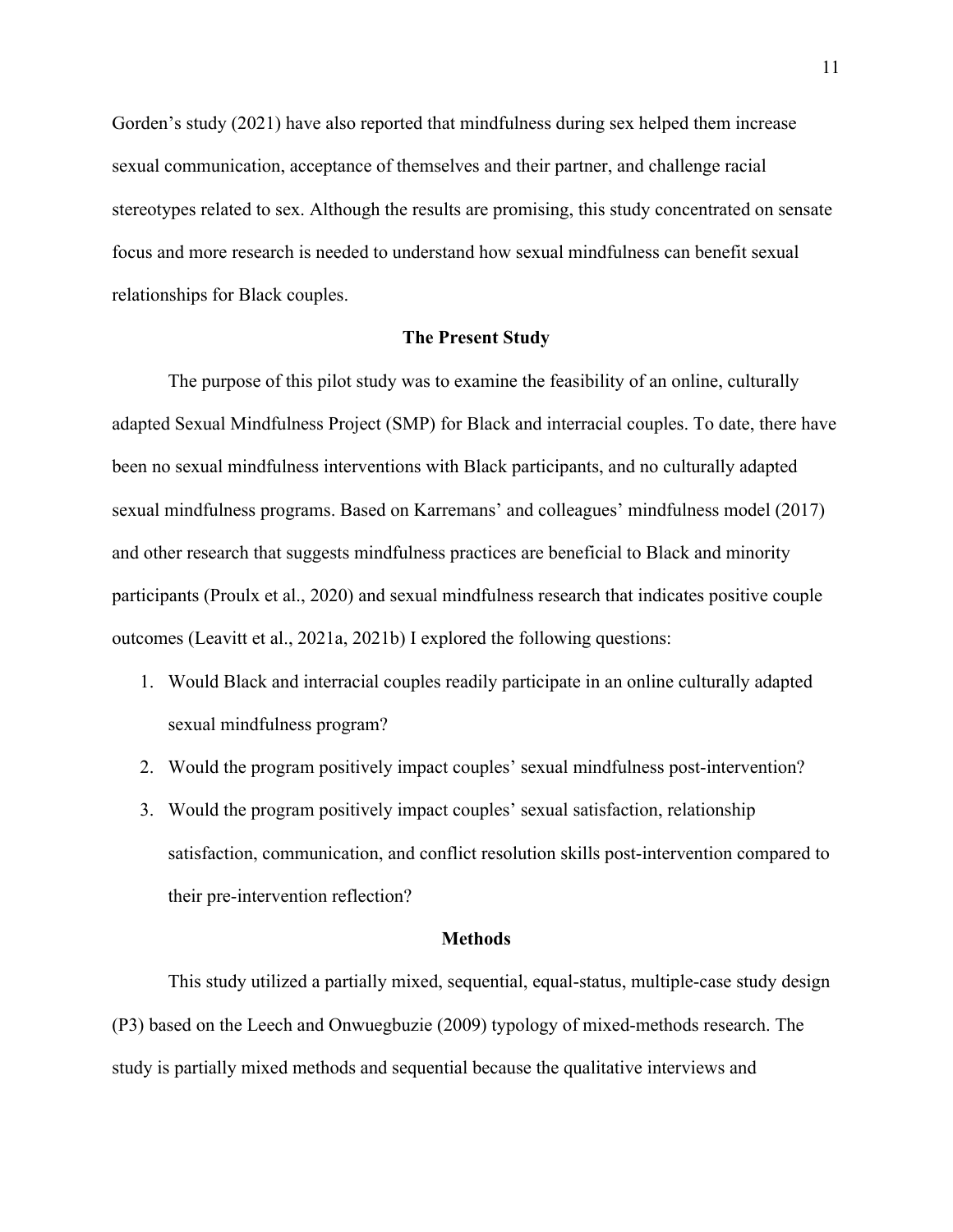quantitative surveys were completed separately, or sequentially, and then compared during analysis. However, the qualitative and quantitative aspects hold equal weight in the analysis, thus constituting an equal status mixed-methods approach.

The multiple case study design with thematic analysis (Yin, 1994; Carlson et al., 2012) was used to assess the impact of the SMP intervention within and between racially diverse couples. I followed Marks' (2015) thematic and numeric content analysis procedures. This study was an embedded multiple case study design (Yin, 1994), where each couple was a case and each case included two units of analysis, representing each person in the couple. Unfortunately, the final sample was too small to provide reliable data for parametric analysis. Thus, quantitative data were analyzed by comparing changes in pre- and post-intervention scores within and between couples. A positive change from pre- to post-assessment across cases may suggest that the intervention was helpful, at least in the short run (Kazdin, 2011; Morgan & Morgan, 2009). **Participants**

<span id="page-21-0"></span>I recruited 20 heterosexual Black and interracial couples (40 individuals) to participate in the SMP intervention. Individuals were invited to participate if (a) they were 18 years old or older; (b) both partners could attend all three classes together; (c) one or both individuals identified as African/Black American; (d) they were not pregnant; (e) both participants spoke English; and (f) neither participant had unresolved sexual trauma (Gorden, 2021). Of the 20 couples who signed consent forms to participate in the intervention, 17 couples attended the program. Ten couples completed both the survey and the interview. Twelve couples took the survey and thirteen couples participated in the qualitative interviews, resulting in a final sample size of 26 individuals (13 dyads). We had a diverse geographical sample, including couples from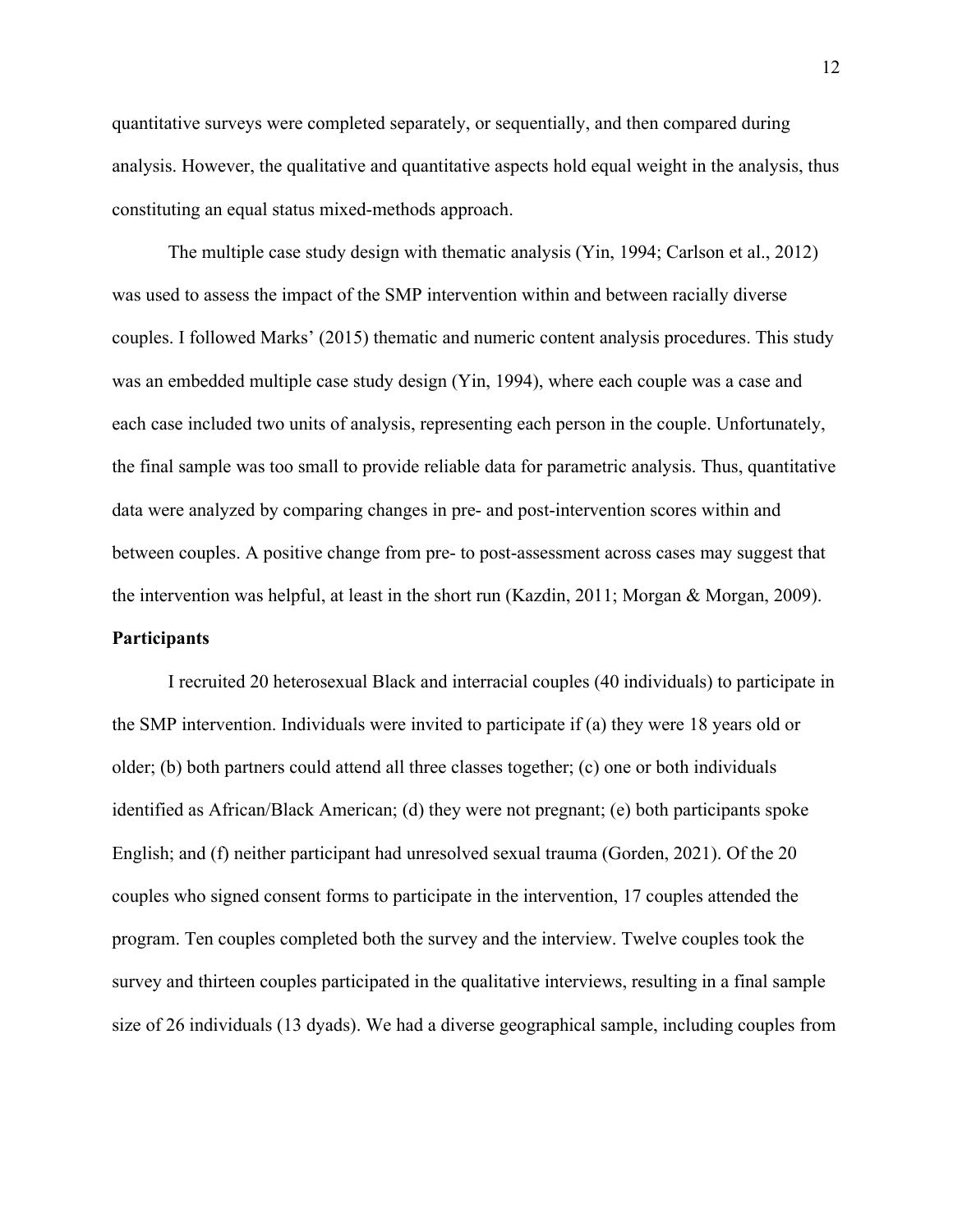three different regions of the U.S.: the West, South, and East Coast, and couples spread over three continents: the U.S., Africa, and Europe.

## <span id="page-22-0"></span>**Recruitment and Procedures**

This pilot study was approved by the Brigham Young University institutional review board. Recruitment involved distributing flyers at local community centers, universities, churches, and social media advertisements on platforms including Facebook, Instagram, Twitter, and Reddit. Participants were compensated \$30 each for attending the classes and taking a postintervention survey. Participants were also compensated \$5 each for completing the follow-up survey. The total compensation that couples received for attending three classes, taking the follow-up survey, and participating in an interview was \$70. Interested couples met with the primary investigator over Webex to ensure they fit the criteria for participating and prevent faux participation.

Participants signed a consent form before attending the classes. The program consisted of two weekend classes that were 2 hours and one weekend class that was 3 hours. Each lesson ended with a mindfulness practice and homework for the couple to try over the week before the next lesson. In the next class, facilitators followed up with couples on the homework and provided a brief review of the curriculum that was taught the week prior.

#### <span id="page-22-1"></span>**Description of Intervention**

The Sexual Mindfulness Project (Leavitt et al., 2019) is a research-based couple relationship education program that utilizes mindfulness practices and sex education to benefit couple relationships. The SMP curriculum was revised for this project to be culturally appropriate, which included changing pictures to represent more diverse couples and adding more discussion about the relationship between mindfulness and religion, as scholars have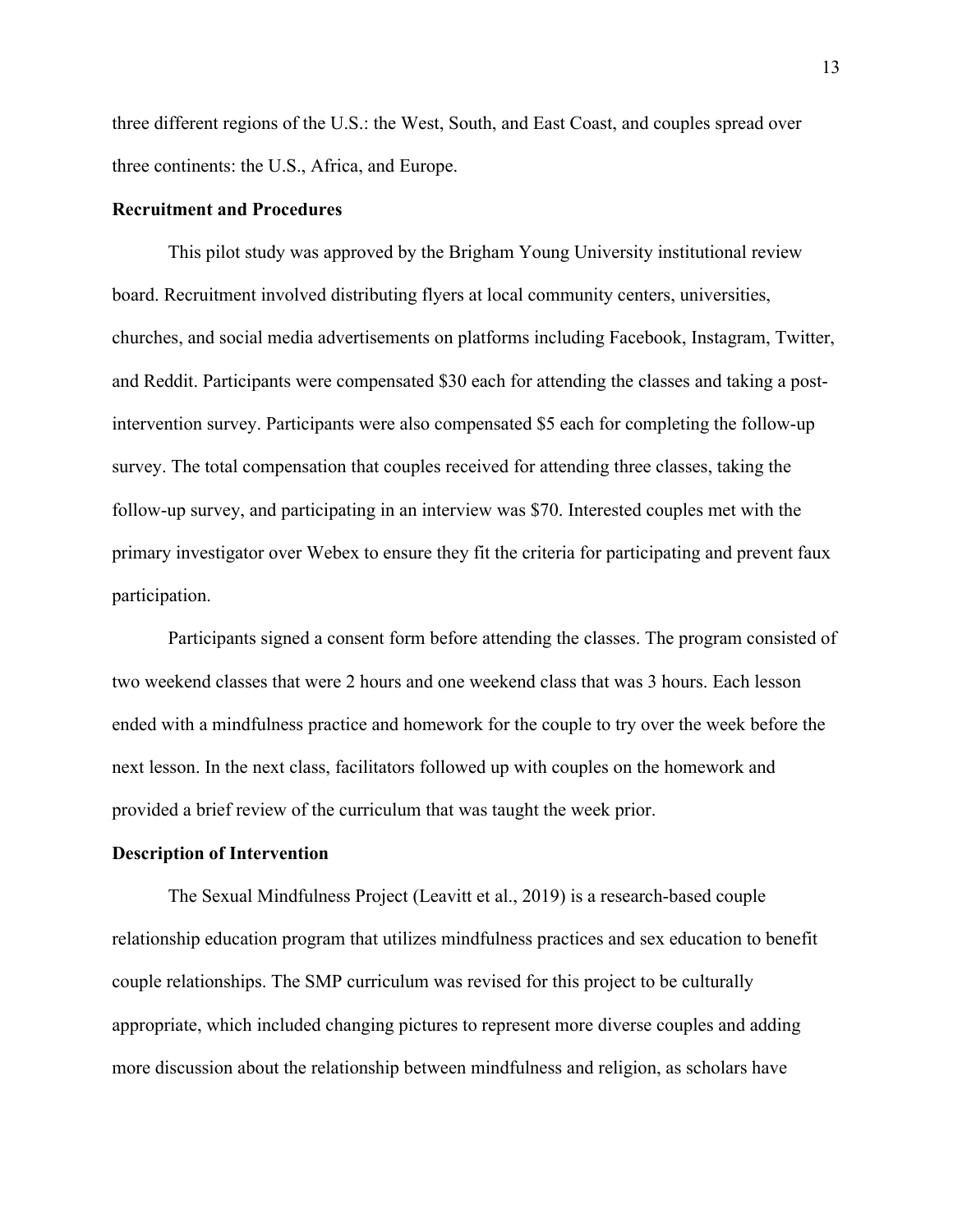suggested acknowledging the cultural importance of religion when working with Black individuals (Watson-Singleton et al., 2016; Woods-Giscombé & Gaylord, 2014). The program utilized "interactive culturally based teaching[s]" (Mikle & Gilbert, 2019, p. 67), including storytelling and group discussions. Additionally, the program was co-taught by Black and White instructors. Having facilitators of the same racial background has been suggested to help interventions be relatable and culturally appropriate for racially diverse participants (Proulx et al., 2020).

The culturally adapted SMP curriculum was taught to participants by two trained instructors virtually using Webex. Online delivery methods are becoming more common for couples RE (Doss et al., 2020; Georgia & Doss, 2013), especially during the COVID-19 pandemic (Turner et al., 2022). Online RE allows for more diverse groups and underserved couples to participate (Doss et al., 2016; Georgia Salivar et al., 2018). Given that African American men are often hesitant to participate in relationship enrichment programs (Hurt et al., 2012; Smith et al., 2002; Williams & Justice, 2010), the ease and anonymity of an online program may increase men's willingness to participate with their partner. Online RE has presented disadvantages, such as a lack of connection between participants, lack of participation, schedule constraints, and technology issues (Song et al., 2019; Turner et al., 2022; Wut & Xu, 2021). Despite these limitations, virtual RE suggests long-term positive effects for African American couples (Barton et al., 2017; Doss et al., 2019), making an online delivery of the SMP a viable option to benefit Black and interracial couples.

A logic model was used to represent the curriculum and class design aspects that should impact romantic and sexual outcomes for couples (see Figure 1). Couples attend three classes that range between 2–3 hours (see Table 1 for lesson descriptions). The program uses group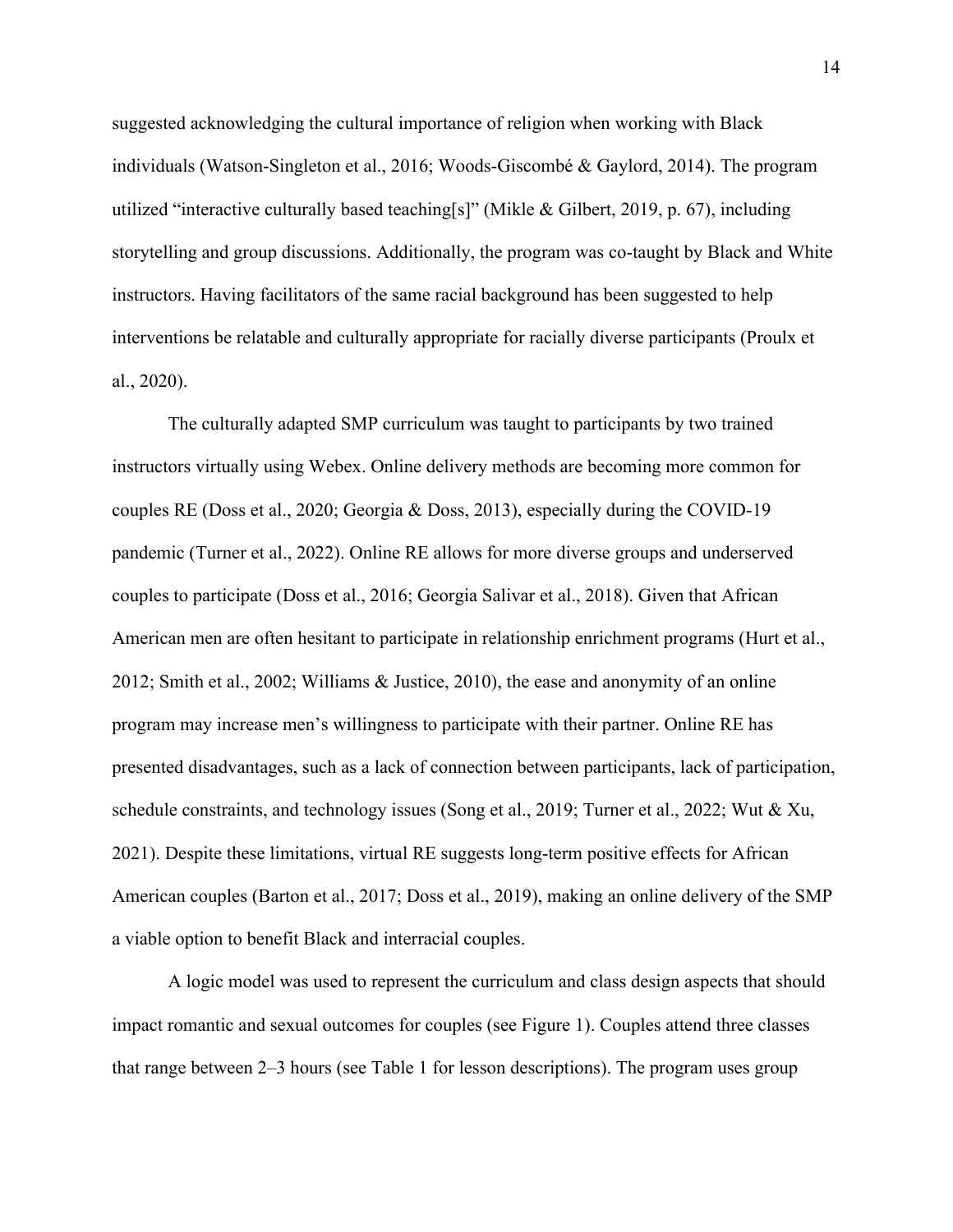discussions, private couple discussions, and hands-on activities to reinforce RE and mindfulness concepts. Couples are given mindfulness sexual mindfulness activities to try at home. The relationship skills, mindfulness skills, and sexual mindfulness skills learned through the classes and homework should then impact couple's proximal outcomes including increased communication, problem solving, sexual awareness, and sexual non-judgment, as well as distal outcomes including relationship satisfaction, sexual satisfaction, communication, and conflict resolution.

After completing all three classes, couples completed a retrospective pre-post survey to measure the program's impact on their relationship. Previous research suggests that using a retrospective pre-post survey is helpful when reference bias is present, which may be the case with mindfulness (Pratt et al., 2000). Individuals who are unfamiliar with mindfulness may not be able to accurately report their level of mindfulness before the intervention but may understand it better after the intervention. Thus, asking participants to reflect on their level of mindfulness before and after the intervention may provide more accurate data. Couples were also invited to participate in a post-intervention interview about their class experience.

## <span id="page-24-0"></span>**Measures**

## <span id="page-24-1"></span>*Sexual Mindfulness Measure*

The Sexual Mindfulness Measure (SMM; Leavitt et al., 2019) includes seven items divided into two subscales: awareness and non-judgment of the sexual experience. This study used a 5-point scale ranging from 1 (never or rarely true) to 5 (very often or always true), with higher scores indicating higher levels of sexual mindfulness. The scale reliability for this study was good: awareness pre-intervention  $\alpha = .91$ ; awareness post-intervention  $\alpha = .76$ ; non-judgment pre-intervention  $\alpha$  = .85; non-judgment post-intervention  $\alpha$  = .84. The post-intervention awareness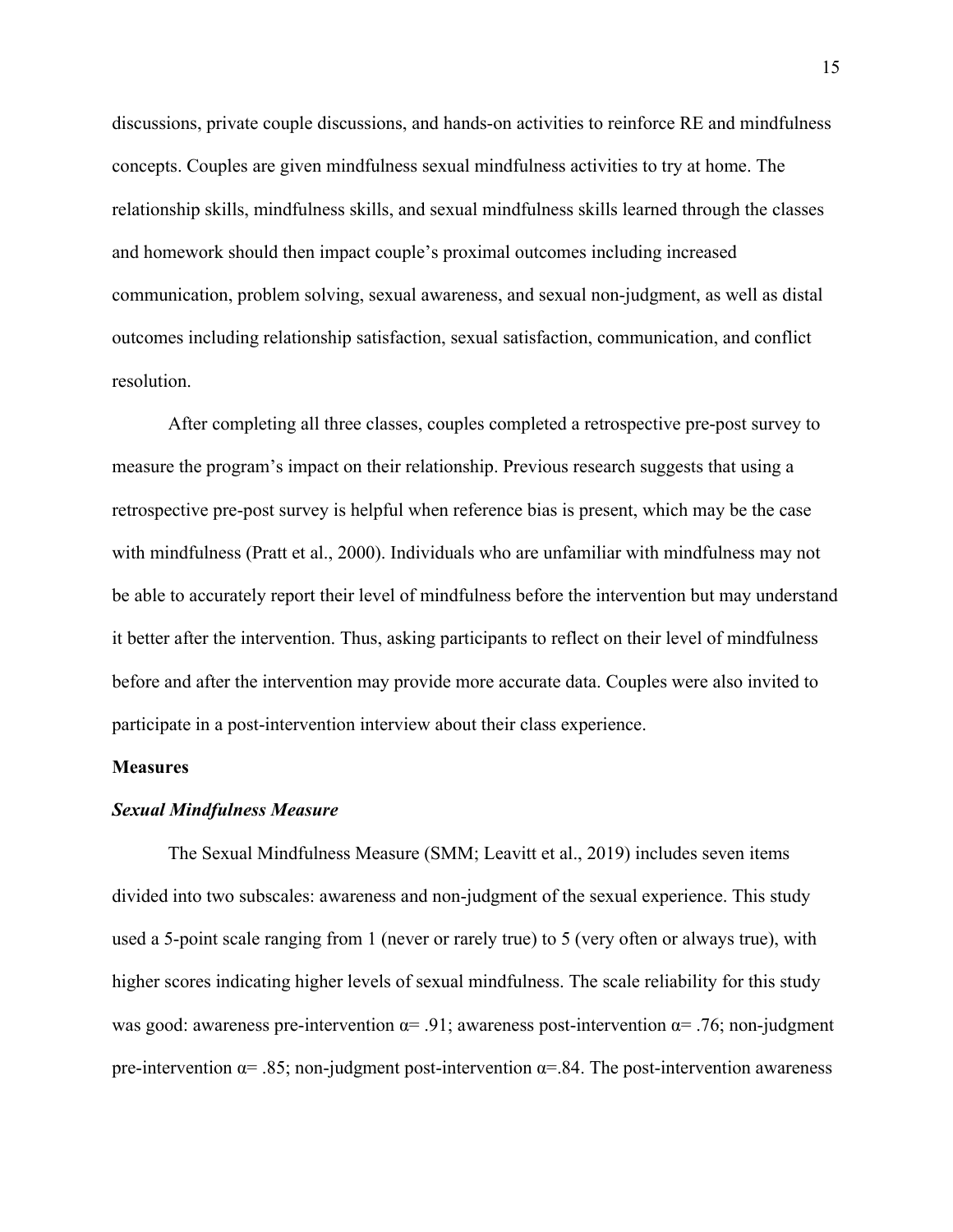scale may have had lower reliability ( $\alpha$ = .76) due to large sexual mindfulness improvements and the small sample size. Reliability is similar to a previous SMP study, with the exception of awareness post-intervention: awareness pre-intervention  $\alpha$ = .89; awareness post-intervention  $\alpha$ = –.76; non-judgment pre-intervention  $\alpha$ = .83; post-intervention  $\alpha$ = .84 (Leavitt et al., 2021a).

## <span id="page-25-0"></span>*Sexual Satisfaction*

The New Sexual Satisfaction Scale (NSSS, Stulhofer et al., 2010) measures an individual's satisfaction with sexual experiences. The scale was validated cross-culturally. Participants responded to 12 items using a 5-point Likert scale from 1 (not at all satisfied) to 5 (extremely satisfied). An example item is, "The balance between what I give and receive in sex." Reliability from a previous SMP intervention was good: pre-intervention  $\alpha$ = .88; postintervention  $\alpha$ = .94 (Leavitt et al., 2021a). The scale reliability in this study was acceptable: preintervention  $\alpha$ = .90; post-intervention  $\alpha$ = .88.

## <span id="page-25-1"></span>*Relationship Satisfaction*

A shortened version of the Couple Satisfaction Index (CSI, Funk & Rogge, 2007) was used to measure individuals' relationship satisfaction. The measure used a 6-point scale from 1 (Not True at All) to 6 (Completely True) An example question was: "Please indicate the degree of happiness, all things considered, in your relationship." Higher scores indicated higher levels of relationship satisfaction. The scale reliability in this study was acceptable in previous studies: pre-intervention  $\alpha$ = .90; post-intervention  $\alpha$ = .80 (Leavitt et al., 2021a), and in this study: preintervention  $\alpha$ = .89; post-intervention  $\alpha$ = .77.

## <span id="page-25-2"></span>*Sexual Communication*

This measure estimates satisfaction with sexual communication using 12 items (Wheeless et al., 1984). Responses are collected using a 5-point scale from 1 (strongly disagree) to 5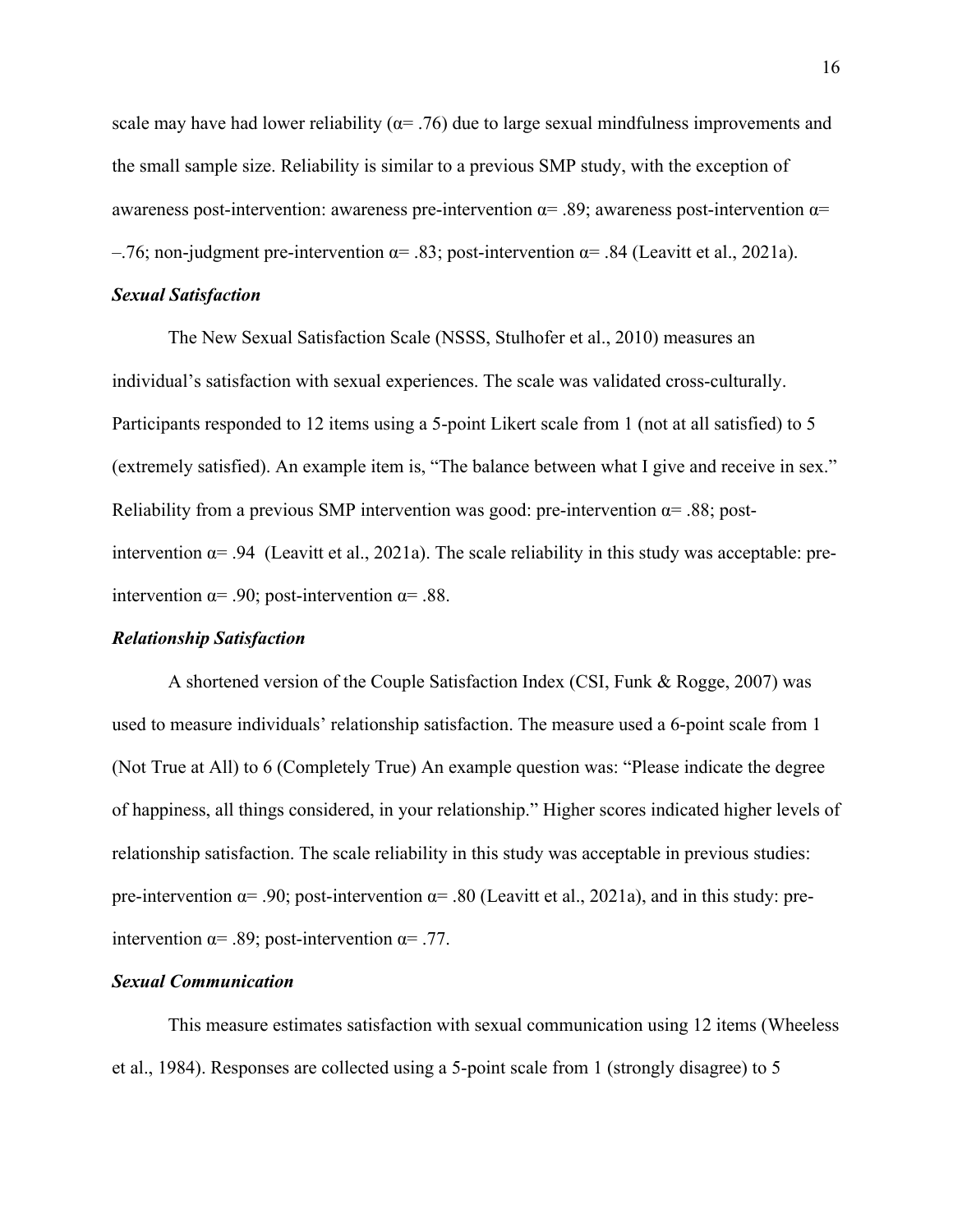(strongly agree) with higher scores associated with higher sexual communication. An example item is: "I tell my partner whether or not I am sexually satisfied." The scale was reliable in a previous SMP intervention: pre-intervention  $\alpha$ = .82; post-intervention  $\alpha$ = .93 (Leavitt et al., 2021a). The scale reliability in this study was very strong: pre-intervention  $\alpha$ = .96; postintervention  $\alpha = .92$ .

## <span id="page-26-0"></span>*Communication and Problem Solving*

Six items are used to measure communication and problem-solving in romantic relationships (Hawkins et al., 2017). Responses were recorded on a 5-point scale from 1 (strongly disagree) to 5 (strongly agree). An example item was: "You try to respect the ways your partner communicates that are different than your own." Higher scores indicated higher levels of general communication and problem-solving skills. The scale reliability in a previous SMP intervention was acceptable: pre-intervention  $\alpha$ = .86; post-intervention  $\alpha$ = .87. The scale reliability in this study was good: pre-intervention  $\alpha = .94$ ; post-intervention  $\alpha = .83$ .

#### <span id="page-26-1"></span>*Participants' Homework Completion*

Participants' homework completion is measured using 1 item: "I completed my mindfulness practice about 0–100% of the time." Participants respond to the statement using a scale with increments of 25 from 0–100%.

#### <span id="page-26-2"></span>**Analytic Procedures**

I compared within and between couple quantitative scores to analyze the program impacts of a culturally adapted sexual mindfulness intervention. Couples' pre- and postintervention scores were compared to evaluate change in participants' relational and sexual outcomes. I also used descriptive statistics and qualitative themes to understand participants'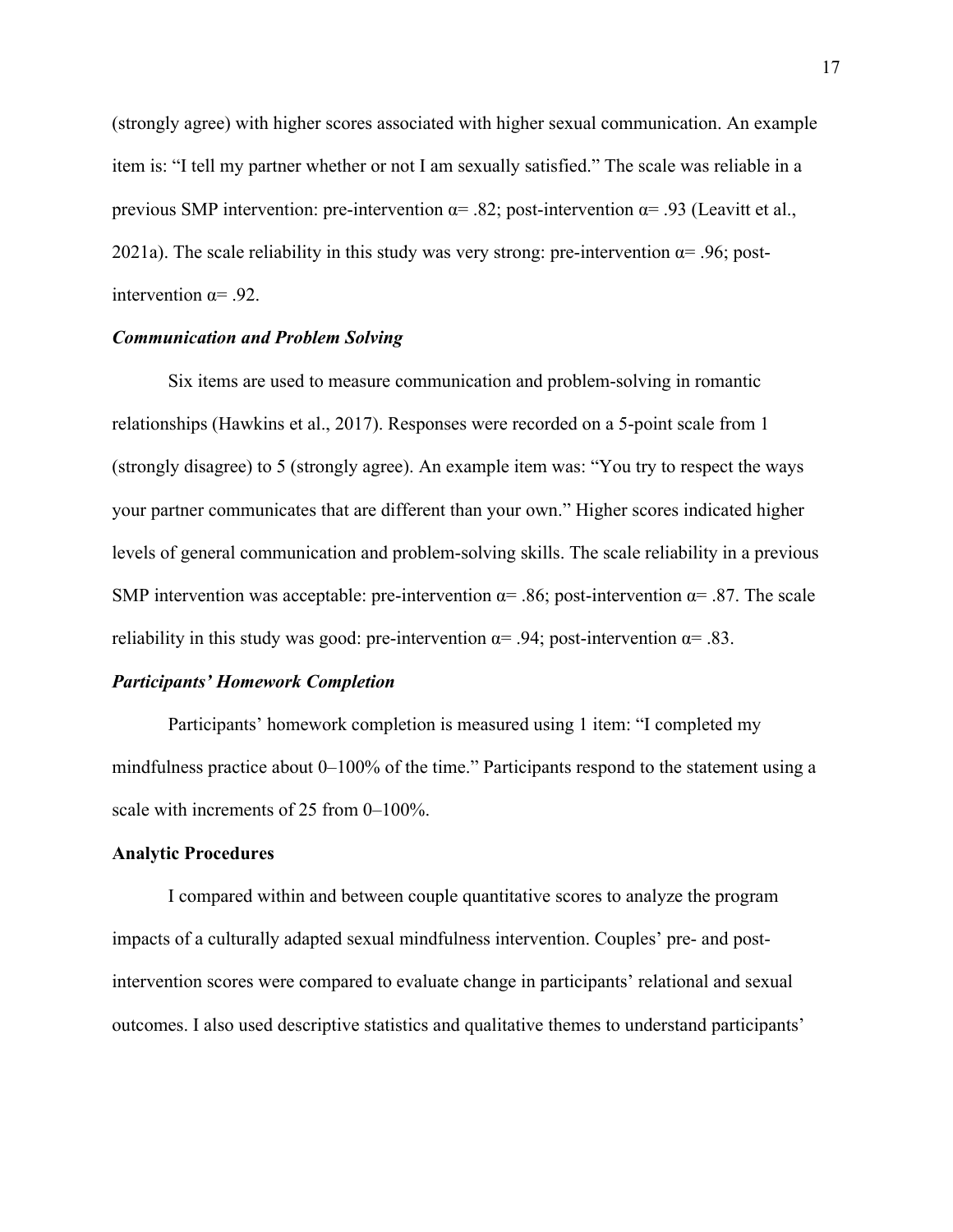experience with the program. Descriptive data collected included participants' age, race, education, income, and relationship length. Descriptive data is presented in Table 2. This study utilized qualitative interviews to gain more in-depth data on the effect of the program on participants' relationships. The Primary Investigator (PI) interviewed couples who attended the program. This ensured that couples could be honest about their experience during class and with the facilitators. The qualitative data were analyzed using the Grounded Theory method (Charmaz, 2014). Grounded Theory methods allowed us to inquire about the process of change that participants may have experienced as a result of the intervention. The PI then transcribed the interviews. Together the PI and one of the facilitators read the transcriptions with the goal of drawing out main themes. Once main themes were identified, the interviews were coded to sort the themes into categories. Coding allowed us to identify the common meanings and experiences that couples described about the classes. Themes were then quantified using Marks' (2015) Numeric Content Analysis methods. During the one-hour interview, couples were asked the following questions:

- 1. What did you like or appreciate the most about this class?
- 2. What did you dislike the most about this class?
- 3. Do you feel like the class impacted your relationship?
	- a. Can you tell me a story or experience you have had that captures or reflects how the class has influenced you?
- 4. Would you recommend this class to others?
- <span id="page-27-0"></span>5. Do you have any suggestions of how this class could be better?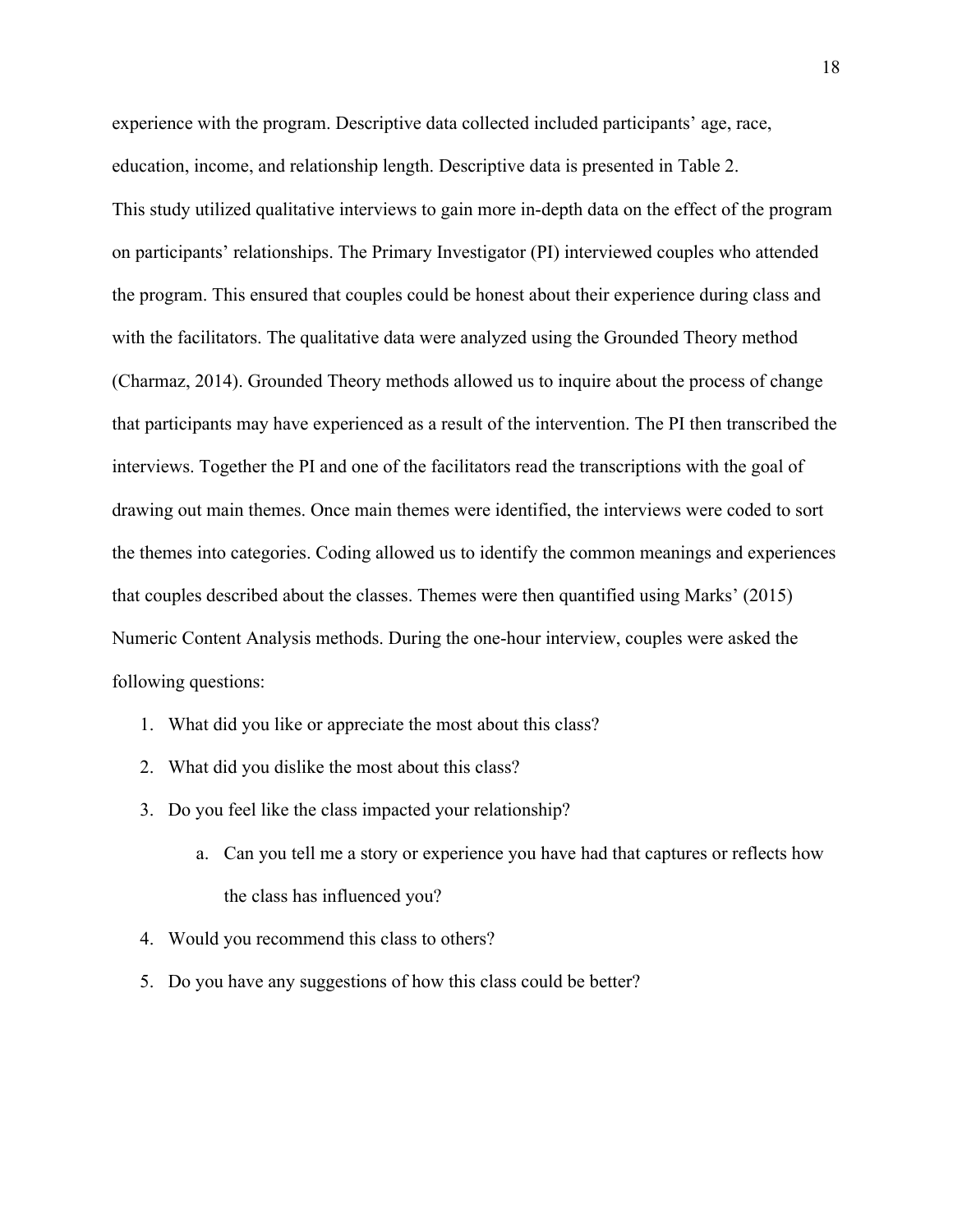#### **Results**

Coding analysis of the qualitative data revealed three major themes: 1) class experience, 2) suggestions for improving the class, and 3) relationship impacts. Theme 1, class experience, revealed three subthemes: 1a) positive experience, 1b) new mindset and knowledge, and 1c) facilitator and participant interactions. Theme 2, program suggestions, included two subthemes: 2a) frequency and depth of the classes and 2b) increased participation and connection. Theme 3, relationship impacts, included the following three subthemes: 3a) increased communication, 3b) increased relational and sexual satisfaction, and 3c) increased relational and sexual mindfulness. Each couple's qualitative results will be reported for each theme and subtheme, followed by the quantitative results for the relationship impacts. Lastly, couples' homework completion will be reported. Table 3 lists the NCA for themes and subthemes, as well as the average number of codes per couple.

## <span id="page-28-0"></span>**Theme 1: Class Experience**

#### <span id="page-28-1"></span>*1a. Positive Experience*

Overall, participants reported having a positive experience during the classes. Couples expressed gratitude for the classes and appreciated the openness about sexual topics. One man said, "It helped me and my spouse in understanding each other and working together to make our sexualities even better than it was before, so for that reason and a bit more I really am happy to say a big thank you to you guys." The overall program, including specific mentions to content and mindfulness assignments, was described as "helpful" 27 times.

#### <span id="page-28-2"></span>*1b. New Mindset and Knowledge*

The second most common theme, referenced 34 times, was gaining a new mindset and knowledge about sex, mindfulness, and their romantic relationships. Participants mentioned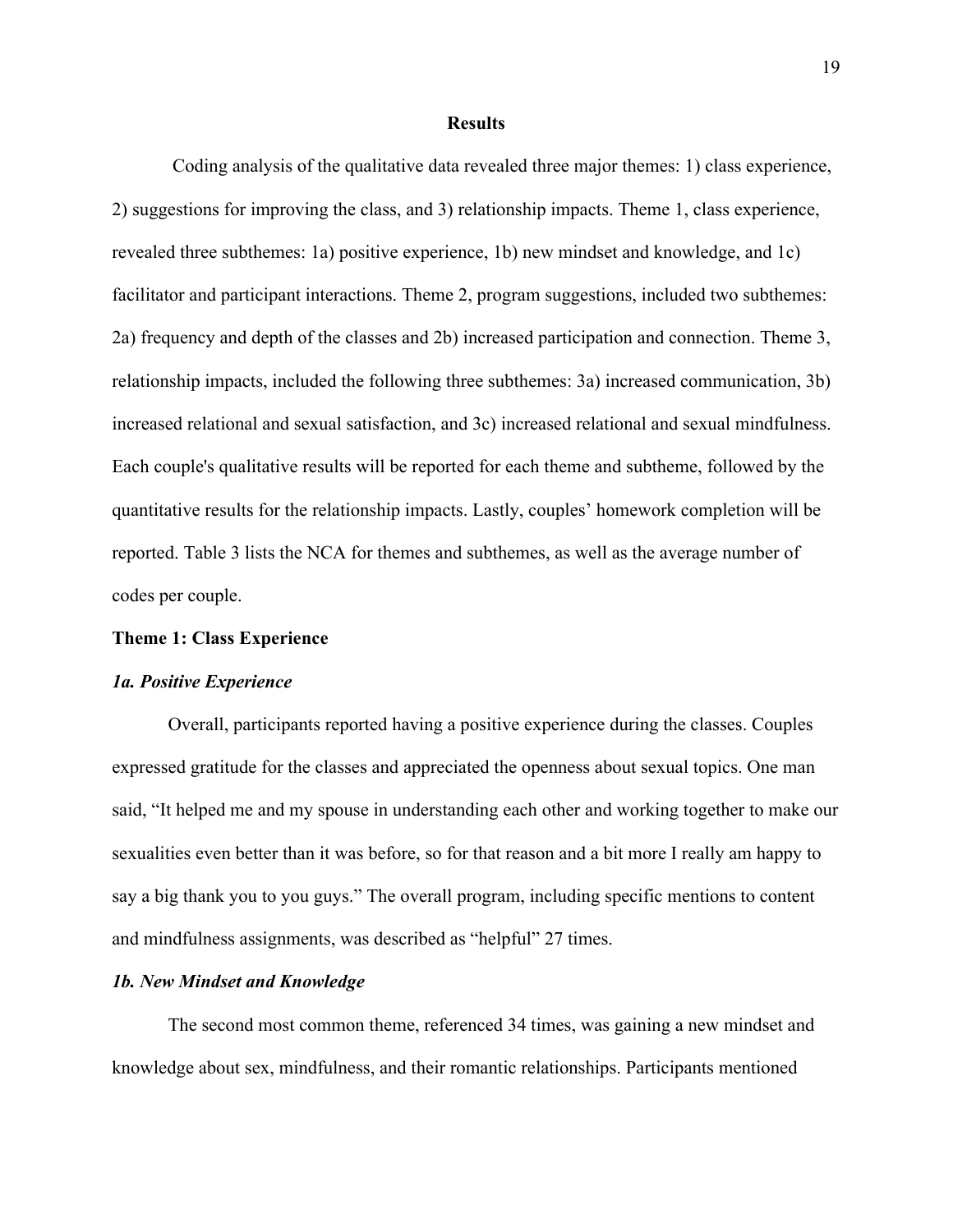enjoying the mindfulness activities during class and the mindfulness homework activities such as the mindful chocolate tasting, mindful gaze, and mindful touch. Some participants benefited from learning anatomy. One said, "Those things about the body, female part[s]... those were things we didn't have any idea about but attending the classes enlightened us." Regarding the homework assignments, a theme we found was that "At first [the mindfulness homework] was awkward and weird… but with time we got to understand our bodies more and our bonding got better."

Couples also reported that the classes changed their perspective about sex and their relationships. One woman said, "Growing up as a child I [thought] that sex mainly is for pleasure and making some babies and throughout the course of this study it has actually changed my perspective of what sex is actually about… mindfulness has basically cleared my thoughts and has made me to feel greater connection with my partner." Another man said, "It was a very new experience because I couldn't imagine how much sex was fun if you just think of it… slow down."

## <span id="page-29-0"></span>*1c. Facilitator and Participant Interactions*

The last subtheme under class experience was participants' interactions with the facilitators and other couples. Most of the couples reported that the facilitators helped them feel comfortable. Couples appreciated how openly the facilitators talked about sexual and relational topics. One participant said, "They tried to help us understand different aspects of our bodies, they made us feel welcome and comfortable." One participant referred to the facilitators as "an open book." The only negative feedback about the instructors was that "[the facilitators] didn't really throw questions at people, they didn't really ask direct questions… to [make] the class more lively."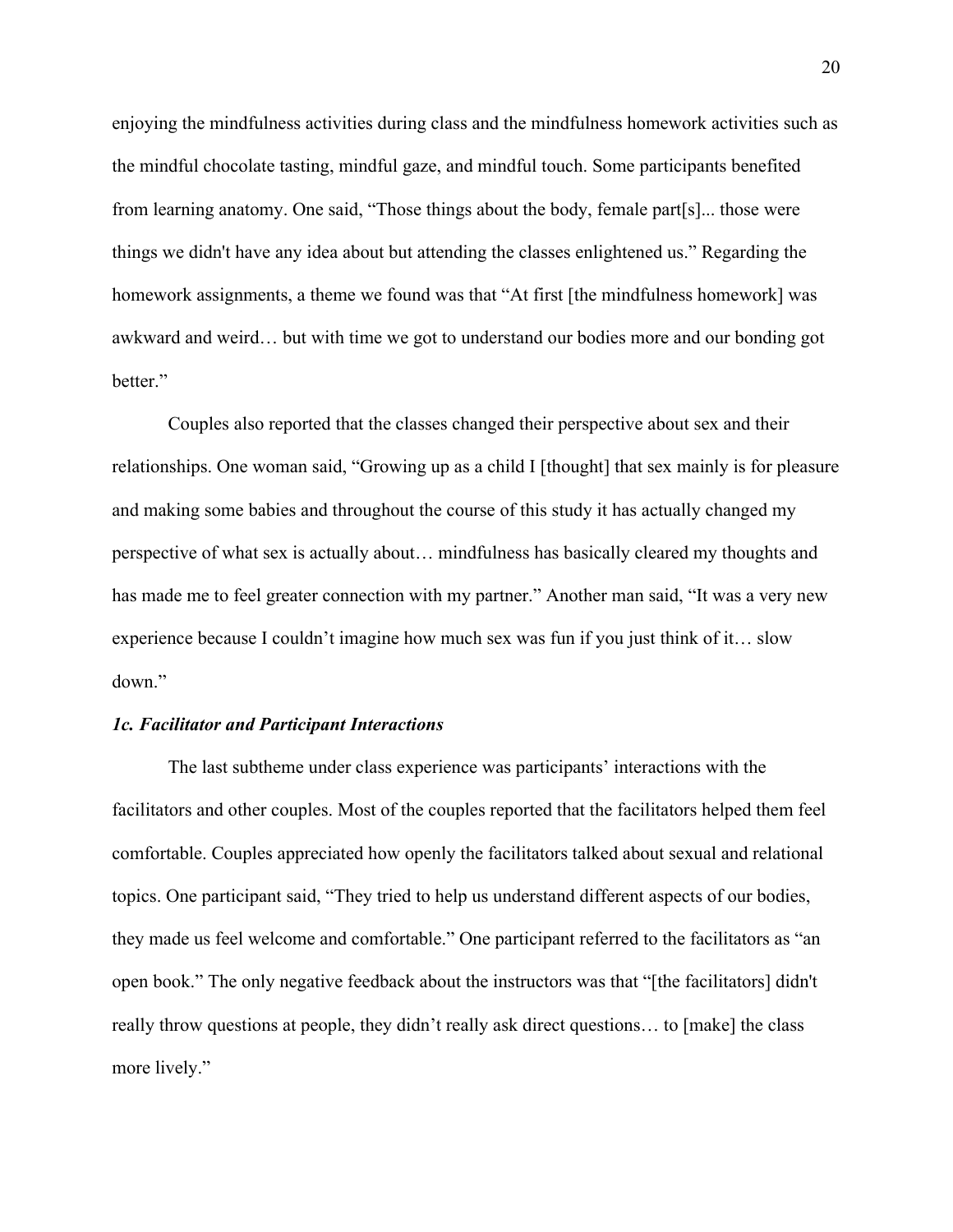Multiple couples mentioned wanting more participation from other couples. One man said, "I would like more open communication with the participants, sharing. The first time almost all of the participants were sharing, then for the second and the third [classes] very few people were sharing and I think when everybody shares what they think… you get to learn more." The online setting, as well as a general lack of participation, made some couples hesitant to share. One woman said, "It was really hard for me to be able to [be] on camera and speak up sometimes when I just maybe had fear or something like that to talk about intimacy in such a[n]…open way with other people… I don't feel like I contributed as much as maybe I wanted to, I don't know, because I just felt a little bit shy maybe." Despite a lack of participation from some participants, there were six mentions of enjoying the group discussions that occurred. One partner expressed, "You get new fresh ideas from different people, there are a couple of people from different nationalities and cultural backgrounds and it's good to just interact with different people."

#### <span id="page-30-0"></span>**Theme 2: Suggestions for Improvement**

## <span id="page-30-1"></span>*2a. Frequency/Depth of the Classes*

The most frequent suggestion to improve the class was a desire for more depth of content, such as additional mindfulness class activities and assignments. A few participants wanted more personalized direction to work through personal or marital issues. One man said, "I wish everyone or each person, myself included, could have got taken the time to talk through what barriers, we all kind of place mental barriers, cultural barriers etc., that we placed first so that then it's a little bit easier [to] then dive into how to be mindful once you've got to remove some of those barriers." Four participants, two male and two female, wanted more classes to be added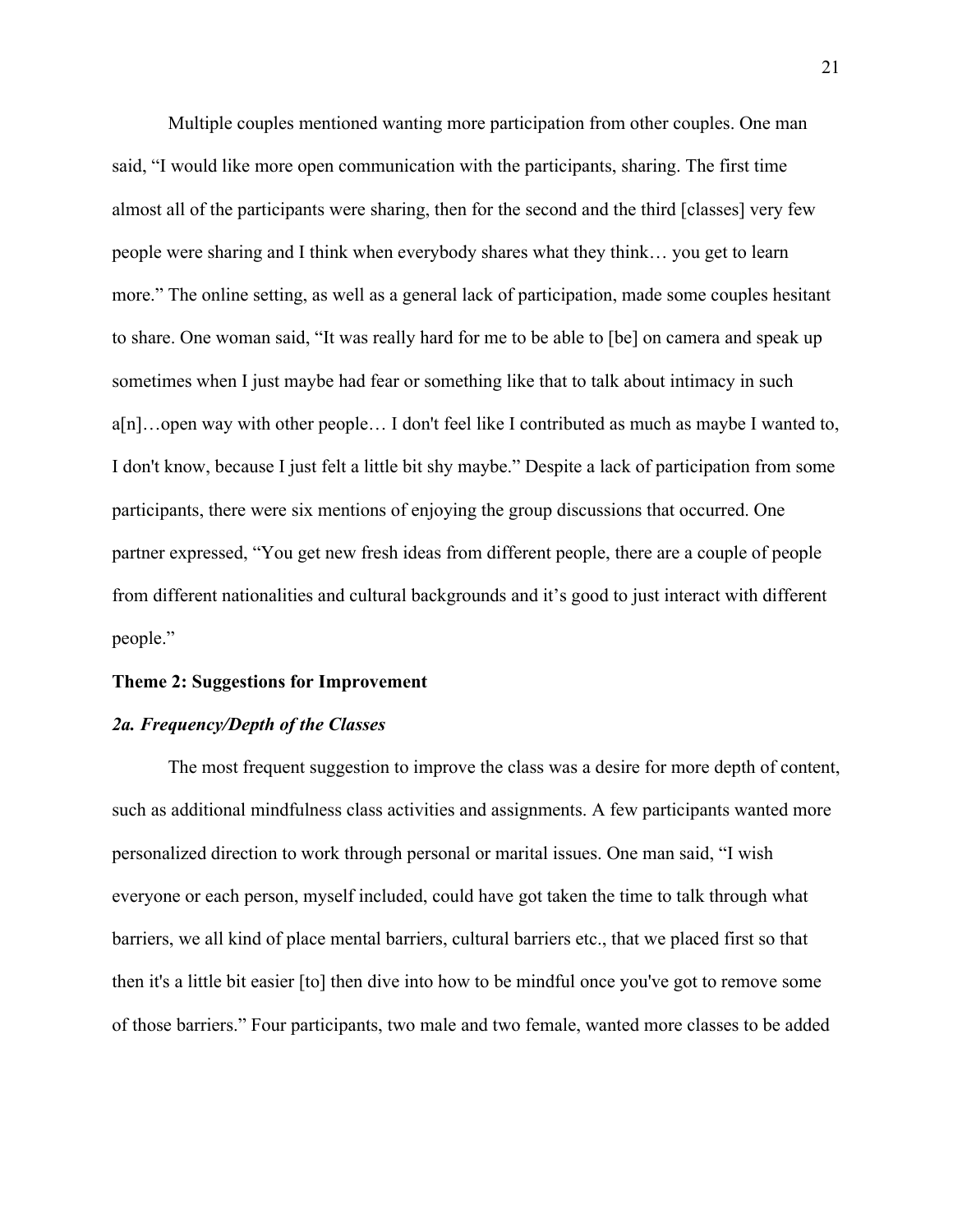to the program, while three male participants reported that the program was too long and wanted fewer classes.

## <span id="page-31-0"></span>*2b. Increased Participation and Connection.*

The second most common suggestion was to facilitate increased participation and connection between participants. The online format of the classes seemed to present challenges for couples to fully participate, including being involved in the group discussions and keeping their cameras turned on for the length of the class. Two of the couples mentioned that they were attending the class on their phone and thus were unable to hold the phone up for the length of the two-hour class. Similar technology difficulties may have contributed to the lack of participants appearing on camera for the full length of the classes. Couples offered specific suggestions to increase on-camera participation within the group, such as asking directed questions or having an additional day dedicated to facilitating connection between participants.

Although participants recognized areas the program could be improved, all 12 couples reported that they would recommend this class to others. One participant said, "I think it can open up new conversations and provide a lot of awareness and just improve your sexual intimacy." Nine couples saw applications for their friends and family and were excited to share the class with others. These couples expressed that the class could help their friends and family have more knowledge to resolve conflict and improve sexual relationship.

#### <span id="page-31-1"></span>**Theme 3: Relationship Impacts**

Participants shared how the program affected their romantic relationship during and after the classes. Overall, the program had a positive impact on the couples' relationships. One woman applied the mindful touch technique during class to comfort her husband when he was having a difficult day, "I remember telling him about it and telling him how we were just going to lay here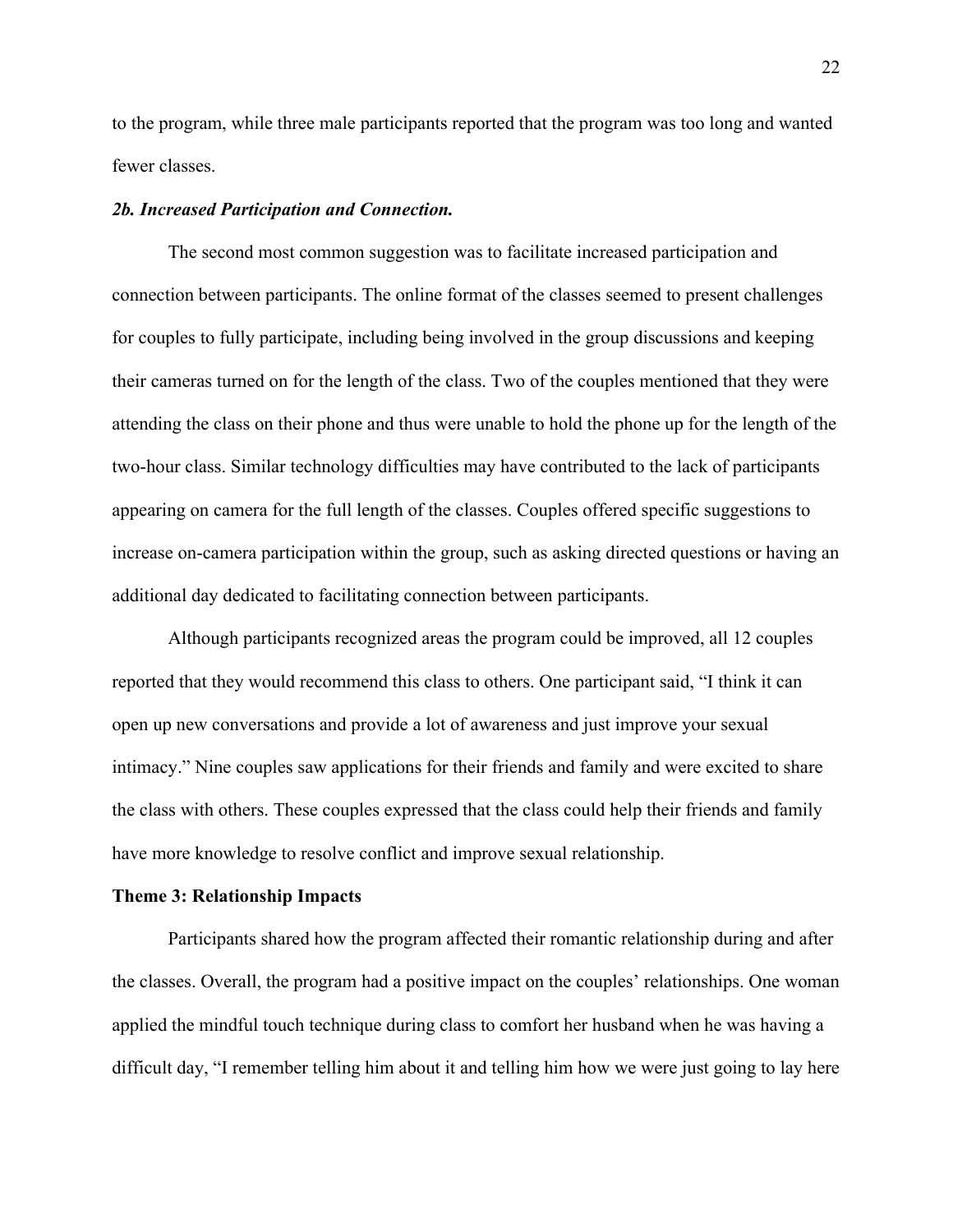and just, you know, not sexual touch but just mindful touch…just a touch on the arm and face and things like that… I remember feeling like I was actually giving him more of comfort than I would have in any other way… it showed me that we can do things like that for each other, it doesn't have to be sex, it can be just those kinds of things." Three overarching positive relationship impacts were determined from thematic analysis: 1) communication, 2) relationship satisfaction and sexual satisfaction, and 3) relational and sexual mindfulness. When examining the quantitative scores, men showed a larger positive change than women on all three of these relationship outcomes. Two out of 12 couples had a female partner with a larger positive change than her male partner.

#### <span id="page-32-0"></span>*3a. Improved Communication with Partner*

Couples shared that the class provided a dedicated space for them to talk about their relationship. One woman said, "It opened up so much that I feel like we needed to talk about… I feel like that communication and those guided questions and the time set aside during each class to talk… it helped us to be more vulnerable and discuss things that may have impeded our intimacy as a couple." Couples also mentioned that the program improved their communication outside of the classes. One woman recounted, "I usually [run] out from conflicts, you know, like 'hm let's just forget about it'… I never liked to figure out what was the problem, I just ran [from] the problem. But now, I'm not perfect at it but I try to talk about things more and clarify what was the source and how we are going to tackle this problem." Her husband responded that, "She doesn't run from our issues no more, she has been so open, now we can talk." Multiple couples said that learning the difference between conflict and contention during class benefited their communication outside of class.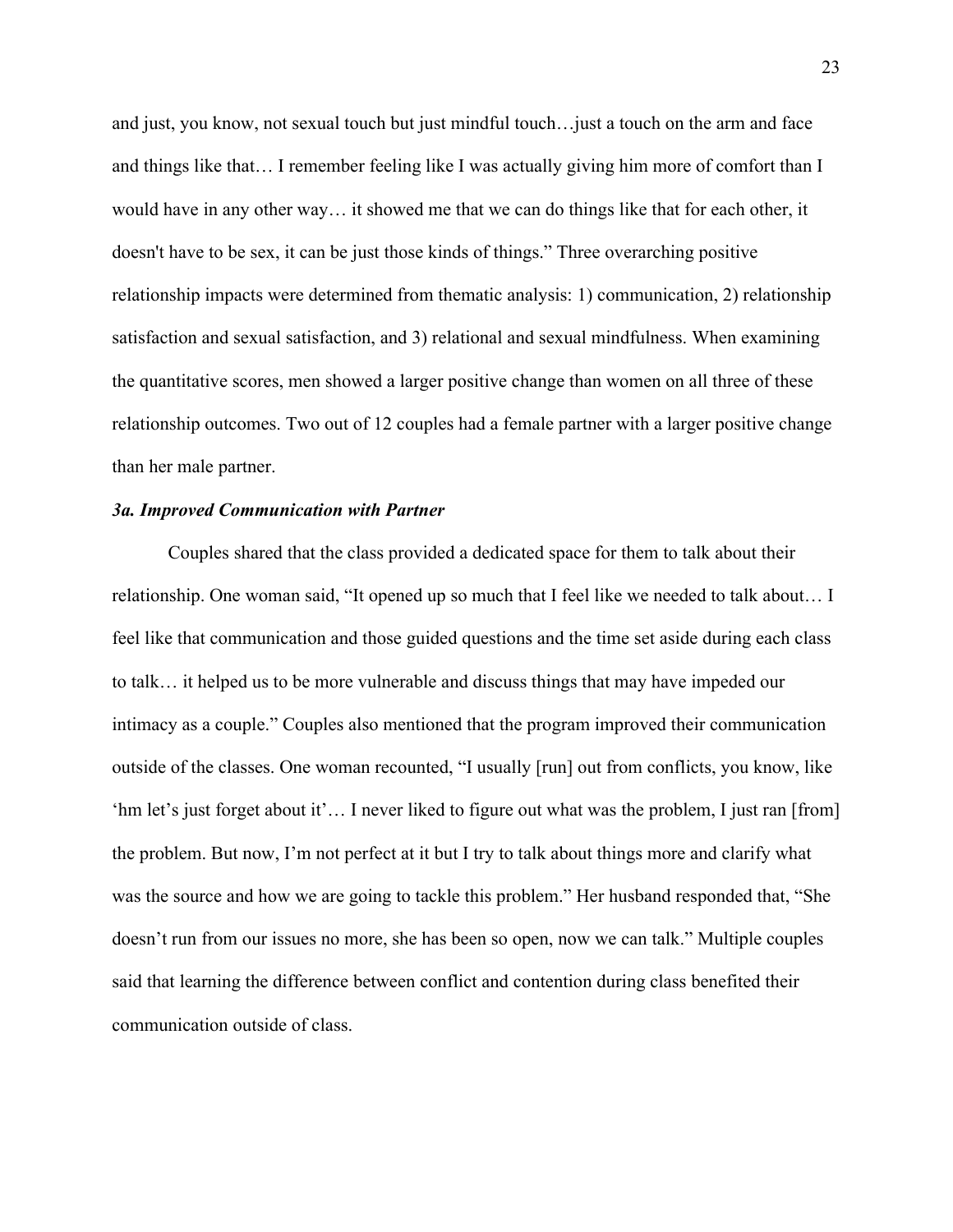Of the 12 couples that took the quantitative survey, 11 couples showed improvement in sexual and general communication following the intervention. Regarding sexual communication, eight participants reported a small positive change between .1 and .9 of a point on a 5-point scale. Six participants reported a positive change between 1 and 1.9 points, six reported a positive change between 2 and 2.9 points, and one reported a positive change of 3 points. One female partner was the only participant who reported no change in sexual communication before and after the intervention.

For general communication, nine individuals reported a small positive change between 1. and .9 on a 5-point scale. Two participants reported a positive change between 1 and 1.9 points, seven reported a positive change between 2 and 2.9 points, and four reported a positive change between 3 and 3.9 points. One couple did not provide pre-intervention data to compare with their post-intervention score; however, their post-intervention sexual and general communication score was high (5).

#### <span id="page-33-0"></span>*3b. Improved Relationship Satisfaction/Sexual Satisfaction*

Couples said that the classes improved the quality of their relationship and/or had a positive impact on their relationship. One woman said, "We are still trying to work on things that we've learned but it has brought a positive impact on our relationship." Another participant said, "It helped me gain more confidence in my relationship and it drew me a lot closer to my partner so I really really liked that aspect and it helped me to stop in the moment and note things that we usually like just ignore." Many couples described feeling a stronger bond with their partner during and following the classes.

Couples also expressed that the classes improved their sexual experiences and intimacy. Mindfulness was a large contributor to improving their sexual relationship. Couples applied the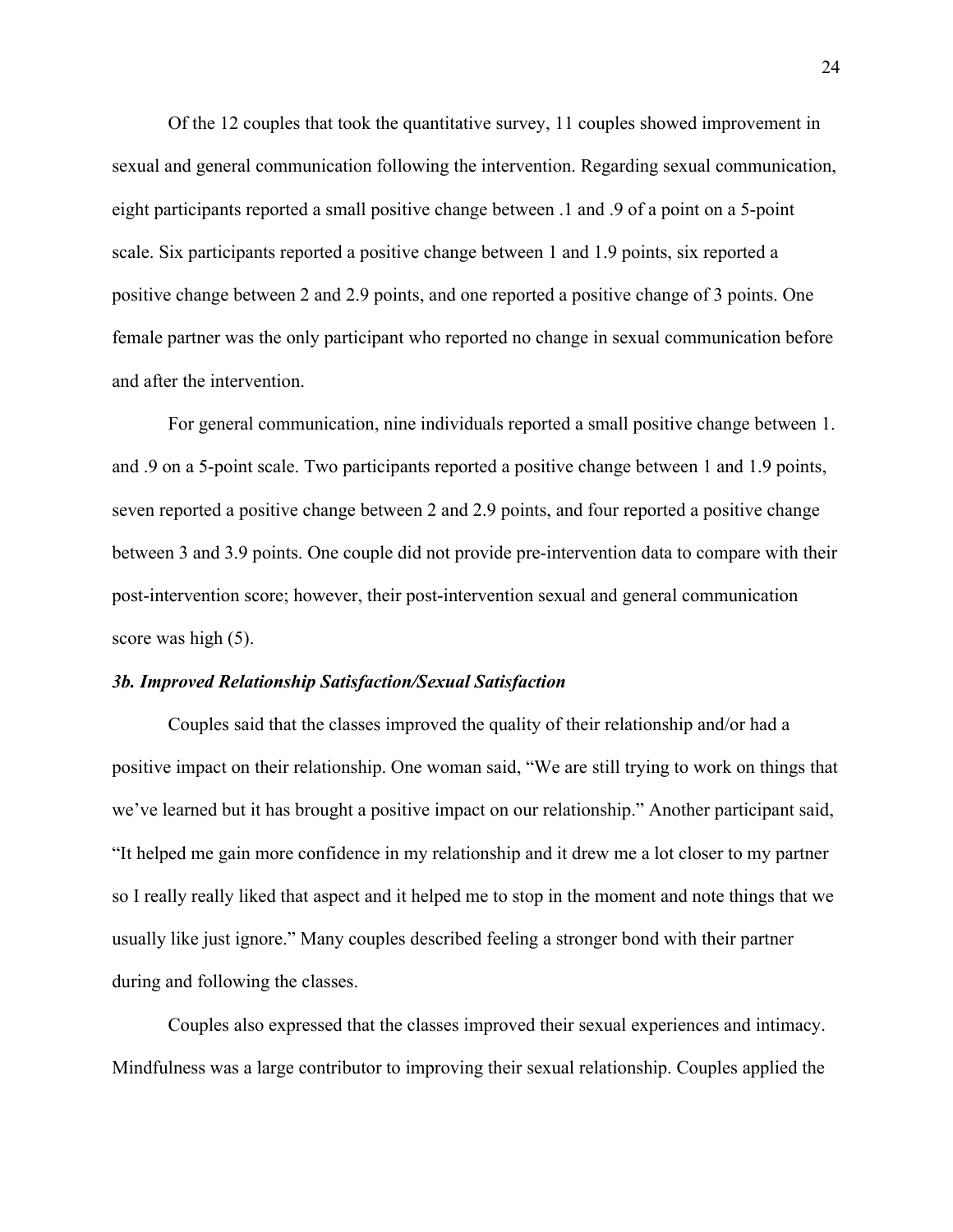mindfulness activities from class to their sexual relationship. One man said, "The whole assignment about the chocolates…in your mouth, is not chewing it, letting it melt, it brought about [a] self-control experience, especially when you guys [are] going to have sex, when you guys want to make love, what I [learned] from that was you shouldn't rush things, you should take it slow. It makes you and your partner bond…it has taken us to another level of sexuality so I appreciate that." Another woman said, "I love the excerpt on mindfulness that [allowed] us to be conscious of our body, to understand how our body actually works."

Quantitative results reflected the couple's interviews. Self-reported relationship satisfaction and sexual satisfaction increased post intervention for 11 of the 12 couples. For relationship satisfaction, five participants reported a positive change between .1 and .9 on a 6 point scale, six reported an increase between 1 and 1.9 points, five reported an increase between 2 and 2.9 points, and four reported an increase between 3 and 3.9 points. The female participant reported no change in relationship satisfaction, but her partner reported a 2-point increase. Sexual satisfaction scores, scaled to five, improved between .1 and .9 points for six individuals. Eight participants reported a positive change between 1 and 1.9 points, five reported a positive change between 2 and 2.9 points, and three reported an increase between 3 and 3.9 points. Again, one couple did not provide pre-intervention data, yet their post-intervention relationship and sexual satisfaction scores were high (5 and 6). The male partner in another couple did not provide pre-intervention data, but his partner reported an increase in relationship and sexual satisfaction post-intervention.

#### <span id="page-34-0"></span>*3c. Increased Relational and Sexual Mindfulness*

Couples shared that the class reminded them to slow down and be more intentional about their relationship. Some couples reported slowing down and being more present during sex. One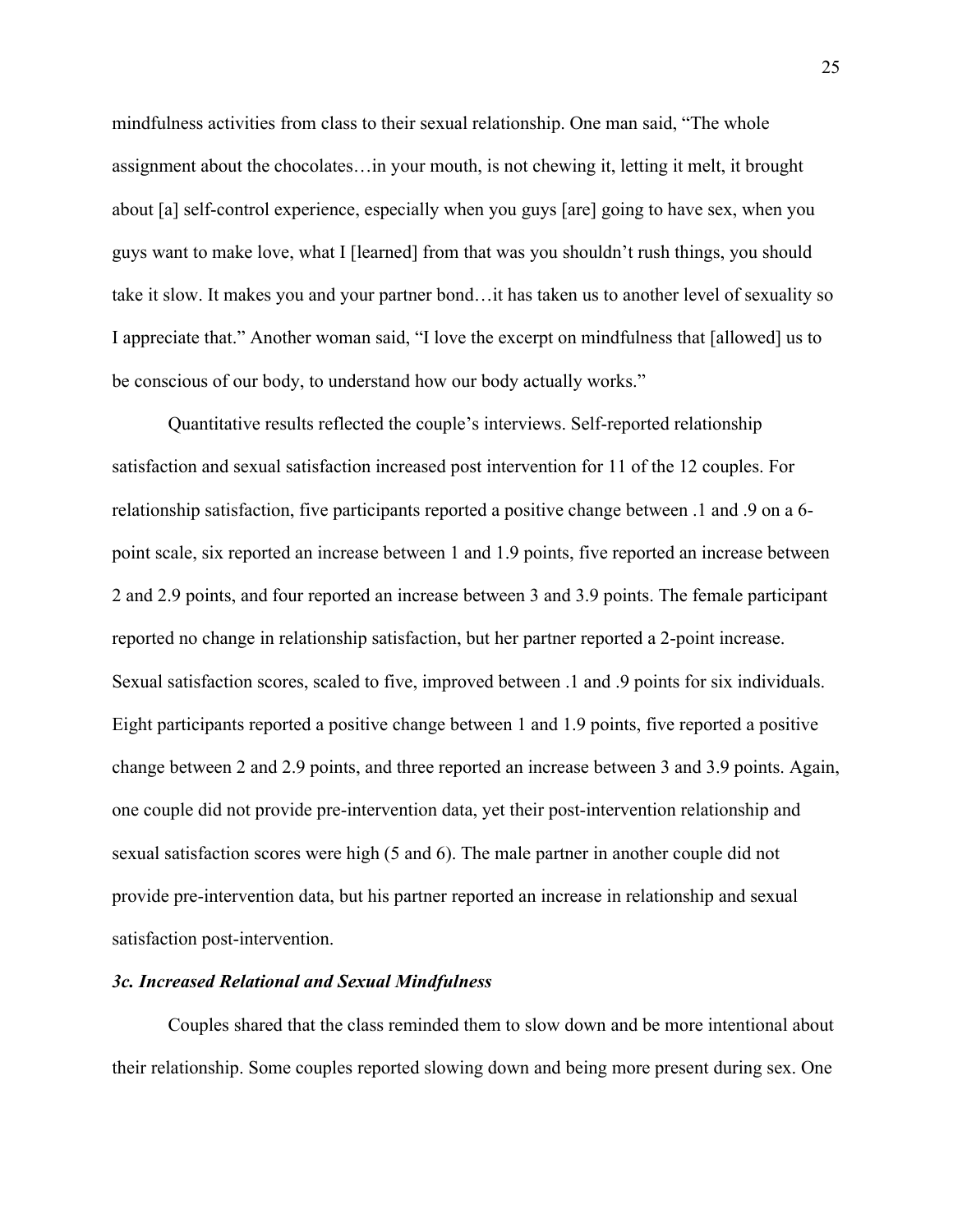participant explained, "The study has made me pay attention to my emotions during sex. Before, I would get easily distracted and I might not get the perfect sexual experience I wanted, but after the study I can now enjoy sex in a different way." Couples also applied mindfulness to their overall relationship, with some couples being more present while communicating or reflecting on their relationship.

Visually comparing sexual mindfulness awareness scores indicated that both individuals in 10 of the 12 couples had increased awareness post-intervention. One partner in each of the two remaining couples reported an increase in awareness and one female participant reported no change. Four participants reported a change between .1 and .9 of a point on a 5-point scale. Six participants reported a positive change between 1 and 1.9 points, five reported a positive change between 2 and 2.9 points, and another five participants reported a positive change between 3 and 3.9 points. Three participants were missing pre-intervention data.

For the sexual mindfulness non-judgment subscale, nine individuals reported increased sexual mindfulness non-judgment, while 11 individuals reported decreased non-judgment. Two participants reported no change between pre- and post-intervention. On a 5-point scale, three participants reported a positive change between 3 and 3.9 points, three reported a positive change between 2 and 2.9 points, two reported a positive change between 1 and 1.9 points, and one participant reported a positive change of .9. One participant reported a negative change of 3.3 points, three reported a negative change between 2 and 2.9 points, four reported a negative change between 1 and 1.9 points, and three reported a negative change between .1 and .9. Two participants provided no pre-intervention response. For two couples, both partners reported lowered sexual mindfulness non-judgment. However, these couples reported increased mindfulness, sexual satisfaction, and closeness with their partner in the qualitative interviews.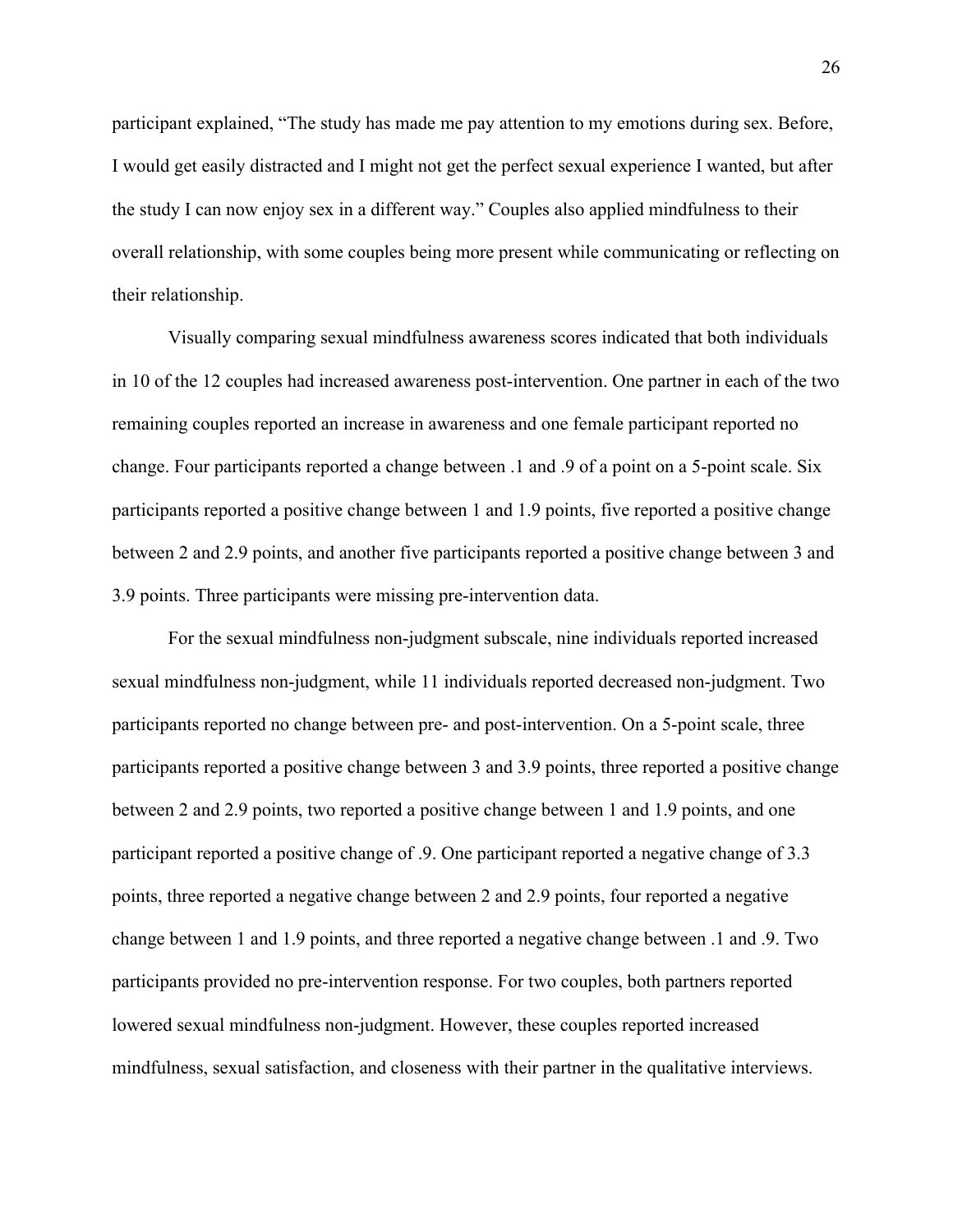More women than men reported decreased sexual mindfulness non-judgment with eight women reporting lowered non-judgment compared to three men. No couples reported decreased sexual mindfulness in their qualitative interviews.

## <span id="page-36-0"></span>**Homework**

Participants were asked how often they completed the weekly homework assignments from 0% of the time to 100% of the time. Eight of the 12 couples reported completing the homework 75% of the time, with four couples reporting completing it 100% of the time.

## **Discussion**

<span id="page-36-1"></span>This pilot study sought to understand the effects of a culturally adapted, online version of the Sexual Mindfulness Project for Black and interracial couples. While sensate focus interventions have shown positive effects for Black couples (Gorden, 2021), this is the first culturally adapted sexual mindfulness intervention for Black and interracial couples. The findings of this study can be categorized into (a) the acceptability of the program and (b) the impacts of the program. Overall, the participants reported that the program was acceptable and impactful.

## <span id="page-36-2"></span>**Program Acceptability**

This pilot study measured the acceptability of the program by how much the participants liked the classes and how willing they would be to recommend the program to others. Research shows that mindfulness interventions are more acceptable to diverse populations when culturally adapted (DeLuca et al., 2018; Garfield & Watson-Singleton, 2021; Green et al., 2021; Watson-Singleton et al., 2018). The cultural adaptations made to the SMP were based on the suggestions of Black scholars who previously implemented mindfulness programs. The main adaptation suggestions were (a) include Black facilitator(s) (Proulx et al., 2020); (b) include discussion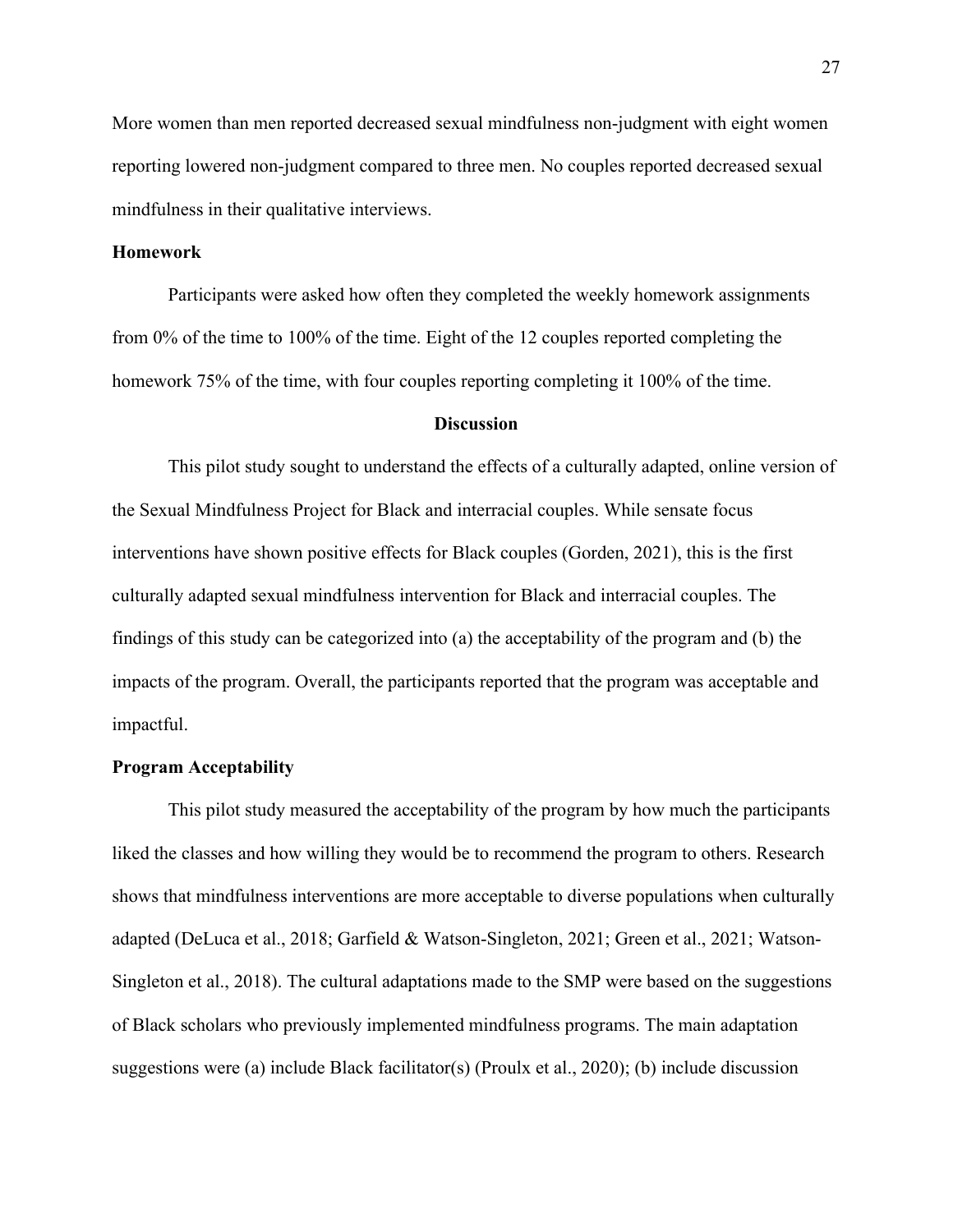about religion and mindfulness (Watson-Singleton et al., 2019; Woods-Giscombé & Gaylord, 2014); and (c) more representation of Black couples within the curriculum pictures and examples (Mikle & Gilbert, 2019). The program facilitators said that discussions took place about the influence between religion, sex, and mindfulness, but no participants referenced this in their interviews.

Qualitative results positively answered Question 1 that the program was likable and recommendable by participants from different regions in the U.S. and across three continents. Participants specifically reported enjoying the program content and assignments and in fact wanted more of them. The participants connected well with the facilitators. These results reflect program evaluation research, suggesting that facilitator quality and relatability are important to program outcomes (Bradford et al., 2012; Higginbotham & Myler, 2010; Ketring et al., 2017). Couples also reported enjoying learning from each other and getting new perspectives from people of different nationalities and cultures. Each couple seemed enthusiastic to share the program with their friends and family. More research is needed for conclusive results, but these preliminary findings suggest that a culturally adapted sexual mindfulness program would be accepted by and benefit racially and culturally diverse populations. The acceptability of this mindfulness program reflects other mindfulness programs that have been culturally adapted (Gorden, 2021; Green et al., 2021; Proulx et al., 2018; Woods-Giscombé & Gaylord, 2014), as well as culturally adapted RE for African American couples (Beach et al., 2011; Mikle & Gilbert, 2019).

#### <span id="page-37-0"></span>**Program Impacts**

Post-intervention provided positive answers for Questions 2 and 3, with couples reporting increased sexual mindfulness, relational satisfaction, sexual satisfaction, sexual communication,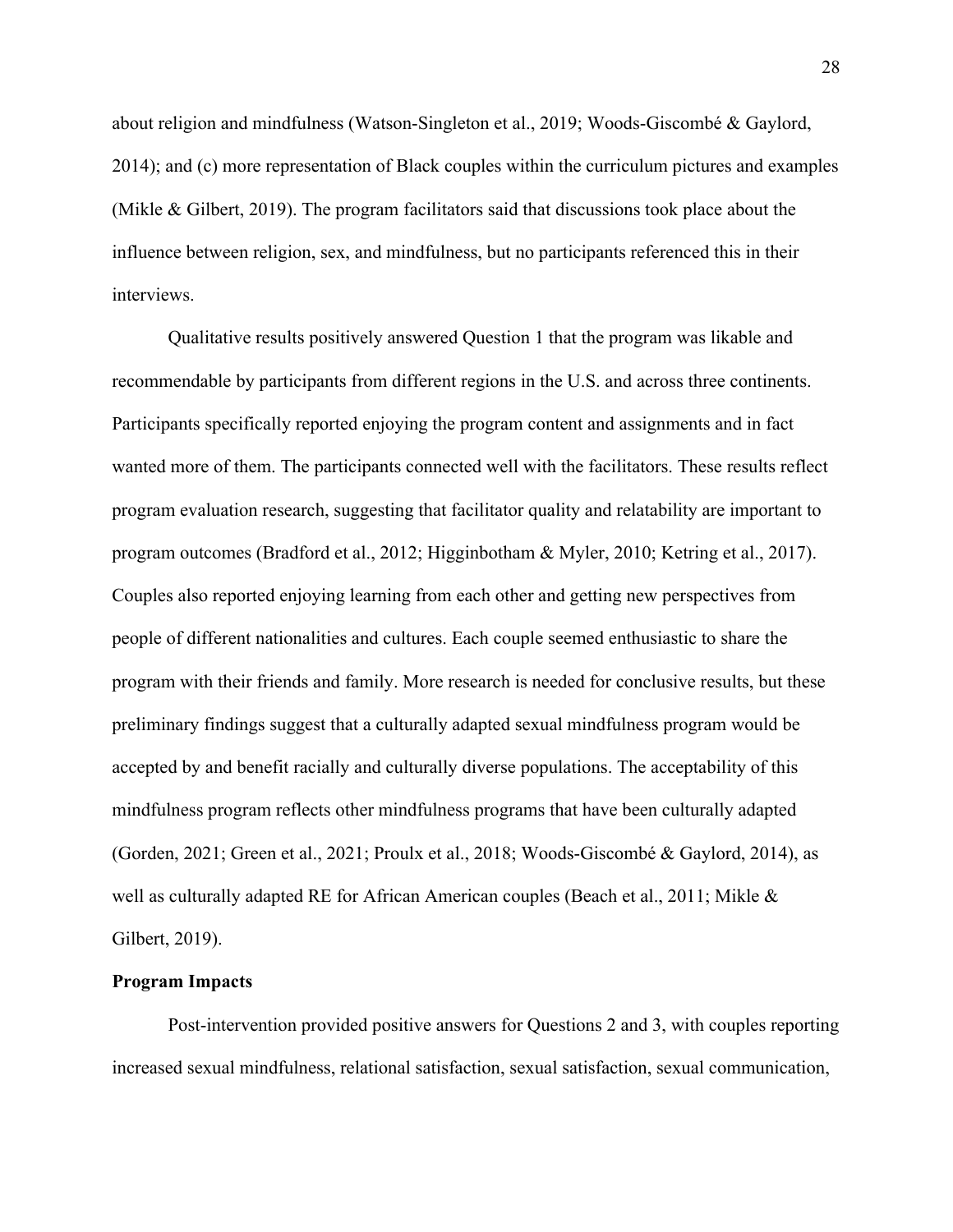and general communication. These results add to the growing literature that sexual mindfulness benefits couples' sexual relationships (Leavitt et al., 2019, 2021b; Smedley et al., 2021; Soqanloo et al., 2015).

This pilot study had very similar positive results to previous SMP studies (Leavitt et al., 2021a, 2021c). Participants reported similar relational and sexual benefits from learning about sexual mindfulness and communication skills (Leavitt et al., 2021a). Additionally, previous SMP interventions showed that higher levels of mindfulness homework completion resulted in more change (Leavitt 2021a, 2021c). There was no meaningful difference between participant score change depending on how often they completed the program homework. Further research is required to understand the association between homework completion and subsequent change.

## <span id="page-38-0"></span>*Relationship Impacts*

<span id="page-38-1"></span>In line with Karreman's (2017) relational mindfulness model, couples reported that practicing mindfulness in their relationship allowed them to sit with the discomfort of conflict and engage in communication more than before the intervention. Mindfulness has been previously found to improve communication between couples (Barnes et al., 2007; Khalifian & Barry, 2021). Similarly, the communication skills learned during the intervention helped couples be more open and vulnerable and work together on resolving conflict or relationship issues. This positive result aligns with previous research findings that improved communication can increase relationship and sexual satisfaction (Owen et al., 2012; Woodin, 2011). A recent qualitative study interviewed happily married Black couples and found that open communication was the most commonly shared advice for keeping their marriages strong (Skipper et al., 2021), similar to the level of importance couples in this study placed on communication.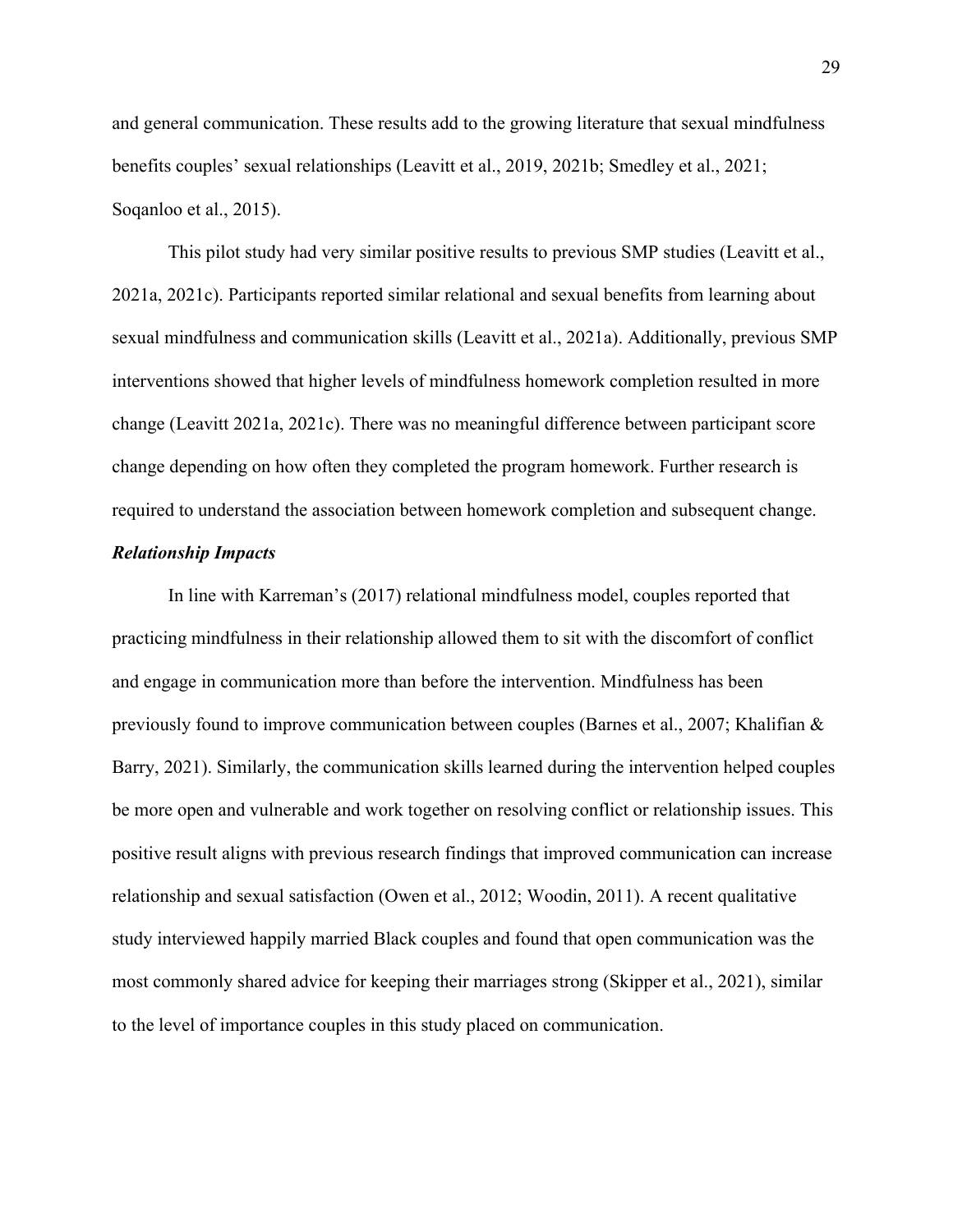## *Sexual Impacts*

Qualitative results showed that learning mindfulness during class helped couples slow down and be more present in their sexual relationship. This corroborates research that letting go can improve women's sexual experiences (Mayland, 2005). Other research suggests, especially for women, that practicing sexual mindfulness can improve attention to physiological responses to sexual stimuli and arousal (Adam et al., 2015; Brotto & Basson, 2014; Brotto et al., 2016). While most mindfulness research focuses on women, some studies reflect our results that slowing down and being aware of sexual sensations can also improve men's sexual experiences (Leavitt et al., 2019, 2021a). Sexual mindfulness and other mindfulness practices can improve how Black couples experience sex (Eyring et al., 2021; Gorden, 2021; Leavitt et al., 2019).

## <span id="page-39-0"></span>*Sexual Mindfulness*

Overall, couples reported increased sexual mindfulness following the intervention. Results did suggest that a majority of participants experienced a decrease in sexual mindfulness non-judgment, while also reporting an increase in awareness. An increase in awareness may initially result in couples being more judgmental of sexual experiences. High levels of awareness coupled with low levels of acceptance is associated with lower relationship satisfaction (Krafft et al., 2017). Some research suggests that an excess of awareness or self-focused attention may be detrimental to one's mental and social health (Ingram, 1990; Mor & Winquist, 2002). Interestingly, all of the couples who reported decreased non-judgment still had increases in relationship and sexual satisfaction and communication. This may be evidence that the communication and conflict resolution skills learned during the program helped couples address issues or judgments that may have surfaced. Leavitt and colleagues (2021a) stated that the SMP curriculum specifically teaches communication and problem-solving skills, "to help individuals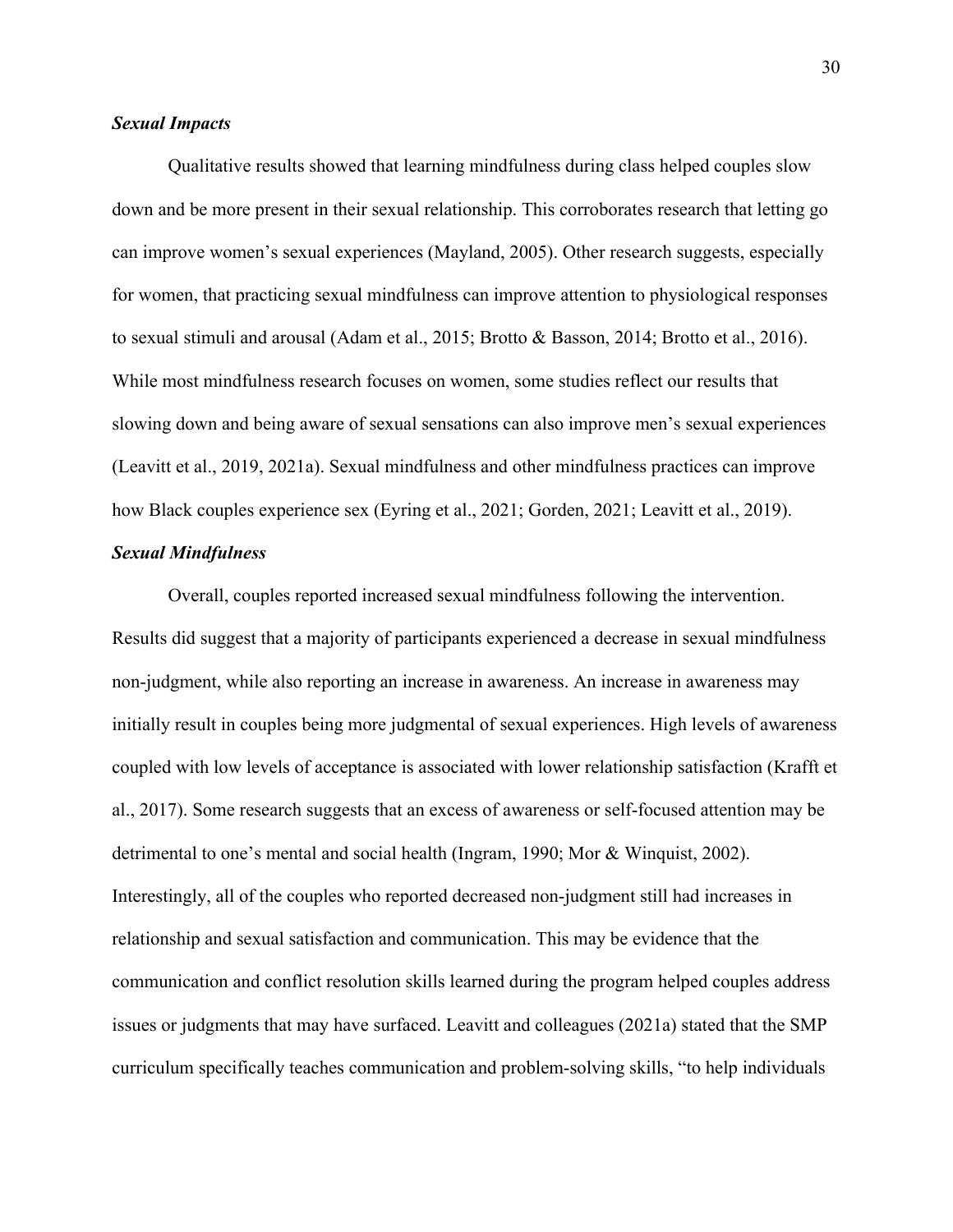address their heightened awareness while improving their skills of introspection" (p. 36) Additionally, the mindfulness skills learned may have helped couples have positive relational and sexual experiences despite feelings of judgment.

One participant illustrated this by reflecting on his view of sexual mindfulness before and after the intervention: "my journey with mindfulness I guess started a few years ago and I'd say when I first started bringing up feedback around intimate moments I think in many ways it sounded more like or seemed more like judgment in some way…one great thing that the class did from that perspective was to highlight that it wasn't… intended or meant to be anything around judgment as much as it was the way I was trying to apply being more present." Research with a larger sample size is needed to explore this phenomenon further.

## <span id="page-40-0"></span>*Gender Differences*

<span id="page-40-1"></span>While the most recent SMP study suggested that women showed greater change (Leavitt et al., 2021c), this study showed greater positive change in post-intervention scores for men. This is meaningful, given that African American men are often hesitant to participate in RE (Hurt et al., 2012; Smith et al., 2002; Williams & Justice, 2010). In other RE programs, women seem to participate more and have higher program effects than men (Arnold & Beelman, 2019; Kim Halford et al., 2004), or men and women have similar rates of change (Owen et al., 2012). There are some RE programs where men improved more than women (Beach et al., 2011; Carlson et al., 2014). There were a few couples in this study where the female partner improved more than her male partner, but overall men had higher change. Future research is needed to understand gender differences with sexual mindfulness and relationship outcomes.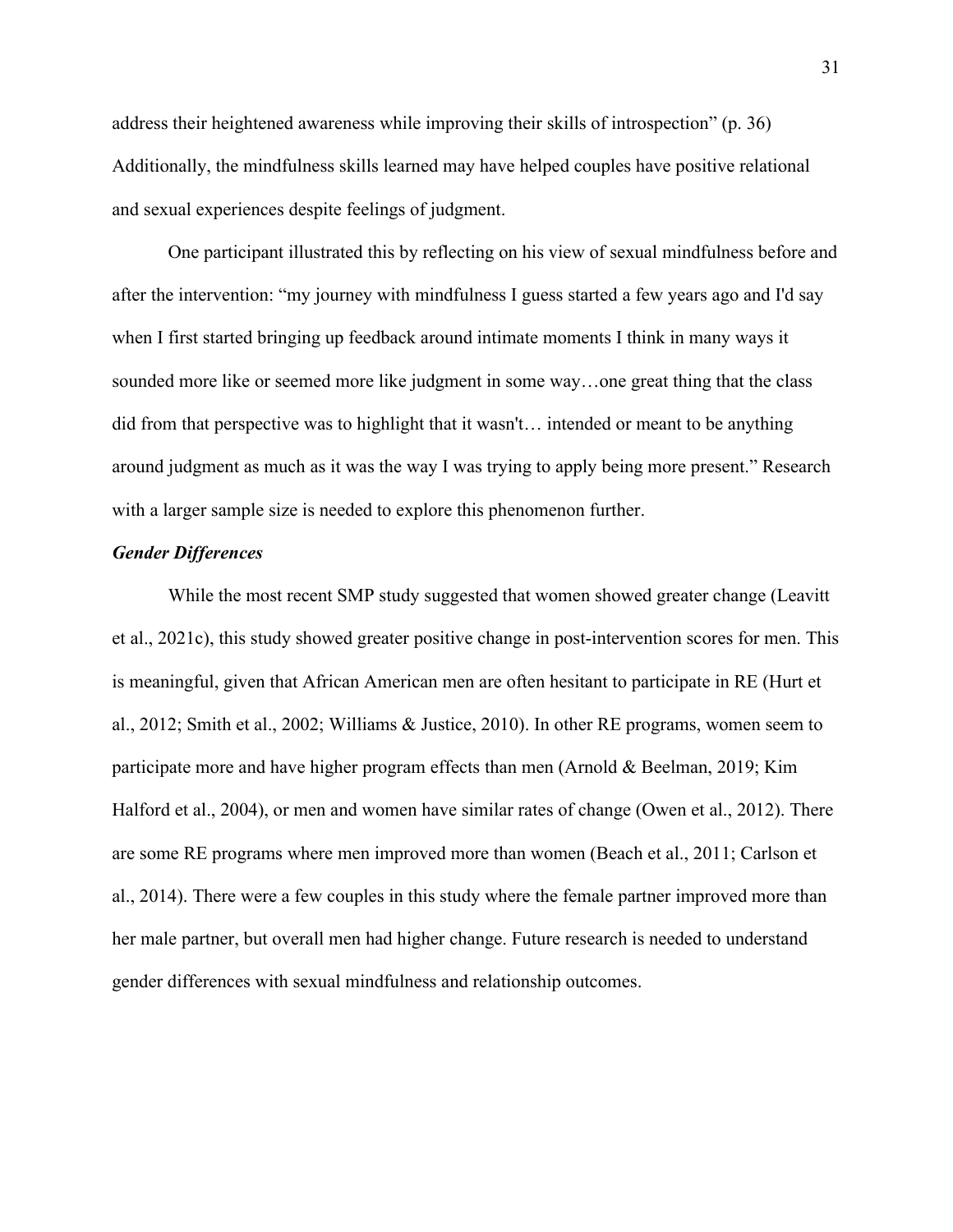## **Strengths, Limitations, and Future Research**

This study has several strengths worth noting. Qualitative analysis followed Marks (2015) Numeric Content Analysis to increase the rigor of the study. The study also included a very diverse sample with participants from three different continents with various ages, incomes, and relationship lengths, all of whom endorsed and benefitted from the program. This study also presented several limitations. The study had a flaw in the survey programming wherein the Sexual Mindfulness and General Communication measures were displayed on the survey on a scale of  $1-7$ , but responses were restricted to a scale of  $1-5$ . After examining the data, we concluded that participants standardized their own scores when answering these questions and no adjustments were made to those scores. Individuals whose partner did not complete the survey were not included in the final analysis.

To identify possible careless responses in the post-intervention survey, we included two attention check questions throughout the survey (Maniaci & Rogge, 2014; Schmitt & Stults, 1985). An example of an attention check is, "Please enter 4 into these boxes to verify that you are paying attention." One individual answered both attention checks incorrectly but their partner answered both attention checks correctly. Five participants got one of the attention checks wrong but answered the other correctly. These participants were kept in the final analysis. The four couples who had missing data for the attention checks were also missing pre-intervention data and were not included in the final analysis. Despite these limitations, this study provides meaningful feedback to improve future SMP interventions for racially and ethnically diverse couples.

Future SMP interventions for Black and interracial couples may add more discussion about socio-cultural factors that influence sexuality and include more Africentric principles, such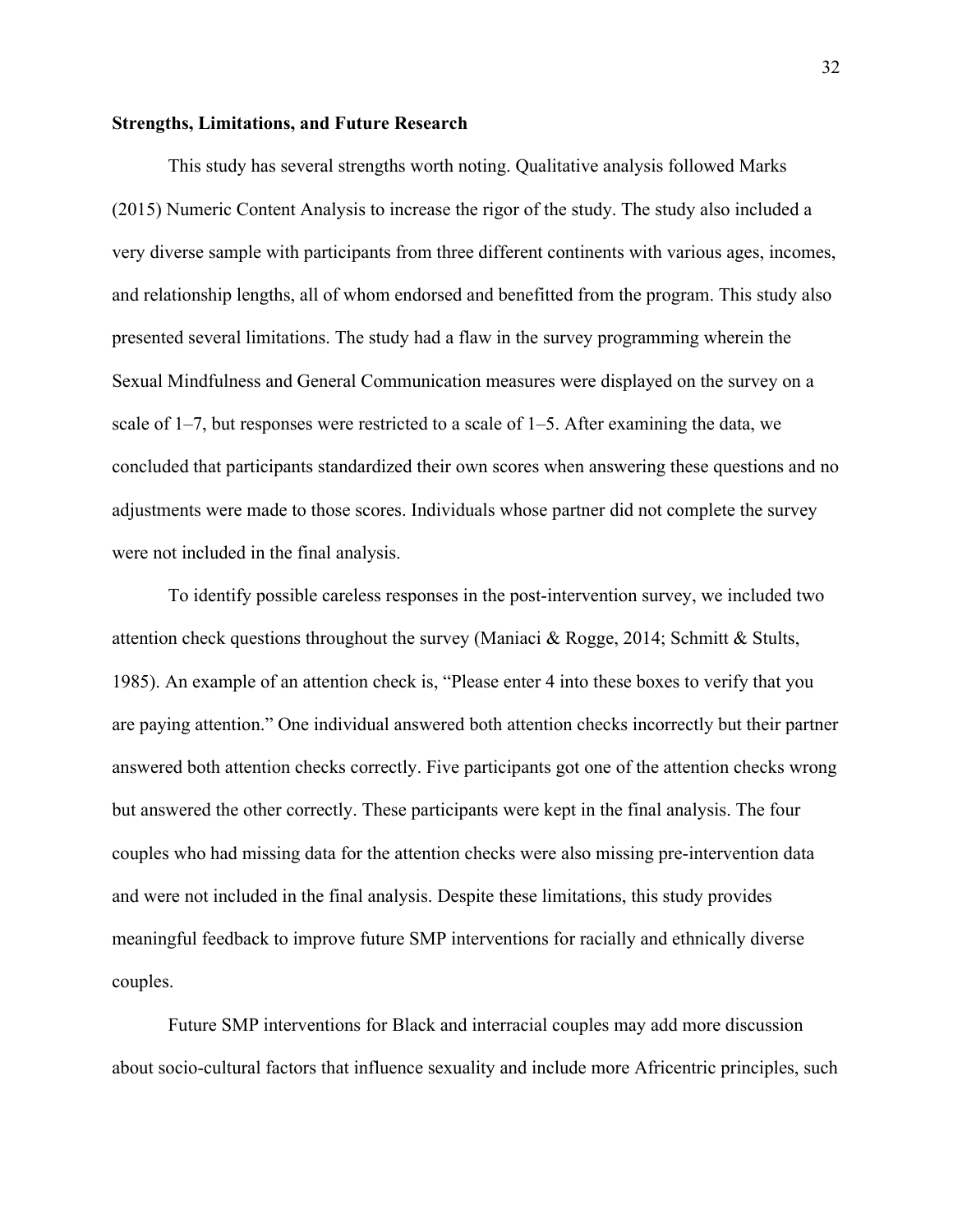as discussing collectivist values (Mikle & Gilbert, 2019). Future studies could also further explore cultural adaptations of the SMP with other populations. Based on our finding that men benefitted from the program more than women, further research is needed to understand program effects by gender. Our final sample only included one interracial couple, so the impact of the intervention for interracial couples requires further investigation. Future research could also examine the effectiveness of the SMP with a larger sample. A longitudinal study of the effects of the SMP program could give insight into distal program effects for Black and interracial couples.

For future SMP classes held online, facilitators may want to include a longer ice-breaker for couples to become more comfortable with each other. While some couples reported wanting to have more connection/conversation with the other couples, the main purpose of the program was to help individuals connect with their partner. This goal of facilitating conversation, learning, and connection within couples to improve their sexual and relationship experiences seemed to be achieved when considering the results of each couple. The online approach to the SMP intervention was ideal for engaging couple conversation while learning from other diverse couples. For those couples who want more depth of content and connection with participants, future SMP interventions may consider a Second-Level approach with more content and classes.

#### **Implications**

<span id="page-42-0"></span>The online, culturally adapted Sexual Mindfulness Project was feasible and worthy of recommendation by the couples who participated. Comparing cases suggests the program positively impacted the couples who completed the post-intervention assessments  $(N=13)$ relationally and sexually following the intervention. More research is needed to understand if one SMP curriculum would be generalizable to people from various cultures and backgrounds, or if multiple culturally adapted programs would benefit different demographics.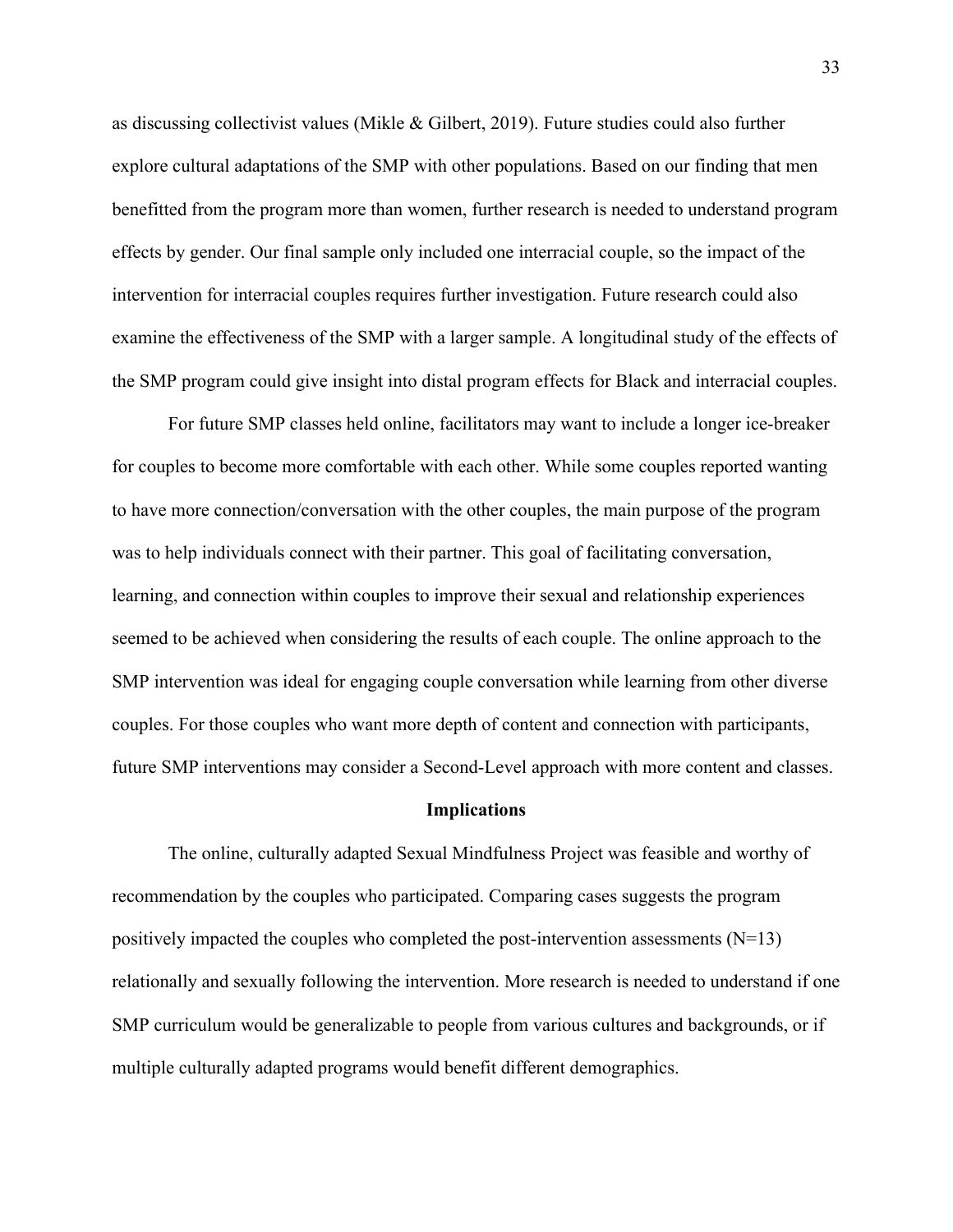While the online format presented some challenges, it allowed for a more diverse group of couples to participate. Individuals from various nationalities, backgrounds, and racial identities benefited from this intervention. Study results showed that most couples experienced an increase in sexual awareness and a decrease in non-judgment. The program may need to be updated with more emphasis on how to remain non-judging during sexual experiences, even with an increase in awareness. Future SMP interventions for Black and interracial couples might include more African-centered content and discussion of sociocultural impacts on sexuality. Overall, this exploratory study provided valuable program development feedback for SMP curriculum improvements to benefit racially and culturally diverse couples.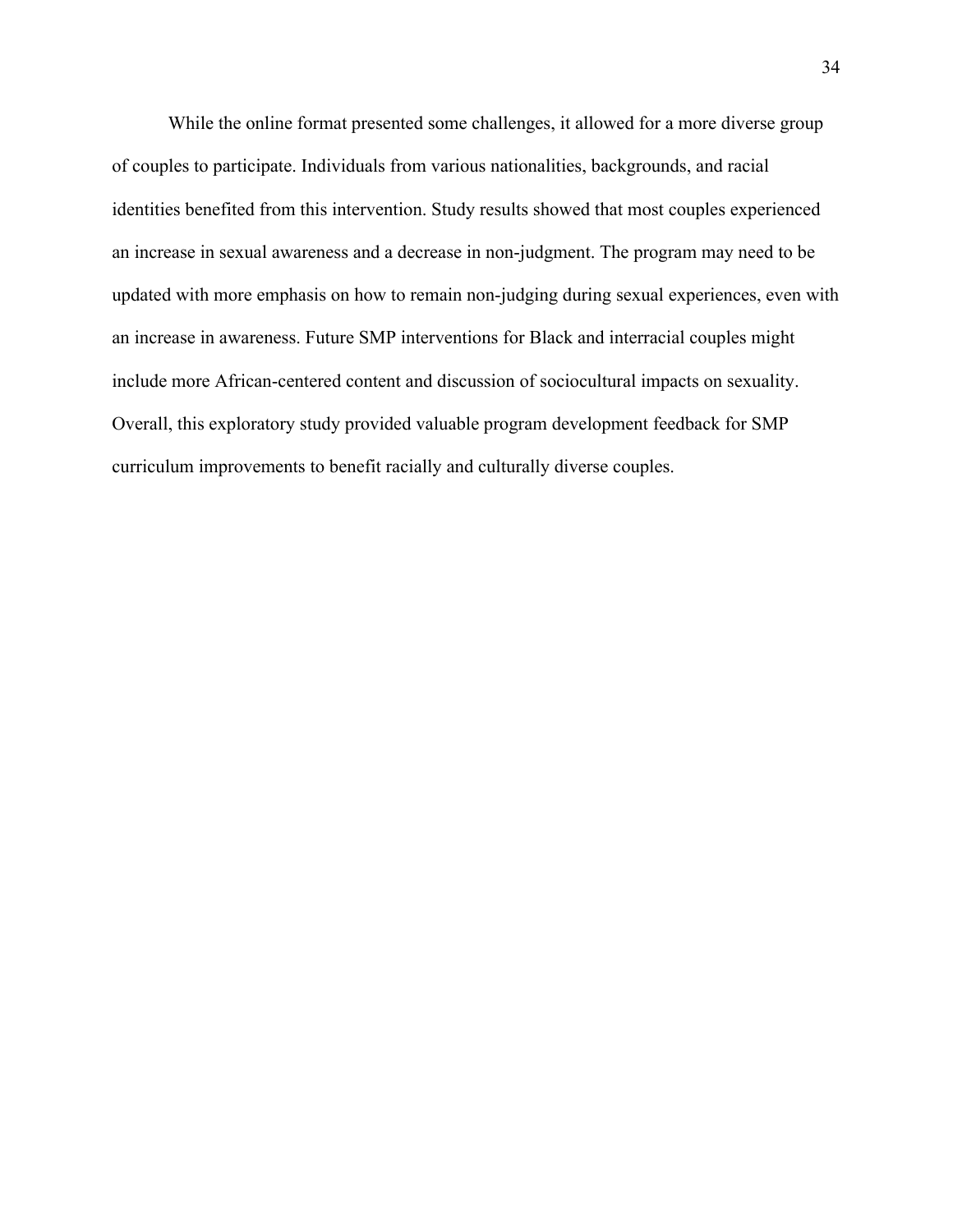#### **References**

- <span id="page-44-0"></span>Adam, F., Géonet, M., Day, J., & De Sutter, P. (2015). Mindfulness skills are associated with female orgasm? *Sexual and Relationship Therapy*, *30*(2), 256-267. https://doi.org/10.1080/14681994.2014.986085
- Ahani, L., Chorami, M., Sharifi, T., Ghazanfari, A., & Adibi Sedeh, I. (2021). The effect of mindfulness psych-educational group intervention on improving sexual function of women with multiple sclerosis. *Preventive Care in Nursing & Midwifery Journal*, *11*(4), 35-45. http://zums.ac.ir/nmcjournal/article-1-737-en.html
- Arnold, L. S., & Beelmann, A. (2019). The effects of relationship education in low‐income couples: A meta‐analysis of randomized‐controlled evaluation studies. *Family Relations*, *68*(1), 22-38.
- Atkinson, B. J. (2013). Mindfulness training and the cultivation of secure, satisfying couple relationships. *Couple and Family Psychology: Research and Practice*, *2*(2), 73. https://doi.org/10.1037/cfp0000002
- Barnes, S., Brown, K. W., Krusemark, E., Campbell, W. K., & Rogge, R. D. (2007). The role of mindfulness in romantic relationship satisfaction and responses to relationship stress. *Journal of Marital & Family Therapy, 33*, 482-500. https://doi.org/10.1111/j.1752- 0606.2007.00033.x
- Barton, A. W., Beach, S. R., Lavner, J. A., Bryant, C. M., Kogan, S. M., & Brody, G. H. (2017). Is communication a mechanism of relationship education effects among rural African Americans? *Journal of Marriage and Family*, *79*(5), 1450-1461. https://doi.org/10.1111/jomf.12416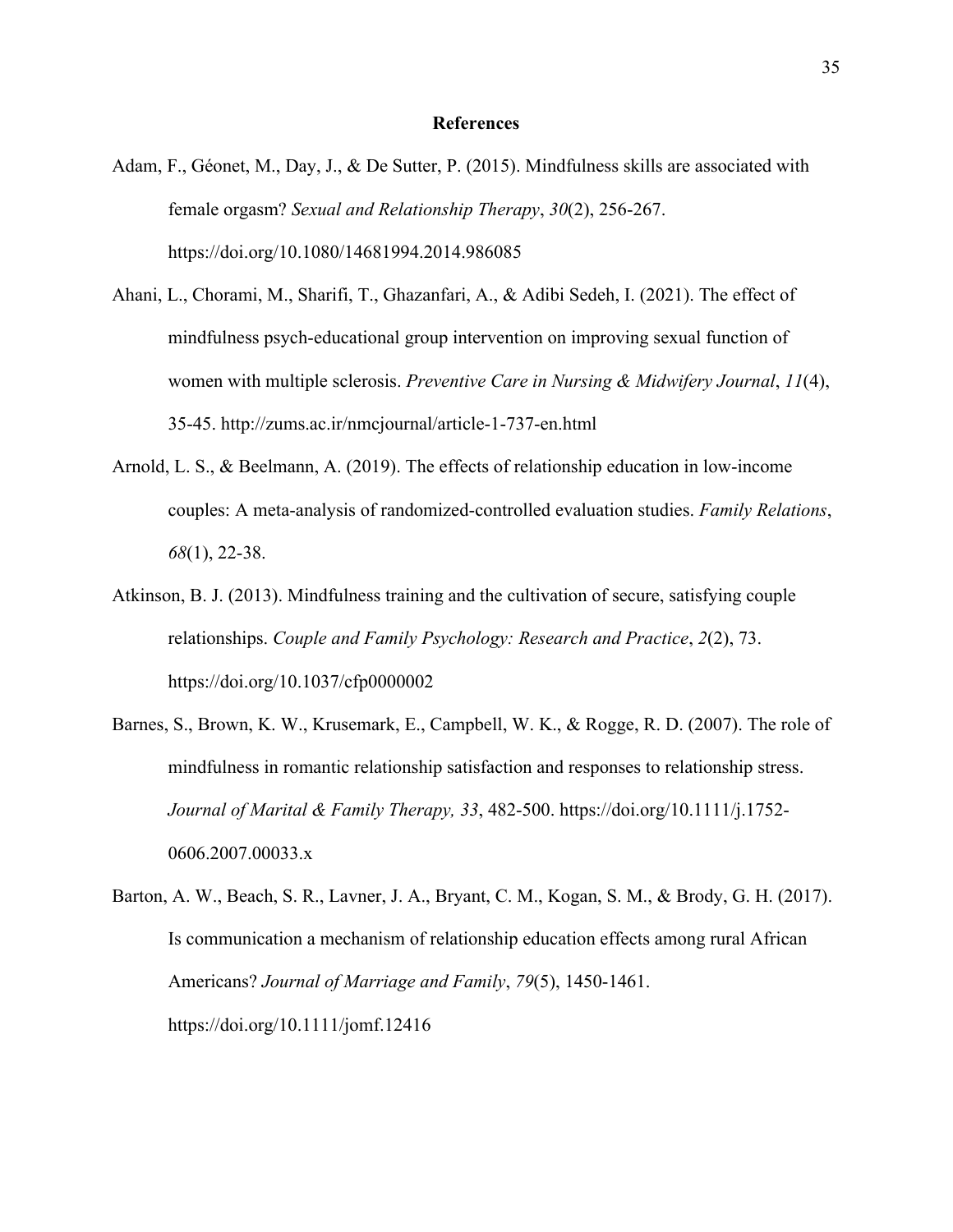- Beach, S. R., Hurt, T. R., Fincham, F. D., Franklin, K. J., McNair, L. M., & Stanley, S. M. (2011). Enhancing marital enrichment through spirituality: Efficacy data for prayer focused relationship enhancement. *Psychology of Religion and Spirituality*, *3*(3), 201.
- Bowleg, L., Burkholder, G. J., Noar, S. M., Teti, M., Malebranche, D. J., & Tschann, J. M. (2015). Sexual scripts and sexual risk behaviors among black heterosexual men: Development of the Sexual Scripts Scale. *Archives of Sexual Behavior*, *44*(3), 639-654. https://doi.org/10.1007/s10508-013-0193-y
- Bowleg, L., del Río-González, A. M., Holt, S. L., Pérez, C., Massie, J. S., Mandell, J. E., & A. Boone, C. (2017). Intersectional epistemologies of ignorance: How behavioral and social science research shapes what we know, think we know, and don't know about US Black men's sexualities. *The Journal of Sex Research*, *54*(4-5), 577-603. <https://doi.org/10.1080/00224499.2017.1295300>
- Bradford, A. B., Adler-Baeder, F., Ketring, S. A., & Smith, T. A. (2012). The role of participantfacilitator demographic match in couple and relationship education. *Family Relations*, *61*(1), 51-64. https://doi.org/10.1111/j.1741-3729.2011.00679.x
- Brandt, A. M. (1978). Racism and research: The case of the Tuskegee Syphilis Study. *Hastings Center Report*, 21-29. https://www.jstor.org/stable/3561468
- Brooks, J. E. (2021). Differences in satisfaction? A meta-analytic review of interracial and intraracial relationships. *Marriage & Family Review*, *58*(2), 129-157. https://doi.org/10.1080/01494929.2021.1937443
- Brotto, L. A., & Basson, R. (2014). Group mindfulness-based therapy significantly improves sexual desire in women. *Behaviour Research and Therapy*, *57*, 43-54.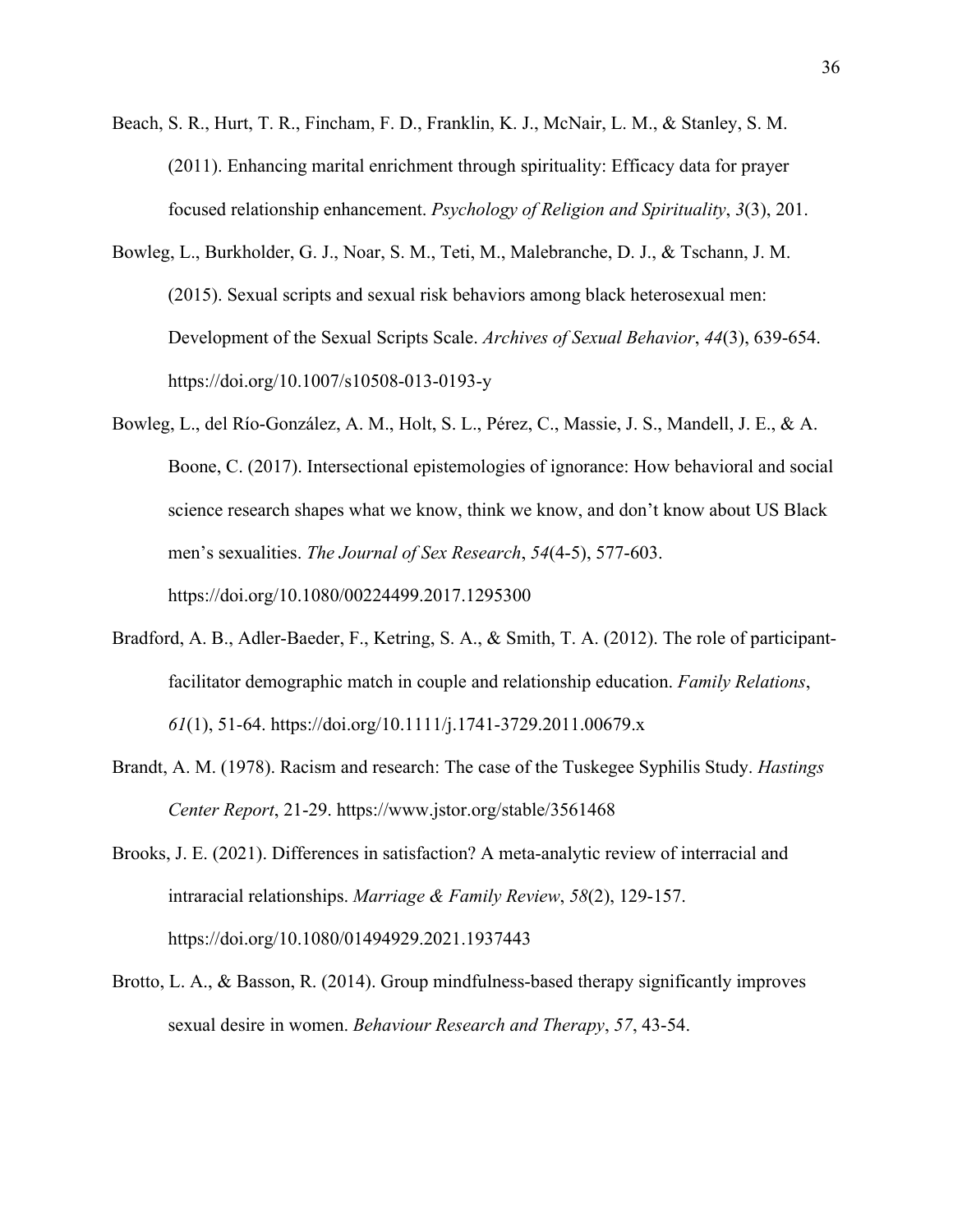- Brotto, L. A., Chivers, M. L., Millman, R. D., & Albert, A. (2016). Mindfulness-based sex therapy improves genital-subjective arousal concordance in women with sexual desire/arousal difficulties. *Archives of Sexual Behavior*, *45*(8), 1907-1921. https://doi.org/10.1007/s10508-015-0689-8
- Brown, K. W., & Ryan, R. M. (2003). The benefits of being present: Mindfulness and its role in psychological well-being. *Journal of Personality and Social Psychology, 84*, 822-848. http://dx.doi.org/10.1037/0022-3514.84.4.822
- Brown, D. L., White-Johnson, R. L., & Griffin-Fennell, F. D. (2013). Breaking the chains: Examining the endorsement of modern Jezebel images and racial-ethnic esteem among African American women. *Culture, Health & Sexuality*, *15*(5), 525-539. https://doi.org/10.1080/13691058.2013.772240
- Brown, C. C., Williams, Z., & Durtschi, J. A. (2019). Trajectories of interracial heterosexual couples: A longitudinal analysis of relationship quality and separation. *Journal of Marital and Family Therapy*, *45*(4), 650-667. https://doi.org/10.1111/jmft.12363
- Calabrese, S. K., Earnshaw, V. A., Magnus, M., Hansen, N. B., Krakower, D. S., Underhill, K., ... & Dovidio, J. F. (2018). Sexual stereotypes ascribed to Black men who have sex with men: An intersectional analysis. *Archives of Sexual Behavior*, *47*(1), 143-156. https://doi.org/10.1007/s10508-016-0911-3
- Carlson, C. I., Ross, S. G., & Stark, K. H. (2012). Bridging systemic research and practice: Evidence-based case study methods in couple and family psychology. *Couple and Family Psychology: Research and Practice*, *1*(1), 48.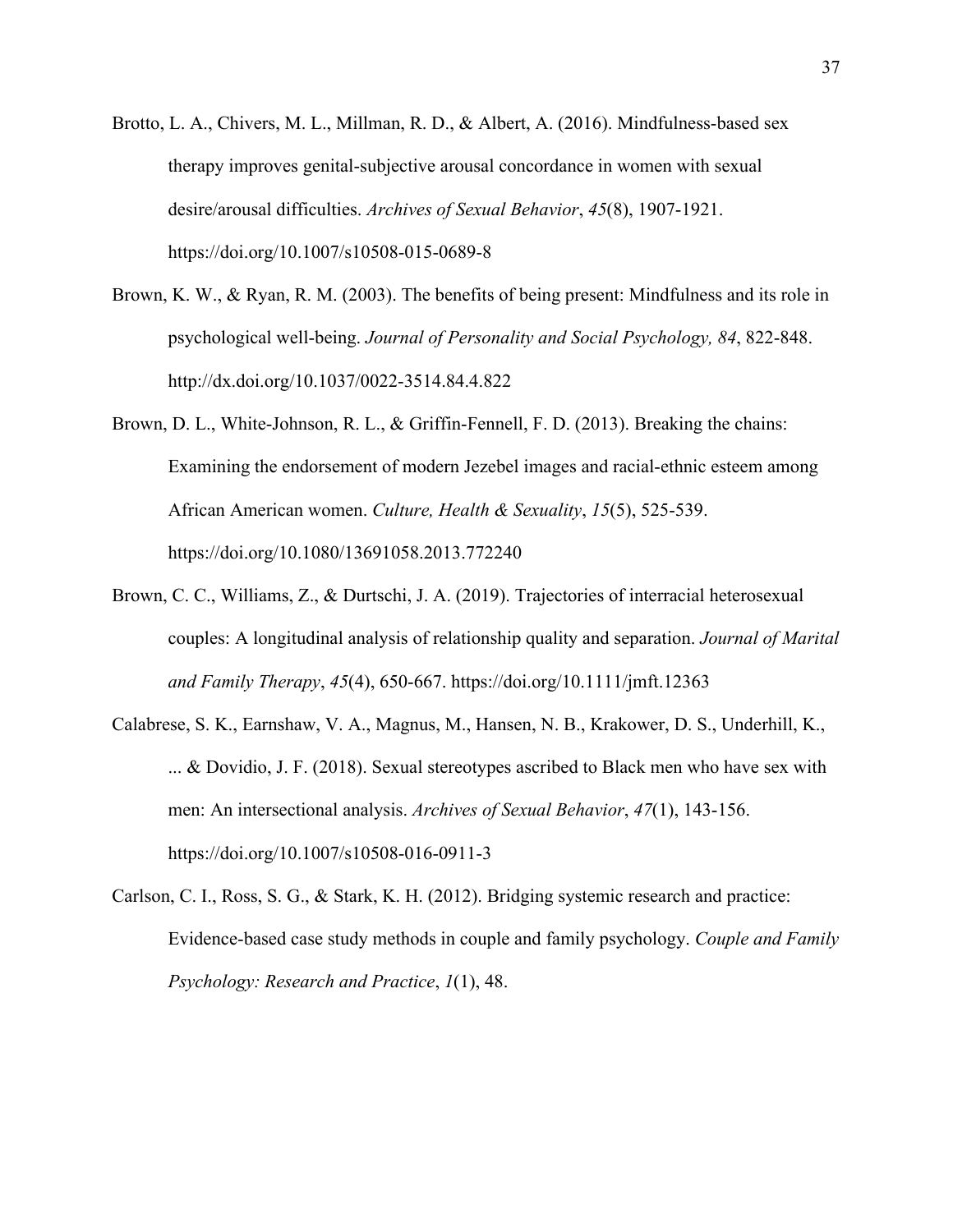- Carlson, R. G., Barden, S. M., Daire, A. P., & Greene, J. (2014). Influence of relationship education on relationship satisfaction for low‐income couples. *Journal of Counseling & Development*, *92*(4), 418-427.
- Carson, J. W., Carson, K. M., Gil, K. M., & Baucom, D. H. (2004). Mindfulness-based relationship enhancement. *Behavior Therapy*, *35*(3), 471-494. https://doi.org/10.1016/S0005-7894(04)80028-5

Charmaz, K. (2014). *Constructing grounded theory*. Sage.

- Creswell, J. D., & Lindsay, E. K. (2014). How does mindfulness training affect health? A mindfulness stress buffering account. *Current Directions in Psychological Science*, *23*(6), 401-407. https://doi.org/10.1177/0963721414547415
- Crooks, N., King, B., & Tluczek, A. (2020). Protecting young Black female sexuality. *Culture, Health & Sexuality*, *22*(8), 871-886.<https://doi.org/10.1080/13691058.2019.1632488>

Davis, A. Y. (1983). *Women, race, & class*. Vintage.

- Davis, D. M., & Hayes, J. A. (2011). What are the benefits of mindfulness? A practice review of psychotherapyrelated research. *Psychotherapy, 48*(2), 198–208. https://doi.org/10.1037/a0022062
- DeLuca, S. M., Kelman, A. R., & Waelde, L. C. (2018). A systematic review of ethnoracial representation and cultural adaptation of mindfulness-and meditation-based interventions. *Psychological Studies*, *63*(2), 117-129. https://doi.org/10.1007/s12646-018-0452-z
- De Villers, L. (2014). Getting in touch with touch: A use of caressing exercises to enrich sensual connection and evoke ecstatic experience in couples. *Sexual and Relationship Therapy*, *29*(1), 87-97.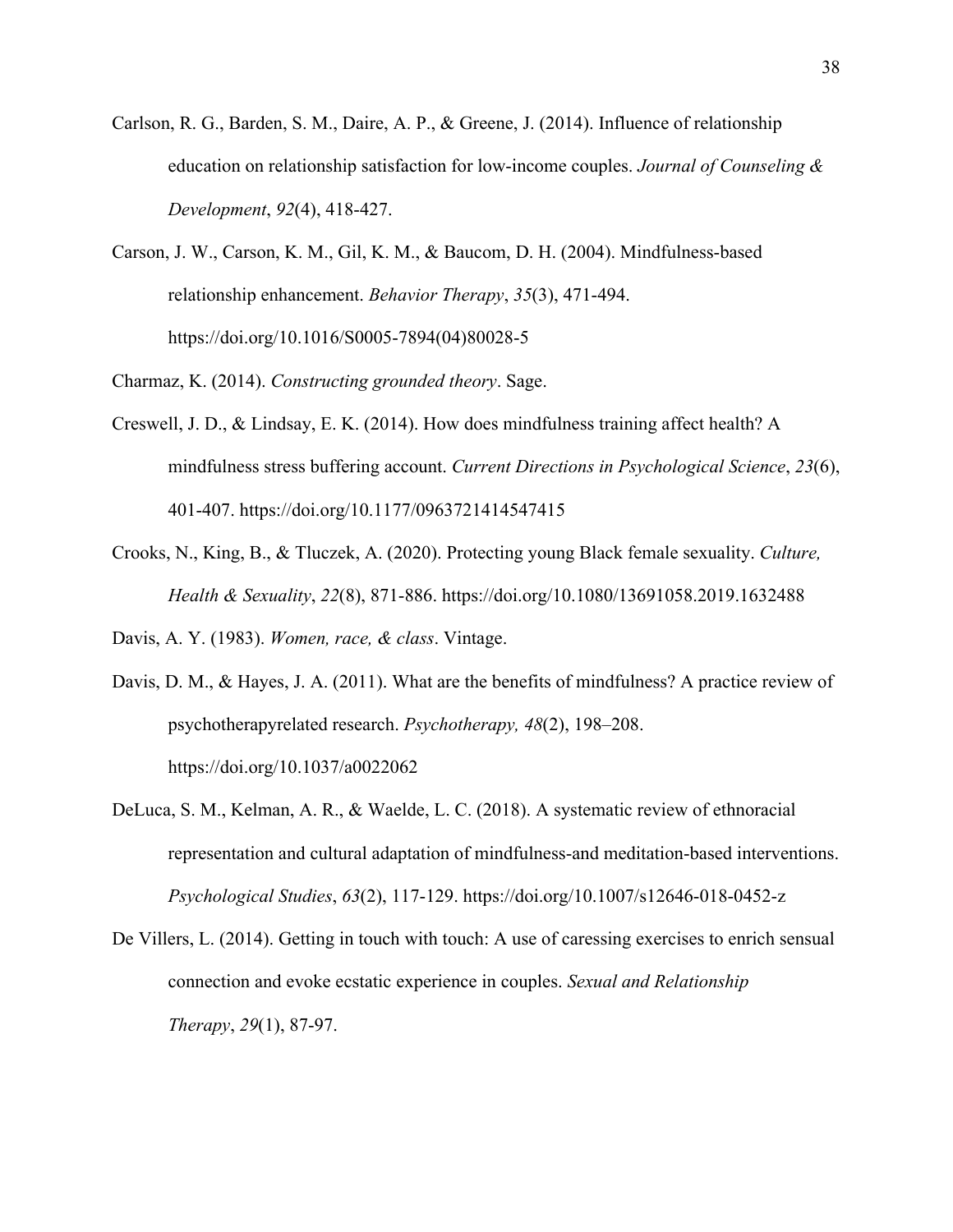- Doss, B. D., Cicila, L. N., Georgia, E. J., Roddy, M. K., Nowlan, K. M., Benson, L. A., & Christensen, A. (2016). A randomized controlled trial of the web-based OurRelationship program: Effects on relationship and individual functioning. *Journal of Consulting and Clinical Psychology*, *84*(4), 285.
- Doss, B. D., Roddy, M. K., Nowlan, K. M., Rothman, K., & Christensen, A. (2019). Maintenance of gains in relationship and individual functioning following the online OurRelationship program. *Behavior Therapy*, *50*(1), 73-86.
- Doss, B. D., Knopp, K., Roddy, M. K., Rothman, K., Hatch, S. G., & Rhoades, G. (2020). Online programs improve relationship functioning for low- income couples: Results from a nationwide randomized controlled trial. *Journal of Consulting and Clinical Psychology*, *88*, 283– 294. https://doi.org/10.1037/ccp00 00479
- Eyring, J. B., Leavitt, C. E., Allsop, D. B., & Clancy, T. J. (2021). Forgiveness and gratitude: Links between couples' mindfulness and sexual and relational satisfaction in new cisgender heterosexual marriages. *Journal of Sex & Marital Therapy*, *47*(2), 147-161. https://doi.org/10.1080/0092623X.2020.1842571
- Funk, J. L., & Rogge, R. D. (2007). Testing the ruler with item response theory: Increasing precision of measurement for relationship satisfaction with the Couple Satisfaction Index. *Journal of Family Psychology, 21*(4), 572–583. https://doi.org/10.1037/0893- 3200.21.4.572
- Garfield, L., & Watson-Singleton, N. N. (2021). Culturally responsive mindfulness interventions for perinatal African American women: A call for action. *Western Journal of Nursing Research*, *43*(3), 219-226. https://doi.org/10.1177/0193945920950336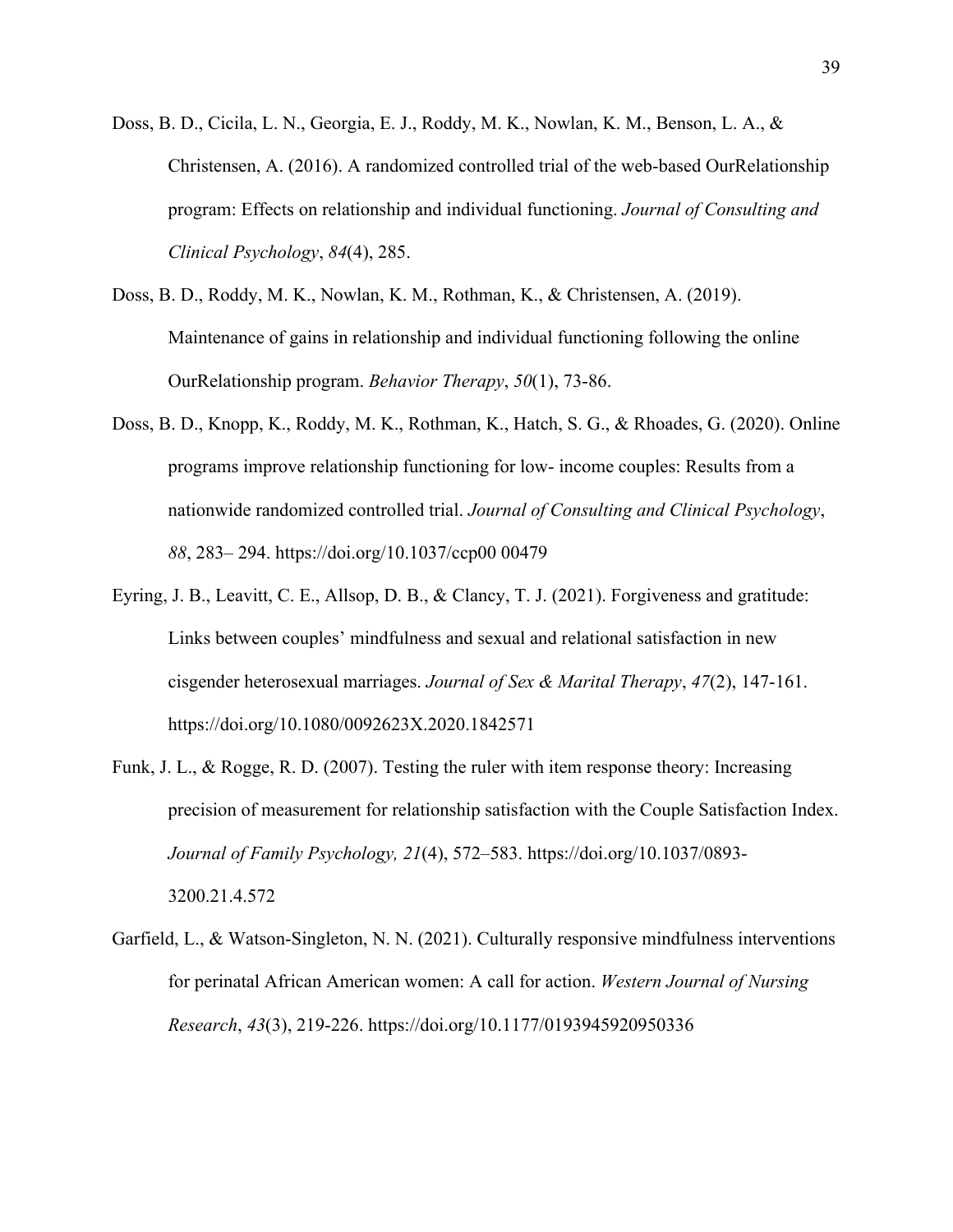- Georgia, E. J., & Doss, B. D. (2013). Web-based couple interventions: Do they have a future? *Journal of Couple & Relationship Therapy*, *12*(2), 168–185. https://doi.org/10.1080/15332691.2013.779101.
- Georgia Salivar, E. J., Roddy, M. K., Nowlan, K. M., & Doss, B. D. (2018). Effectiveness of the online OurRelationship program for underserved couples. *Couple and Family Psychology: Research and Practice*, *7*(3-4), 212.
- Ghavami, N., & Peplau, L. A. (2013). An intersectional analysis of gender and ethnic stereotypes: Testing three hypotheses. *Psychology of Women Quarterly, 37*(1), 113–127. https://doi.org/10.1177/0361684312464203
- Gorden, A. (2021). *Sensate focus: Addressing potential preconceived notions of Black sexuality* (Unpublishing doctoral dissertation). Alliant International University.
- Green, C. E., DeBlaere, C., & Said, I. A. (2021). Mindfulness in Black church settings: A culturally-adapted group intervention for stress. *Journal of Psychology and Christianity*, *40*(2), 110-119.
- Halford, W. K., Markman, H. J., Kling, G. H., & Stanley, S. M. (2003). Best practice in couple relationship education. *Journal of Marital and Family Therapy, 29*(3), 385–406. https://doi.org/10.1111/j.1752-0606.2003.tb01214.x
- Hawkins, A. J., Allen, S. E., & Yang, C. (2017). How does couple and relationship education affect relationship hope? An intervention-process study with lower income couples. *Family Relations, 66*, 441–452.<https://doi.org/10.1111/fare.12268>
- Higginbotham, B., & Myler, C. (2010). The influence of facilitator and facilitation characteristics on participants' ratings of stepfamily education. *Family Relations*, *59*, 74–86. https://doi.org/10.1111/j.1741-3729.2009.00587.x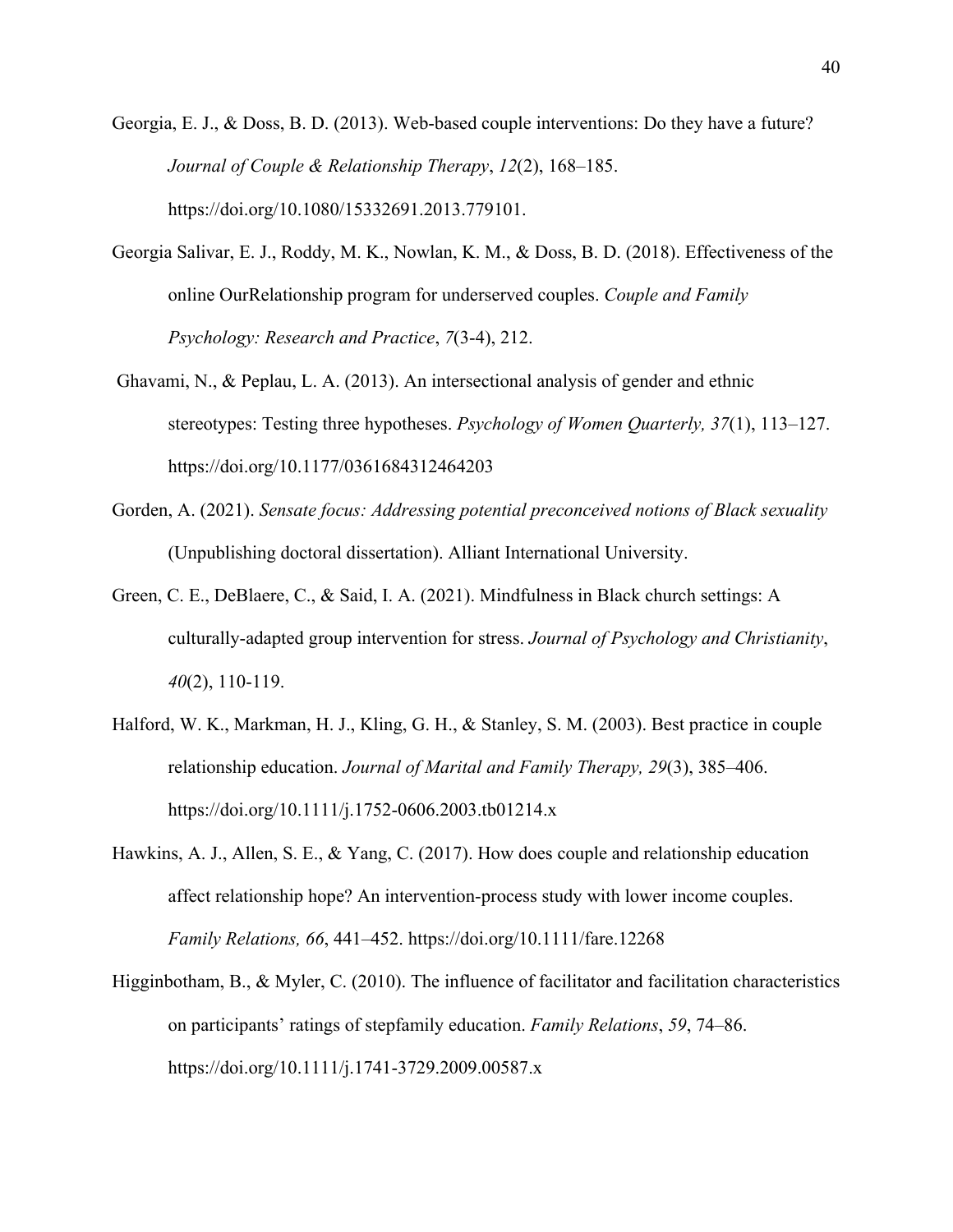- Hine, D. C. (1989). Rape and the inner lives of Black women in the Middle West. *Signs: Journal of Women in Culture and Society*, *14*(4), 912-920.
- Hohmann-Marriott, B. E., & Amato, P. (2008). Relationship quality in interethnic marriages and cohabitations. *Social Forces*, *87*(2), 825-855. https://doi.org/10.1353/sof.0.0151

Hölzel, B. K., Carmody, J., Vangel, M., Congleton, C., Yerramsetti, S. M., Gard, T., & Lazar, S. W. (2011). Mindfulness practice leads to increases in regional brain gray matter density. *Psychiatry Research: Neuroimaging*, *191*(1), 36-43. https://doi.org/10.1016/j.pscychresns.2010.08.006

- Hughes, E. (2019). *Examining the embodied sexual experiences of heterosexual Black women* (Unpublished doctoral dissertation). University of California, Riverside.
- Hurt, T. R., Beach, S. R., Stokes, L. A., Bush, P. L., Sheats, K. J., & Robinson, S. G. (2012). Engaging African American men in empirically based marriage enrichment programs: Lessons from two focus groups on the ProSAAM project. *Cultural Diversity and Ethnic Minority Psychology*, *18*(3), 312.
- Ingram, R. E. (1990). Self-focused attention in clinical disorders: Review and a conceptual model. *Psychological Bulletin*, *107*(2), 156.
- Jewell, K. S. (2012). *From mammy to Miss America and beyond: Cultural images and the shaping of US social policy*. Routledge.
- Kabat-Zinn, J. (1990). *Full catastrophe living: Using wisdom of your body and mind to face stress, pain, and illness* (1st edition). Delacorte Press.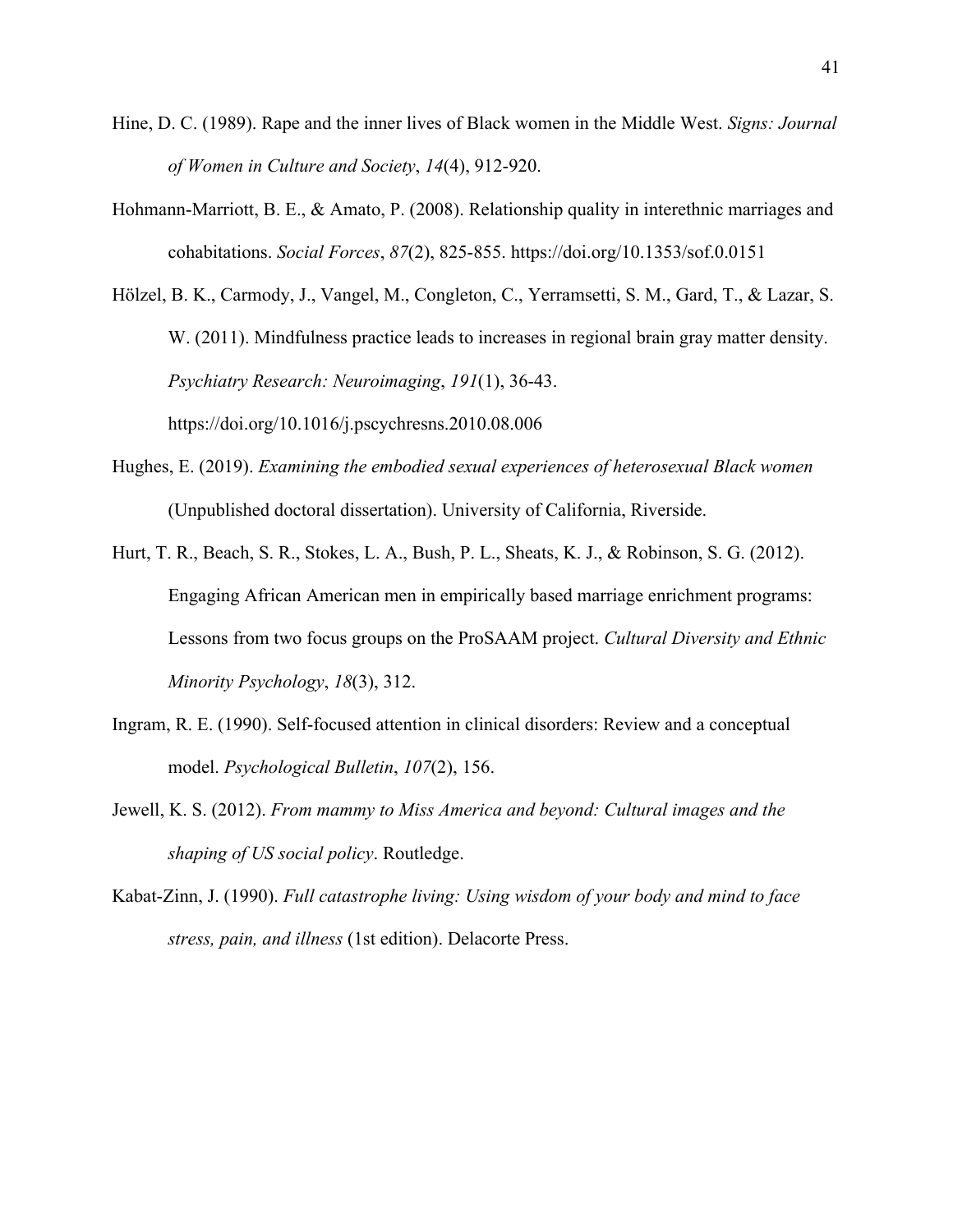Karremans, J. C., Schellekens, M. P. J., & Kappen, G. (2017). Bridging the sciences of mindfulness and romantic relationships: A theoretical model and research agenda. *Personality and Social Psychology Review*, *21*(1), 29–49. https://doi.org/10.1177/1088868315615450

- Kazdin, A. E. (2011). *Single-case research designs: Methods for clinical and applied settings*. Oxford University Press.
- Ketring, S. A., Bradford, A. B., Davis, S. Y., Adler‐Baeder, F., McGill, J., & Smith, T. A. (2017). The role of the facilitator in couple relationship education. *Journal of Marital and Family Therapy*, *43*(3), 374-390.
- Khaddouma, A., Gordon, K. C., & Bolden, J. (2015). Zen and the art of sex: Examining associations among mindfulness, sexual satisfaction, and relationship satisfaction in dating relationships. *Sexual and Relationship Therapy*, *30*(2), 268-285. <https://doi.org/10.1080/14681994.2014.992408>
- Khalifian, C. E., & Barry, R. A. (2021). The relation between mindfulness and perceived partner responsiveness during couples' vulnerability discussions. *Journal of Family Psychology*, *35*(1), 1. http://dx.doi.org/10.1037/fam0000666
- Kim Halford, W., Moore, E., Wilson, K. L., Farrugia, C., & Dyer, C. (2004). Benefits of flexible delivery relationship education: An evaluation of the couple CARE program. *Family Relations*, *53*(5), 469-476.
- Kimmes, J. G., Mallory, A. B., Cameron, C., & Köse, Ö. (2015). A treatment model for anxietyrelated sexual dysfunctions using mindfulness meditation within a sex-positive framework. *Sexual and Relationship Therapy*, *30*(2), 286-296. https://doi.org/10.1080/14681994.2015.1013023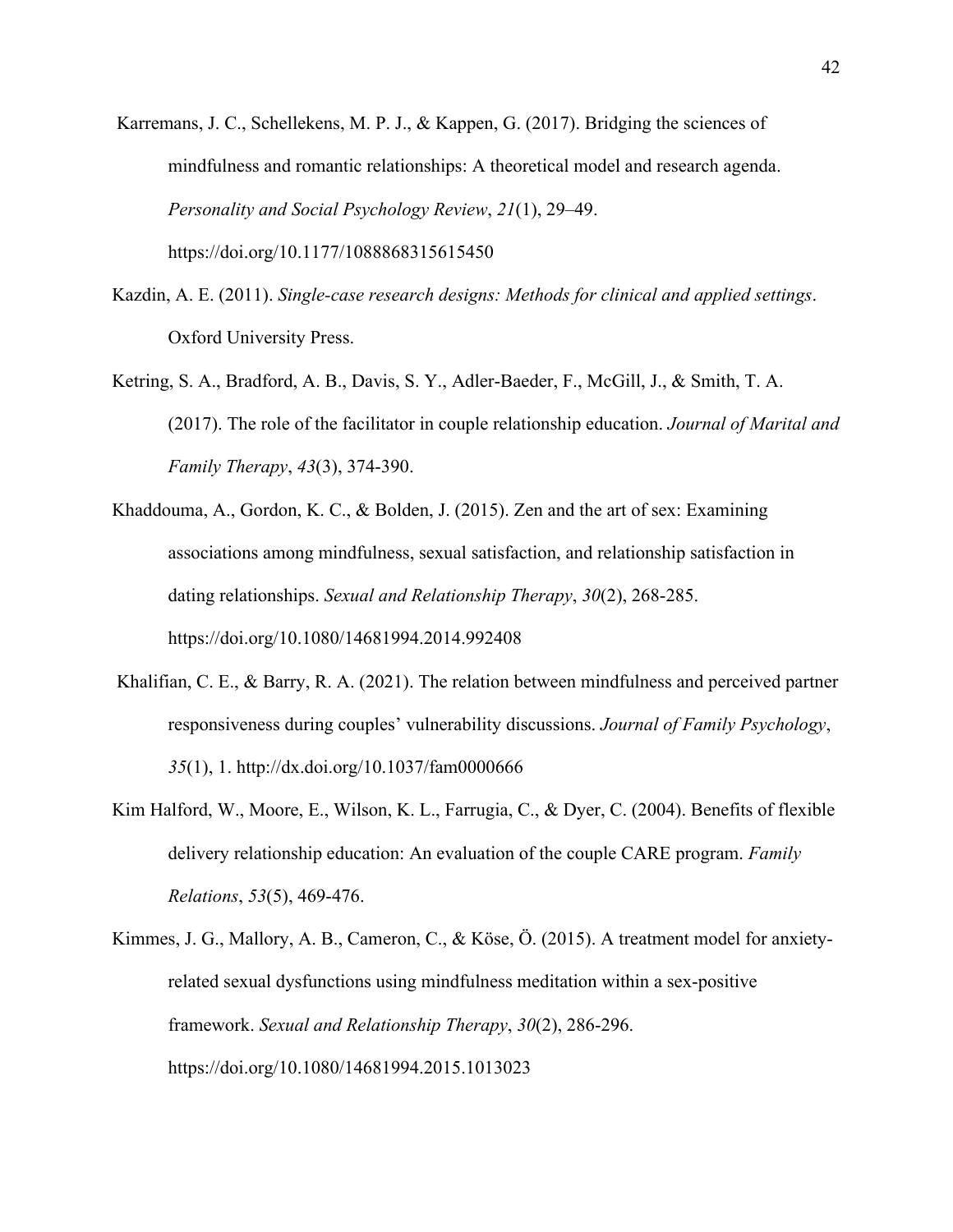- Kozlowski, A. (2013). Mindful mating: Exploring the connection between mindfulness and relationship satisfaction. *Sexual and Relationship Therapy*, *28*(1-2), 92-104. <https://doi.org/10.1080/14681994.2012.748889>
- Krafft, J., Haeger, J., & Levin, M. E. (2017). The interaction of mindful awareness and acceptance in couples satisfaction. *Personality and Individual Differences*, *113*, 20-23.
- Kroeger, R. A., & Williams, K. (2011). Consequences of black exceptionalism? Interracial unions with blacks, depressive symptoms, and relationship satisfaction. *Sociological Quarterly, 52*(3), 400–420. https://doi.org/10. 1111/j.1533-8525.2011.01212.x
- Leavitt, C. E., Lefkowitz, E. S., & Waterman, E. A. (2019). The role of sexual mindfulness in sexual wellbeing, relational wellbeing, and self-esteem. *Journal of Sex & Marital Therapy, 45*(6), 497-509. https://doi.org/10.1080/0092623X.2019.1572680
- Leavitt, C. E., Whiting, J. B., & Hawkins, A. J. (2021a). The Sexual Mindfulness Project: An initial presentation of the sexual and relational associations of sexual mindfulness. *Journal of Couple & Relationship Therapy*, *20*(1), 32-49. https://doi.org/10.1080/15332691.2020.1757547
- Leavitt, C. E., Maurer, T. F., Clyde, T. L., Clarke, R. W., Busby, D. M., Yorgason, J. B., ... & James, S. (2021b). Linking sexual mindfulness to mixed-sex couples' relational flourishing, sexual harmony, and orgasm. *Archives of Sexual Behavior*, *50*, 2589-2602. https://doi.org/10.1007/s10508-021-02054-0

Leavitt, C. E., Allsop, D. B., Gurr, J., Fawcett, E., Boden, J., Driggs, S., & Hawkins, A. J. (2021c). A couples' relationship education intervention examining sexual mindfulness and trait mindfulness. *Sexual and Relationship Therapy*, 1-13. https://doi.org/10.1080/14681994.2021.2024802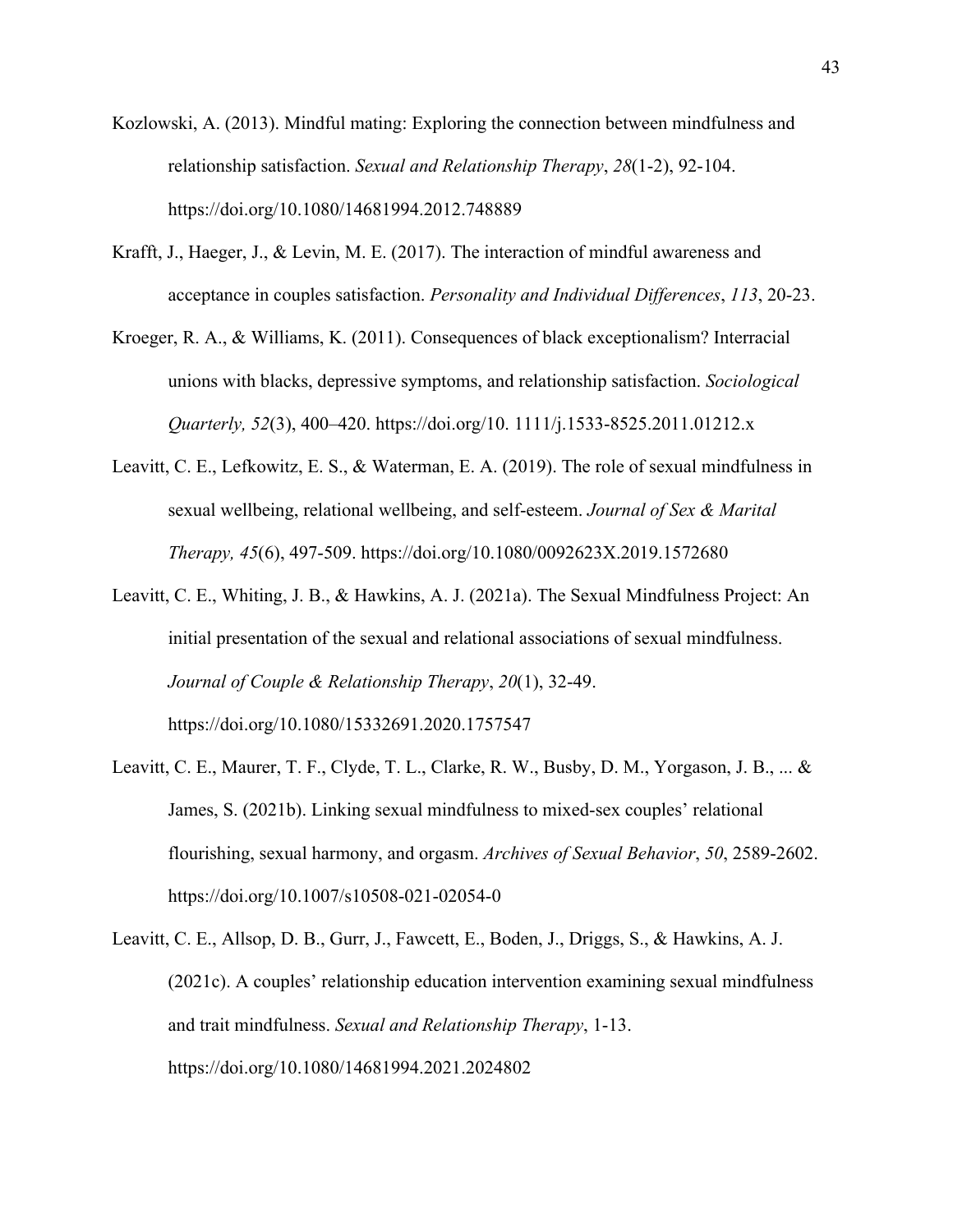- Leech, N. L., & Onwuegbuzie, A. J. (2009). A typology of mixed methods research designs. *Quality & Quantity*, *43*(2), 265-275.
- Luetke, M., Hensel, D., Herbenick, D., & Rosenberg, M. (2020). Romantic relationship conflict due to the COVID-19 pandemic and changes in intimate and sexual behaviors in a nationally representative sample of American adults. *Journal of Sex & Marital Therapy*, *46*(8), 747-762.<https://doi.org/10.1080/0092623X.2020.1810185>
- Maniaci, M.R., & Rogge, R.D. (2014). Caring about carelessness: Participant inattention and its effects on research. *Journal of Research in Personality*, *48*, 61–83. http://doi.org/10.1016/j.jrp.2013.09.008
- Markman, H. J., Stanley, S. M., & Blumberg, S. L. (2010). *Fighting for your marriage*. Jossey-Bass.
- Marks, L. D. (2015). A pragmatic, step-by-step guide for qualitative methods: Capturing the disaster and long-term recovery stories of Katrina and Rita. *Current Psychology*, *34*(3), 494-505.
- Mayland, K. A. (2005). *The impact of practicing mindfulness meditation on women's sexual lives*. Alliant International University, San Francisco Bay.
- McCarthy, B., & Wald, L. M. (2013). Mindfulness and good enough sex. *Sexual and Relationship Therapy*, *28*(1-2), 39-47. https://doi.org/10.1080/14681994.2013.770829
- McGill, J., Adler-Baeder, F., & Rodriguez, P. (2016). Mindfully in love: A meta-analysis of the association between mindfulness and relationship satisfaction. *Journal of Human Sciences and Extension*, *4*(1), 89-101.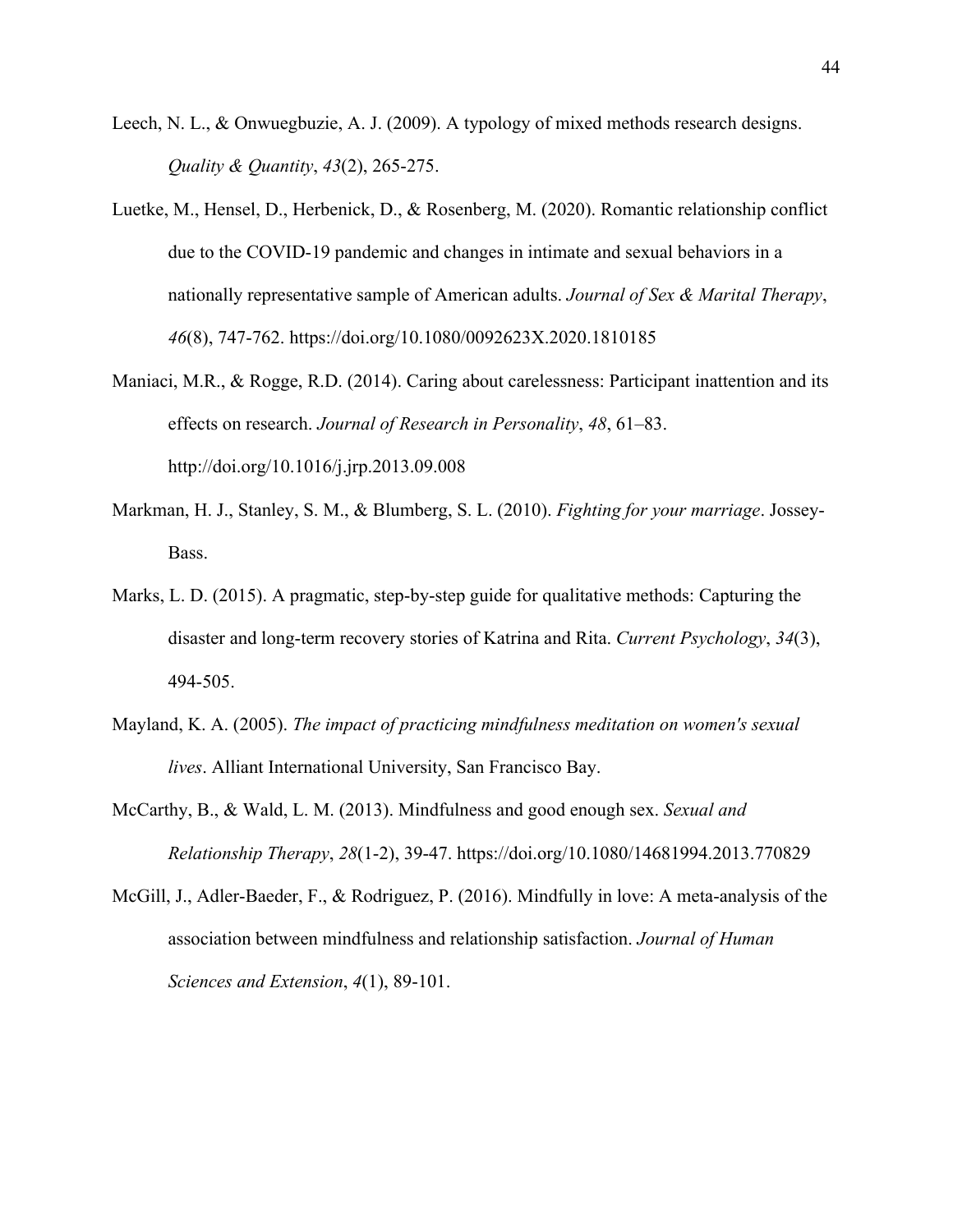McGruder, K. (2010). Pathologizing Black male sexuality. In J. Battle & S. L. Barnes (Eds.), *Black sexualities probing powers, passions, practices, and policies* (pp. 119–137). Rutgers University Press.

Metz, M. E., & Epstein, N. (2002). Assessing the role of relationship conflict in sexual dysfunction. *Journal of Sex & Marital Therapy*, *28*(2), 139-164. <https://doi.org/10.1080/00926230252851889>

- Mikle, K. S., & Gilbert, D. J. (2019). A systematic review of culturally relevant marriage and couple relationship education programs for African-American couples. *Journal of Ethnic & Cultural Diversity in Social Work*, *2*8(1), 50-75.
- Mor, N., & Winquist, J. (2002). Self-focused attention and negative affect: A meta-analysis. *Psychological Bulletin*, *128*(4), 638.
- Morgan, D. L., & Morgan, R. K. (2009). *Single-case research methods for the behavioral and health sciences*. Sage.
- Nagel, J. (2004). *Race, ethnicity, and sexuality: Intimate intersections, forbidden frontiers*. Oxford University Press.
- Nanda, S. (2019). Re-framing Hottentot: Liberating Black female sexuality from the mammy/Hottentot bind. *Humanities*, *8*(4), 161. https://doi.org/10.3390/h8040161
- Newcombe, B. C., & Weaver, A. D. (2016). Mindfulness, cognitive distraction, and sexual wellbeing in women. *The Canadian Journal of Human Sexuality*, *25*(2), 99-108. https://doi.org/10.3138/cjhs.252-A3
- Owen, J., Chapman, L. K., Quirk, K., Inch, L. J., France, T., & Bergen, C. (2012). Processes of change in relationship education for lower-income African American couples. *Journal of Couple & Relationship Therapy*, *11*(1), 51-68.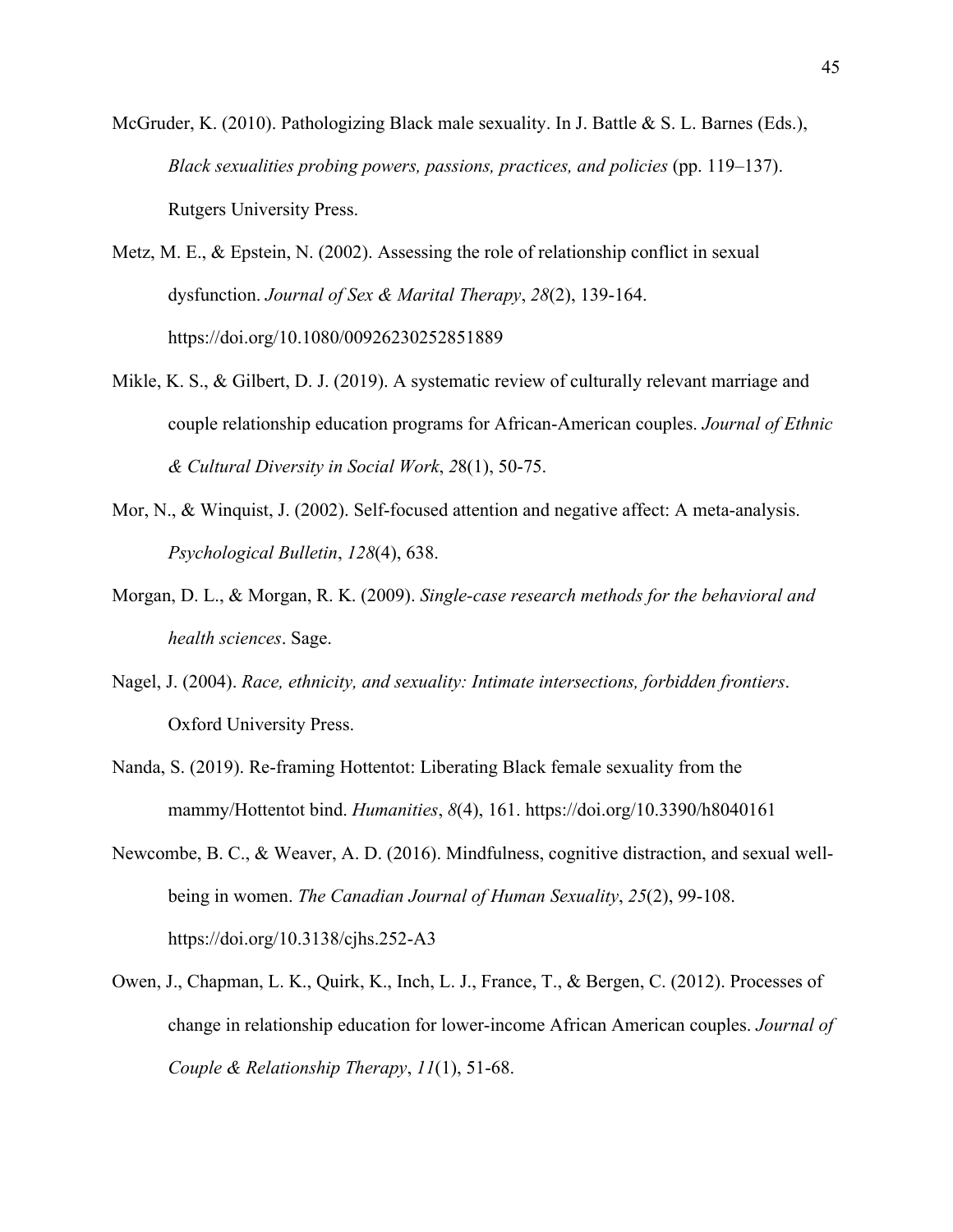- Pepping, C. A., Cronin, T. J., Lyons, A., & Caldwell, J. G. (2018). The effects of mindfulness on sexual outcomes: The role of emotion regulation. *Archives of Sexual Behavior*, *47*(6), 1601-1612. https://doi.org/10.1007/s10508-017-1127-x
- Pratt, C. C., McGuigan, W. M., & Katzev, A. R. (2000). Measuring program outcomes: Using retrospective pretest methodology. *American Journal of Evaluation, 21*(3), 341–349. https://doi.org/10.1177%2F109821400002100305
- Proulx, J., Croff, R., Oken, B., Aldwin, C. M., Fleming, C., Bergen-Cico, D., ... & Noorani, M. (2018). Considerations for research and development of culturally relevant mindfulness interventions in American minority communities. *Mindfulness*, *9*(2), 361-370. https://doi.org/10.1007/s12671-017-0785-z
- Proulx, J., Croff, R., Hebert, M., & Oken, B. (2020). Results of a mindfulness intervention feasibility study among elder African American women: A qualitative analysis. *Complementary Therapies in Medicine*, *52*, 102455. <https://doi.org/10.1016/j.ctim.2020.102455>
- Rosenthal, L., & Lobel, M. (2016). Stereotypes of Black American women related to sexuality and motherhood. *Psychology of Women Quarterly*, *40*(3), 414–427. https://doi.org/10.1177/0361684315627459
- Ross, J. N., & Coleman, N. M. (2011). Gold digger or video girl: The salience of an emerging hip-hop sexual script. *Culture, Health & Sexuality*, *13*(2), 157-171. <https://doi.org/10.1080/13691058.2010.520741>
- Schmitt, N., & Stults, D.M. (1985). Factors defined by negatively keyed items: The result of careless respondents? *Applied Psychological Measurement*, *9*(4), 367–373. http://doi.org/10.1177/014662168500900405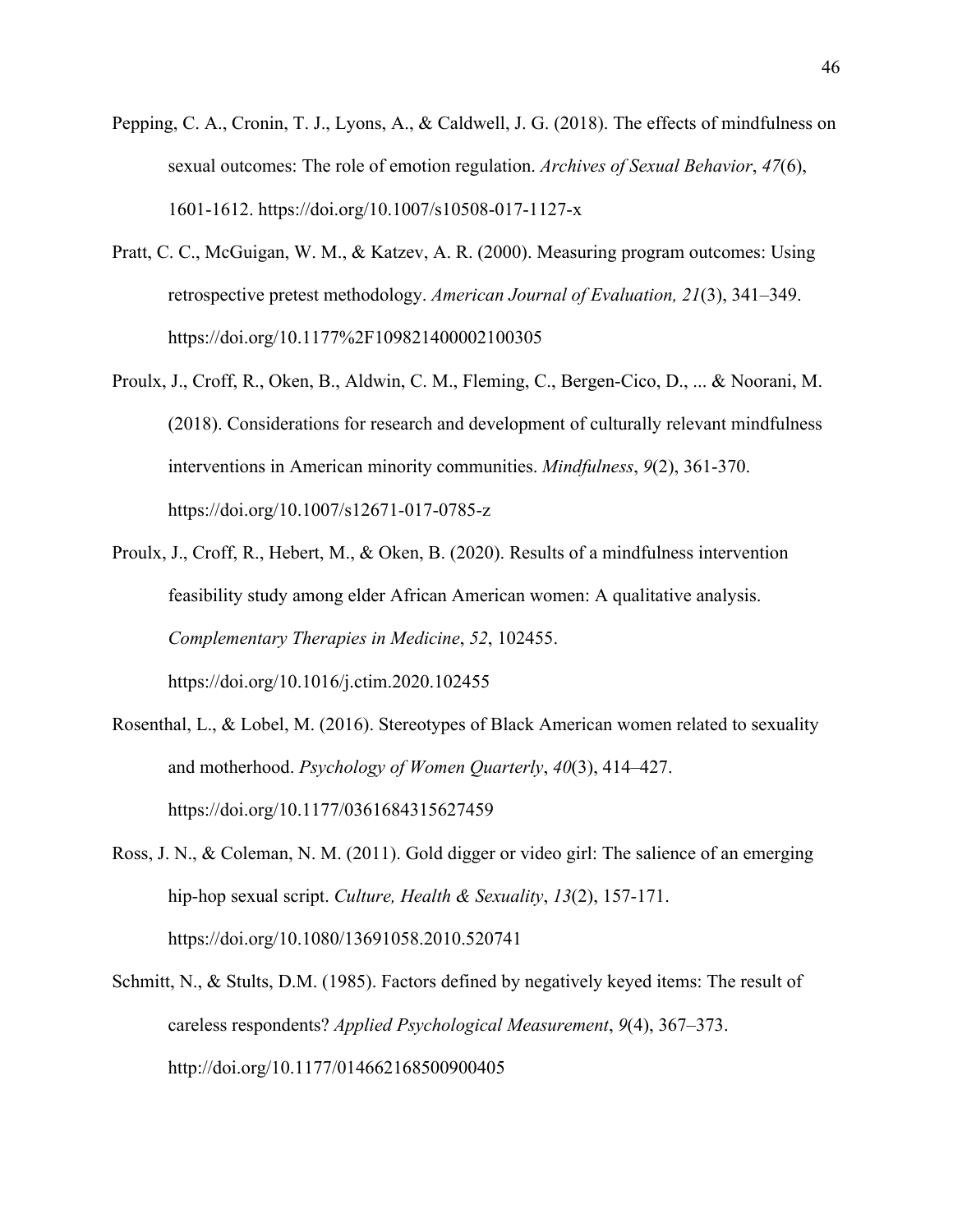- Skipper, A. D., Marks, L. D., Moore, T. J., & Dollahite, D. C. (2021). Black marriages matter: Wisdom and advice from happily married black couples. *Family Relations*, *70*(5), 1369- 1383.
- Smedley, D. K., Leavitt, C. E., Allsop, D. B., Nance, M., James, S. L., & Holmes, E. K. (2021). Mindfulness and sexual mindfulness as moderators between conflict resolution and sexual and relationship satisfaction. *Journal of Sex & Marital Therapy*, 1-15. <https://doi.org/10.1080/0092623X.2021.1958962>
- Smith, J. M. (2002). Fear as a barrier?: African American men's avoidance of counseling services. *Journal of African American Men*, *6*, 47– 60. DOI:10.1007/s12111-002-1002-1
- Song, D., Rice, M., & Oh, E. Y. (2019). Participation in online courses and interaction with a virtual agent. *International Review of Research in Open and Distance Learning*, *20*(1), 44–62. https:// doi.org/10.19173/irrodl.v20i1.3998
- Soqanloo, R. S., Vaziri, S., & Kashani, F. L. (2015). Effectiveness of sex mindfulness training on sexual satisfaction of married women. *Journal of Novel Applied Sciences*, *4*(9), 1007- 1011. http://jnasci.org/wp-content/uploads/2015/09/JNASCI-2015-1007-1011.pdf
- Spears, C. A., Houchins, S. C., Bamatter, W. P., Barrueco, S., Hoover, D. S., & Perskaudas, R. (2017). Perceptions of mindfulness in a low-income, primarily African American treatment-seeking sample. *Mindfulness*, *8*(6), 1532-1543. https://doi.org/10.1007/s12671- 017-0720-3
- Stephens, D. P., & Phillips, L. D. (2003). Freaks, gold diggers, divas, and dykes: The sociohistorical development of adolescent African American women's sexual scripts. *Sexuality and Culture*, *7*(1), 3-49. https://psycnet.apa.org/doi/10.1007/BF03159848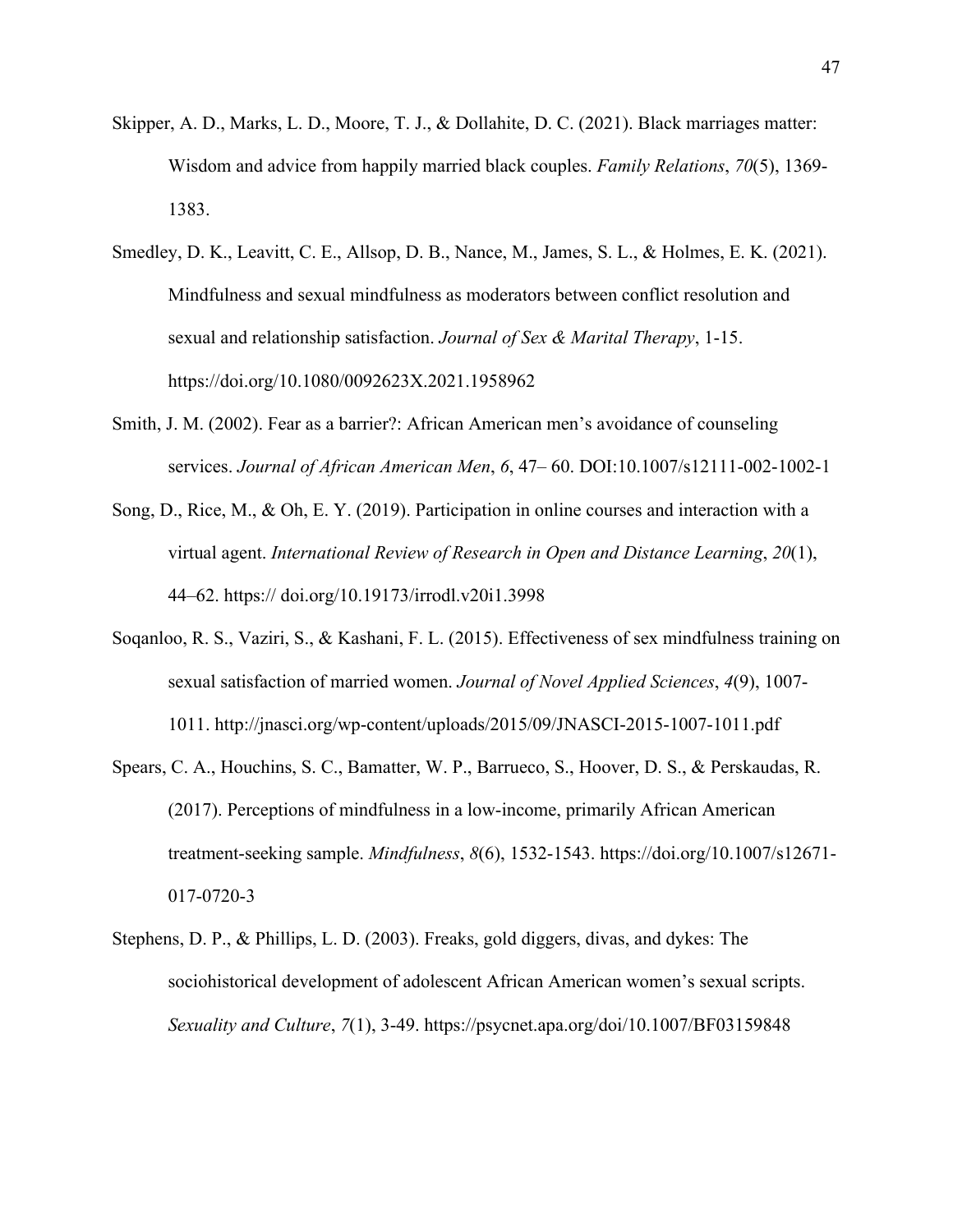- Stulhofer, A., Busko, V., & Brouillard, P. (2010). Development and bicultural validation of the New Sexual Satisfaction Scale. *Journal of Sex Research, 47*(4), 257–268. https://doi.org/10.1080/00224490903100561
- Thomas, A. J., Hoxha, D., & Hacker, J. D. (2013). Contextual influences on gendered racial identity development of African American young women. *Journal of Black Psychology*, *39*(1), 88-101. https://doi.org/10.1177%2F0095798412454679
- Thompson, L. B. (2009). *Beyond the Black lady: Sexuality and the new African American middle class* (Vol. 141). University of Illinois Press.
- Ting-Toomey, S. (2011). A mindful approach to managing conflict in intercultural intimate couples. In *Intercultural couples* (pp. 52-70). Routledge.
- Turner, J. J., Bradford, K., Higginbotham, B., & Juhasz, E. (2022). Couple relationship education: Before and during COVID-19. *The Family Journal*, *1-9*, 106648072211041. https://doi.org/10.1177/10664807221104126
- Uhlich, M., Luginbuehl, T., & Schoebi, D. (2022). Cultural diversity within couples: Risk or chance? A meta‐analytic review of relationship satisfaction. *Personal Relationships*, *29*, 120-145. https://doi.org/10.1111/pere.12405
- U.S. Census Bureau. (2021). *2020 Census Redistricting Data (Public Law 94-171) Summary File.* Retrieved from https://www.census.gov/programs-surveys/decennialcensus/about/rdo/summary-files.html
- Watson-Singleton, N. N., Black, A. R., & Hunter, C. D. (2016). African American women's perceptions of mindfulness meditation training and gendered race-related stress. *Mindfulness*, *7*(5), 1034-1043. https://doi.org/10.1007/s12671-016-0539-3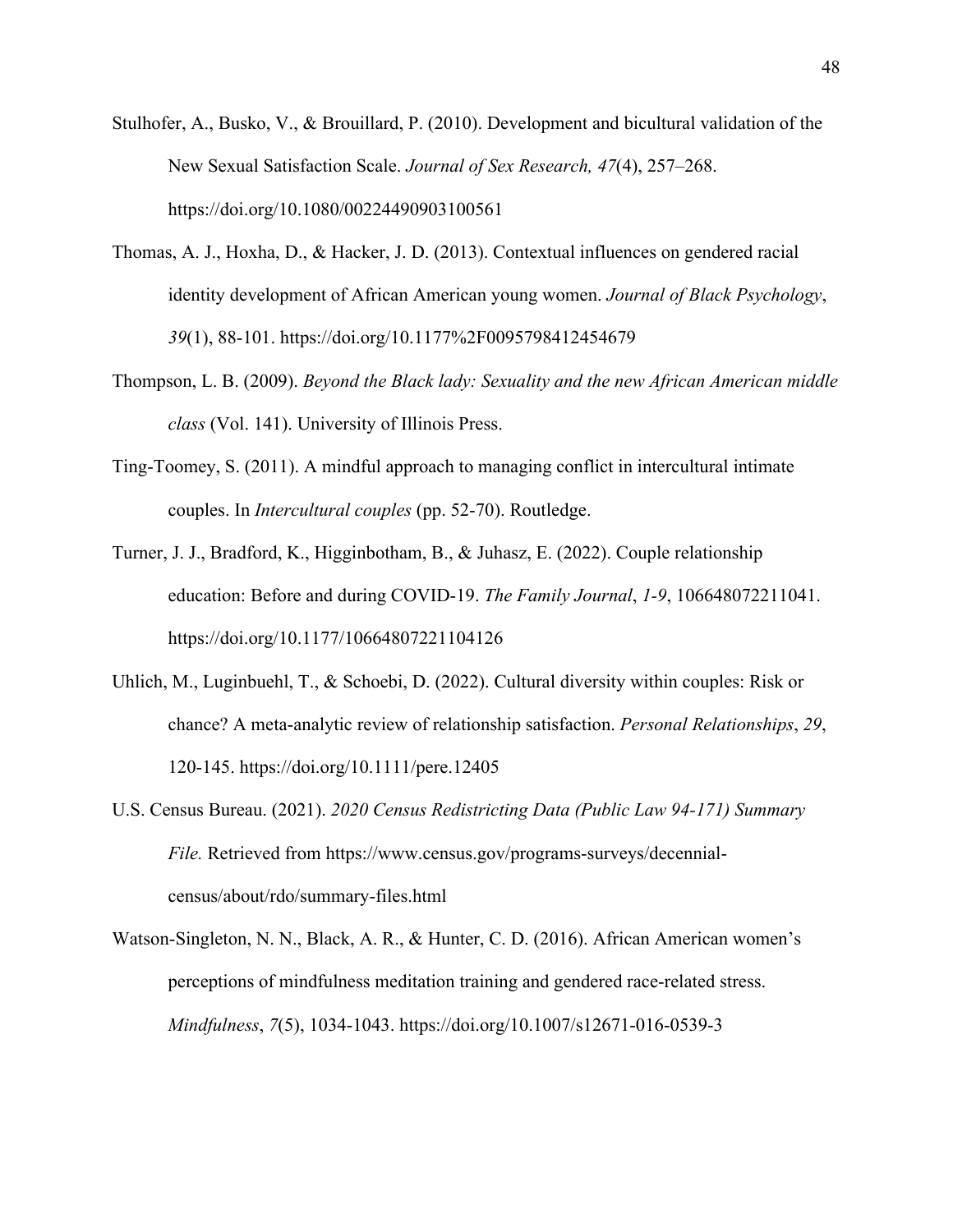Watson-Singleton, N. N., Walker, J. H., LoParo, D., Mack, S. A., & Kaslow, N. J. (2018). Psychometric evaluation of the Five Facet Mindfulness Questionnaire in a clinical sample of African Americans. *Mindfulness*, *9*(1), 312-324. https://doi.org/10.1007/s12671-017- 0776-0

Watson-Singleton, N. N., Black, A. R., & Spivey, B. N. (2019). Recommendations for a culturally-responsive mindfulness-based intervention for African Americans. *Complementary Therapies in Clinical Practice*, *34*, 132–138. https://doi.org/10.1016/j.ctcp.2018.11.013

- Weitkamp, K., Laues, M., & Schnell, T. (2019). "Practical self-love"—A qualitative interview study on women participating in Self: Cervix: an online sexual mindfulness and sensitivity course. *Sexual and Relationship Therapy*, 1-16. https://doi.org/10.1080/14681994.2019.1696458
- West, C. M. (1995). Mammy, Sapphire and Jezebel: Historical images of Black women and their implications for psychotherapy. *Psychotherapy*, *32*(3): 458–466.
- Wheeless, L. R., Wheeless, V. E., & Baus, R. (1984). Sexual communication, communication satisfaction, and solidarity in the developmental stages of intimate relationships. *Western Journal of Communication (includes Communication Reports)*, *48*(3), 217-230. https://doi.org/10.1080/10570318409374158
- Williams, A., & Justice, M. (2010). Attitudes of African American males regarding counseling in four Texas universities. *Education*, *131*(1), 158-168.
- Woodin, E. M. (2011). A two-dimensional approach to relationship conflict: Meta-analytic findings. *Journal of Family Psychology*, *25*(3), 325.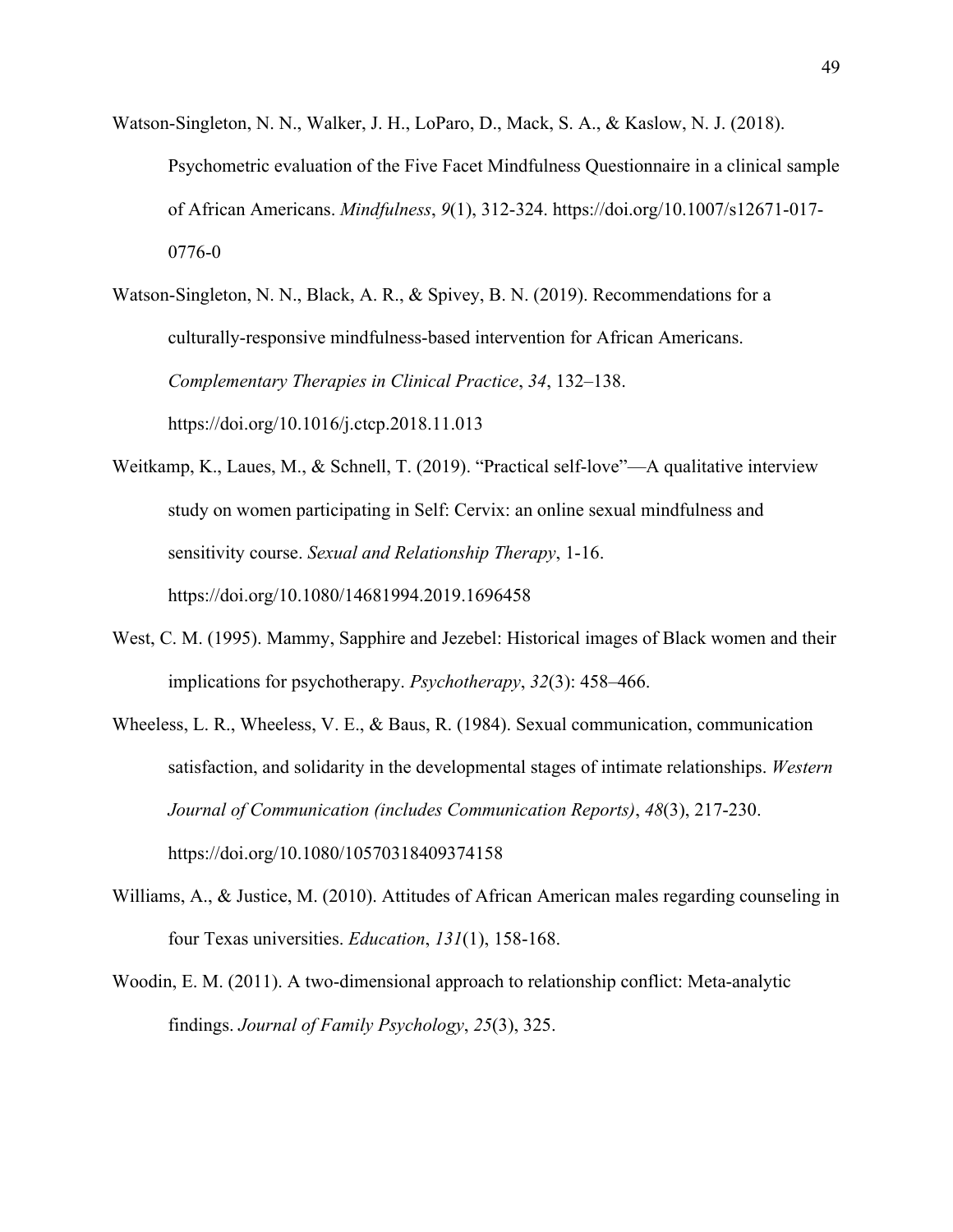- Woods-Giscombé, C. L., & Gaylord, S. A. (2014). The cultural relevance of mindfulness meditation as a health intervention for African Americans: Implications for reducing stress-related health disparities. *Journal of Holistic Nursing: Official Journal of the American Holistic Nurses' Association*, *32*(3), 147–160. https://doi.org/10.1177/0898010113519010
- Wut, T., & Xu, J. (2021). Person-to-person interactions in online classroom settings under the impact of COVID-19: A social presence theory perspective. *Asia Pacific Education Review*, *22*(3), 371– 383. https://doi.org/10.1007/s12564-021-09673-1
- Yin, R. K. (1994). Discovering the future of the case study. Method in evaluation research. *Evaluation Practice*, *15*(3), 283-290.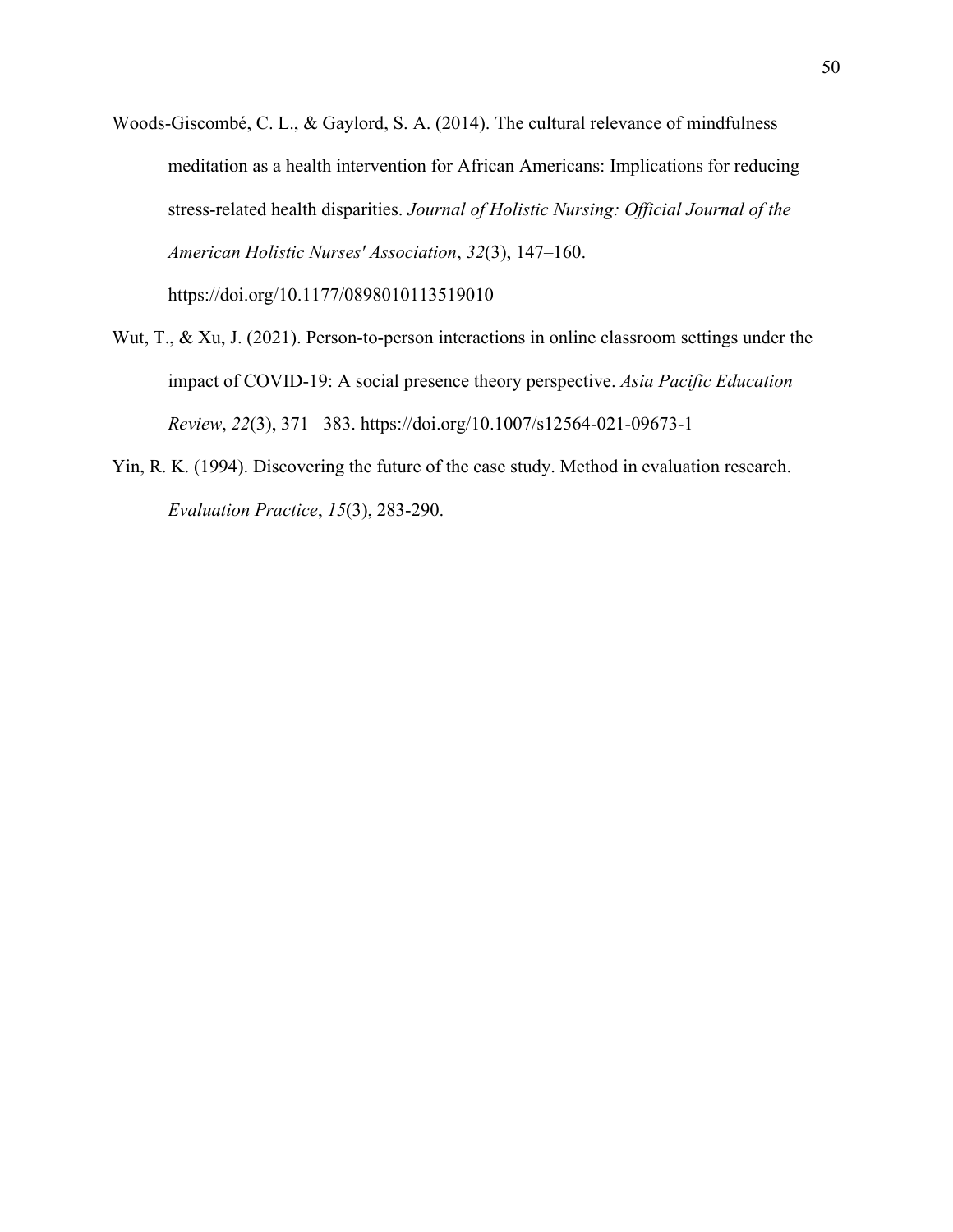<span id="page-60-0"></span>Day 1: Participants discuss the societal and personal meanings we ascribe to sex and learn about communication skills related to sex, the basic concepts of mindfulness, and components of a healthy relationship. Homework from Day 1 involves discussing sexual meanings, practicing affectionate touch, and a sensate focus activity.

Day 2: Participants learn topics such as gendered sexual differences in arousal and orgasm, an overview of male and female sexual anatomy, the basic concepts of sexual mindfulness, and societal standards that might inform our sexual attitudes and behaviors. Day 2 ends with a sexual mindfulness activity for couples to try at home.

Day 3: Participants review the basic concepts of mindfulness and sexual communication and learn about emotional intimacy, sexual boundaries, and personal responsibility for one's sexual experiences. Day 3 also includes dedicated time for question and answer and ends with a lovingkindness meditation and mindful embrace activity. Participants are encouraged to continue mindful practice in their relationship after the intervention.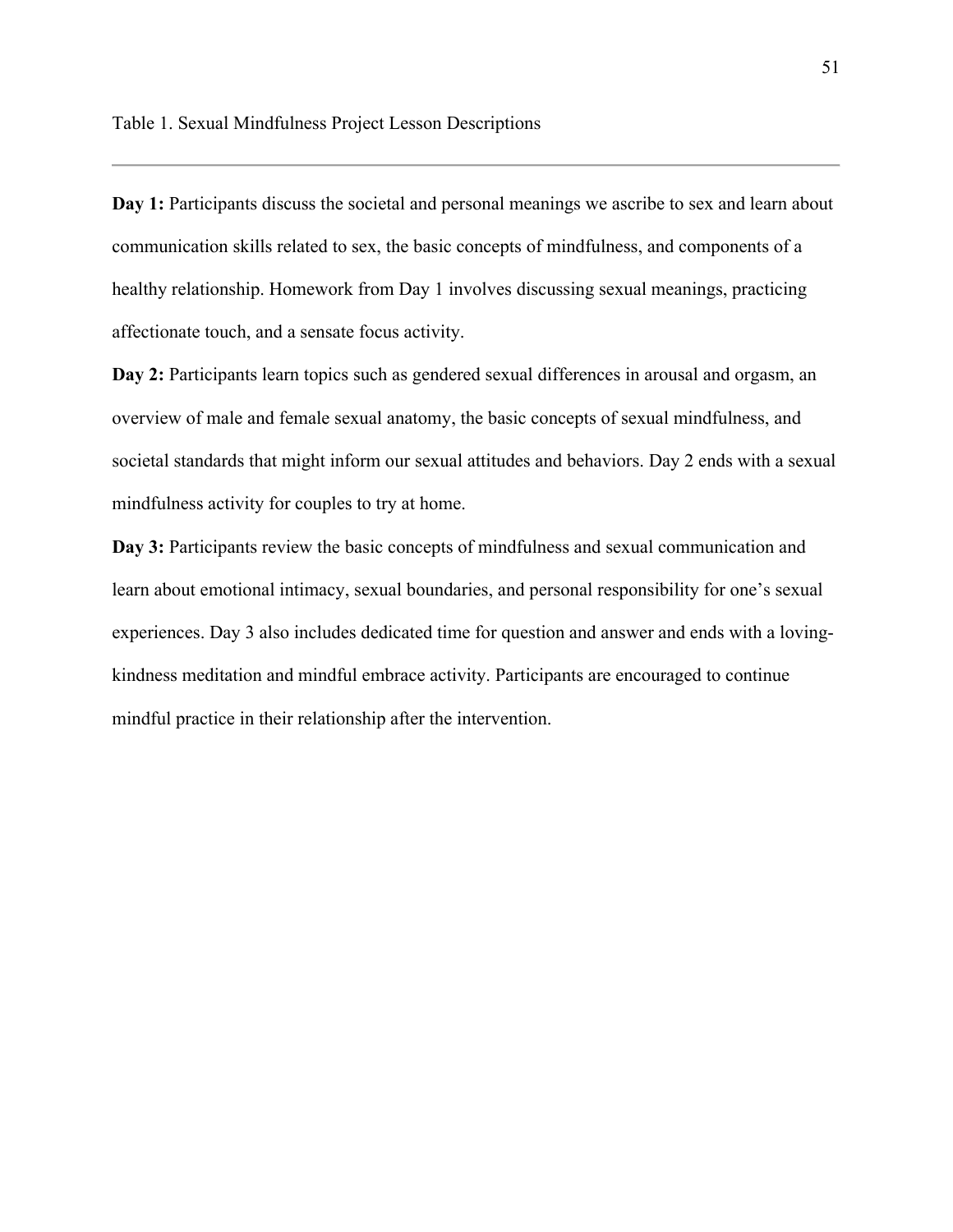| Variable            | Values            | $N = 26*$        | $\frac{0}{0}$ |
|---------------------|-------------------|------------------|---------------|
| Age                 | $23 - 25$         | 6                | 23%           |
|                     | $26 - 28$         | $\, 8$           | $31\%$        |
|                     | 29-31             | $\boldsymbol{9}$ | 35%           |
|                     | 35-44             | 3                | 12%           |
| Race                | <b>Black</b>      | 24               | $92\%$        |
|                     | Pacific Islander  | $\mathbf 1$      | 4%            |
|                     | White             | $\,1\,$          | $4\%$         |
| Education           | Some college      | $8\,$            | $31\%$        |
|                     | Bachelor's degree | 14               | 54%           |
|                     | Master's degree   | $\overline{4}$   | 15%           |
| Relationship Length | $3 - 4$           | 14               | 54%           |
|                     | $5-6$             | $\,8\,$          | $31\%$        |
|                     | $7 - 8$           | $\sqrt{2}$       | $8\%$         |
|                     | $18\,$            | $\overline{2}$   | $8\%$         |
| Income              | \$40,000-\$60,000 | $\sqrt{6}$       | 23%           |

<span id="page-61-0"></span>Table 2. Participant Descriptives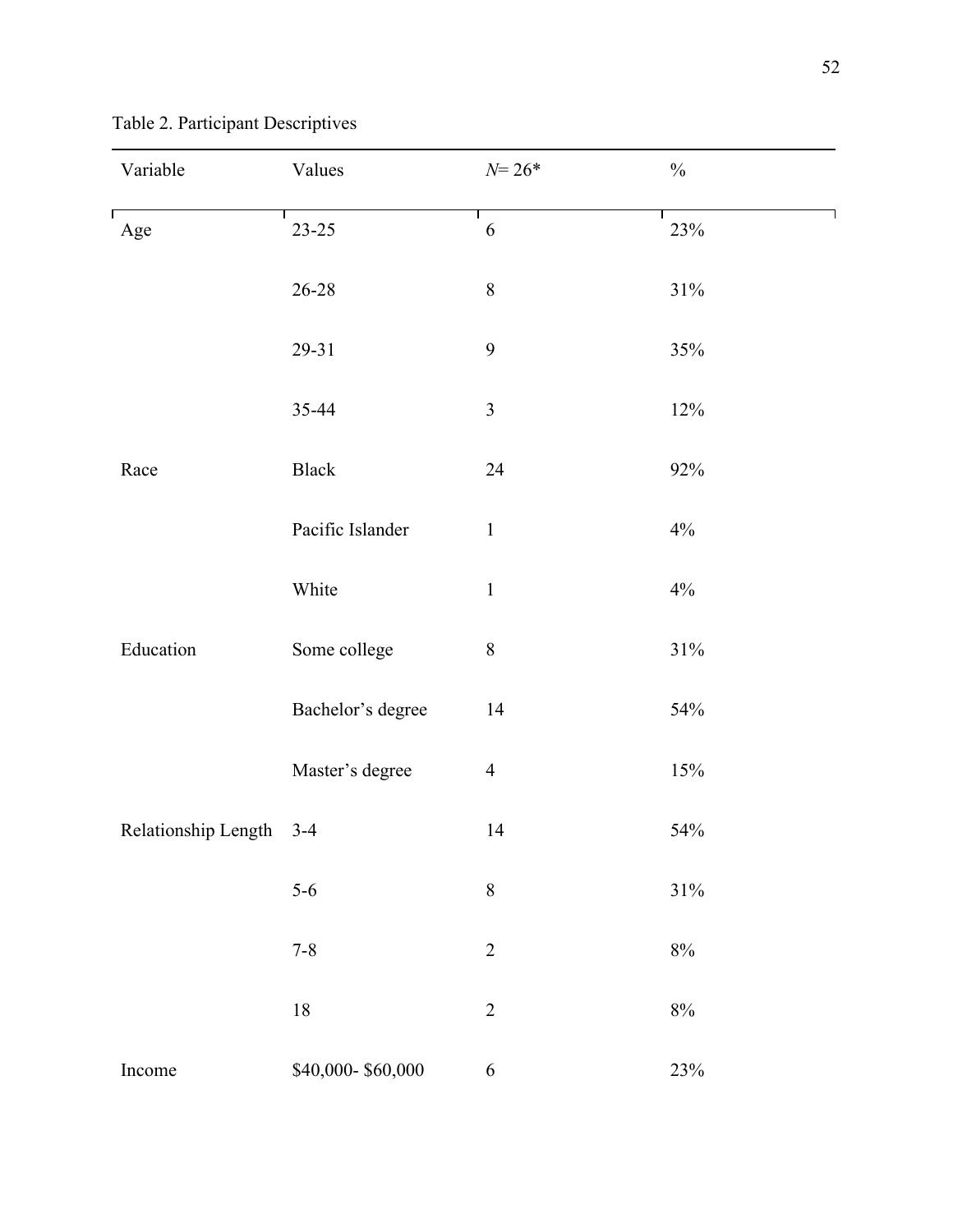|          | \$60,000-\$90,000    | $\overline{4}$ | 15% |
|----------|----------------------|----------------|-----|
|          | \$90,000-\$120,000   | 6              | 23% |
|          | \$120,000 and above  | 10             | 38% |
| Location | <b>United States</b> | 18             | 70% |
|          | Africa               | 6              | 23% |
|          | Europe               | 2              | 8%  |

*Note.*  $* N$  = Participants who completed the survey only or the survey and interview.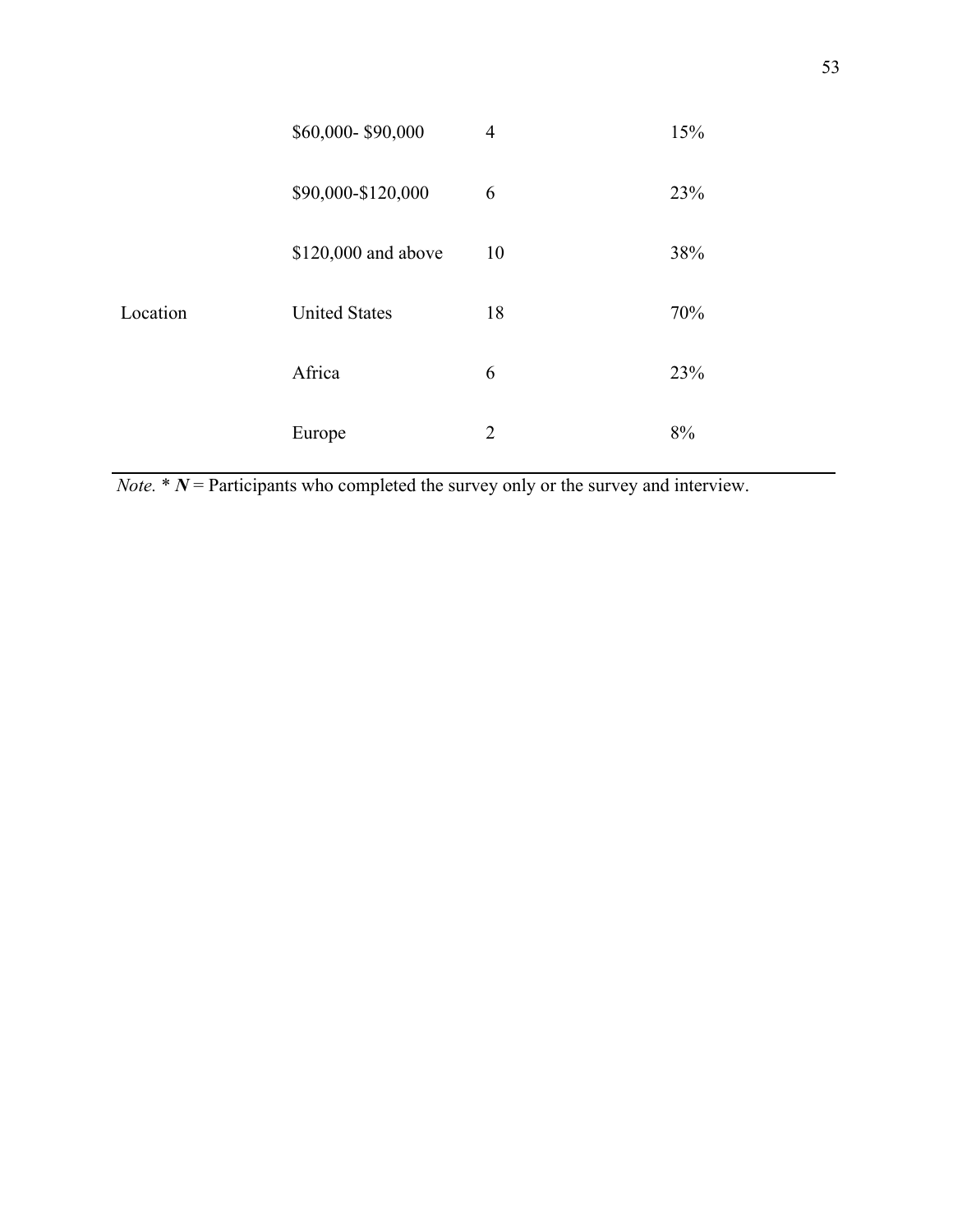| Theme           | Subtheme           | # Coding   | # Out of $12$ | Average #      |
|-----------------|--------------------|------------|---------------|----------------|
|                 |                    | References | Couples       | References per |
|                 |                    |            |               | Couple         |
| 1. Class        |                    | 105        | 12            | 8.75           |
| Experience      |                    |            |               |                |
|                 | A) Positive        | 51         | 12            | 4.25           |
|                 | Experience         |            |               |                |
|                 | B) New Mindset     | 34         | $\tau$        | 4.86           |
|                 | and Knowledge      |            |               |                |
|                 | C) Facilitator and | 20         | 10            | $\overline{2}$ |
|                 | Participant        |            |               |                |
|                 | Interactions       |            |               |                |
| 2. Relationship |                    | 124        | 12            | 10.33          |
| Impacts         |                    |            |               |                |
|                 | A) Improved        | 42         | 6             | $\overline{7}$ |
|                 | Communication      |            |               |                |
|                 | B) Improved        | 45         | 11            | 4.09           |
|                 | Relationship and   |            |               |                |

# <span id="page-63-0"></span>Table 3. Numeric Content Analysis of Interview Themes and Subthemes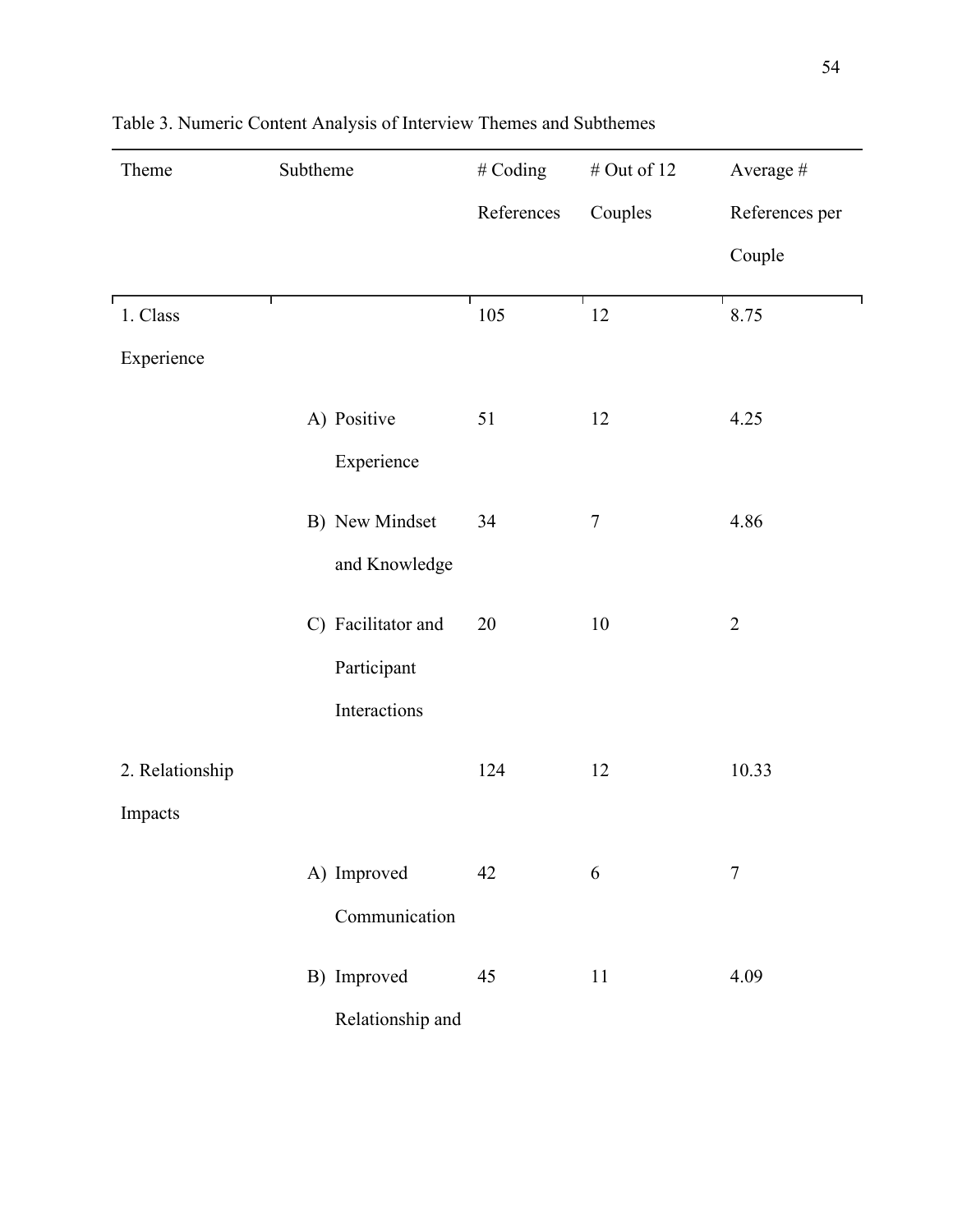|                | Sexual             |                |                |                |  |  |  |
|----------------|--------------------|----------------|----------------|----------------|--|--|--|
|                | Satisfaction       |                |                |                |  |  |  |
|                | C) Increased       | 37             | 11             | 3.36           |  |  |  |
|                | Relational and     |                |                |                |  |  |  |
|                | Sexual             |                |                |                |  |  |  |
|                | Mindfulness        |                |                |                |  |  |  |
| 3. Suggestions |                    | 27             | 11             | 2.45           |  |  |  |
|                | A) More            | 16             | $\,8\,$        | $\overline{2}$ |  |  |  |
|                | Content/Classes    |                |                |                |  |  |  |
|                | B) Fewer Classes   | $\mathfrak{Z}$ | 3              | $\,1\,$        |  |  |  |
|                | C) Increased       | 8              | $\mathfrak{Z}$ | 2.6            |  |  |  |
|                | Participation      |                |                |                |  |  |  |
|                | and Connection     |                |                |                |  |  |  |
|                | <b>Total Codes</b> | 256            |                | ш              |  |  |  |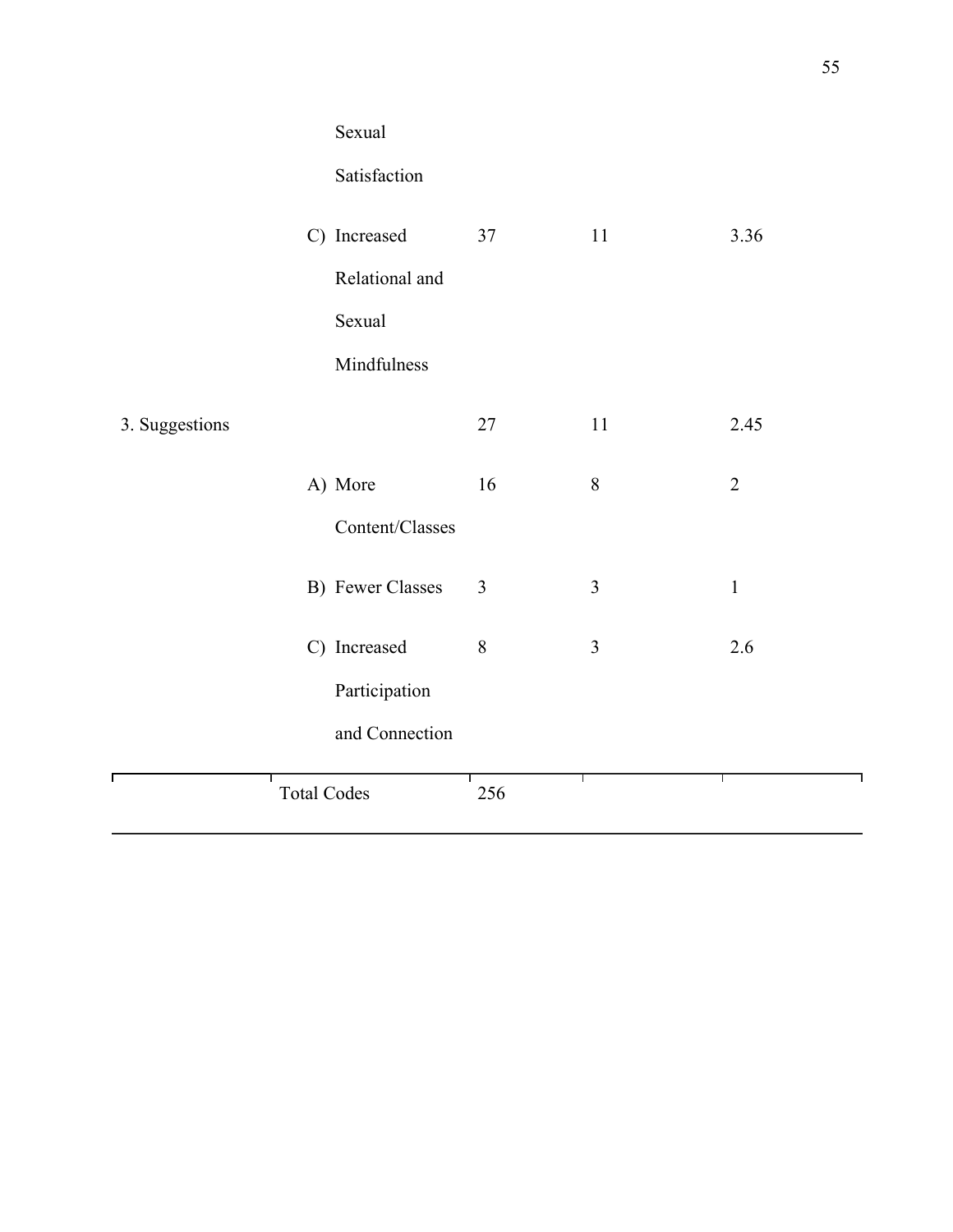<span id="page-65-0"></span>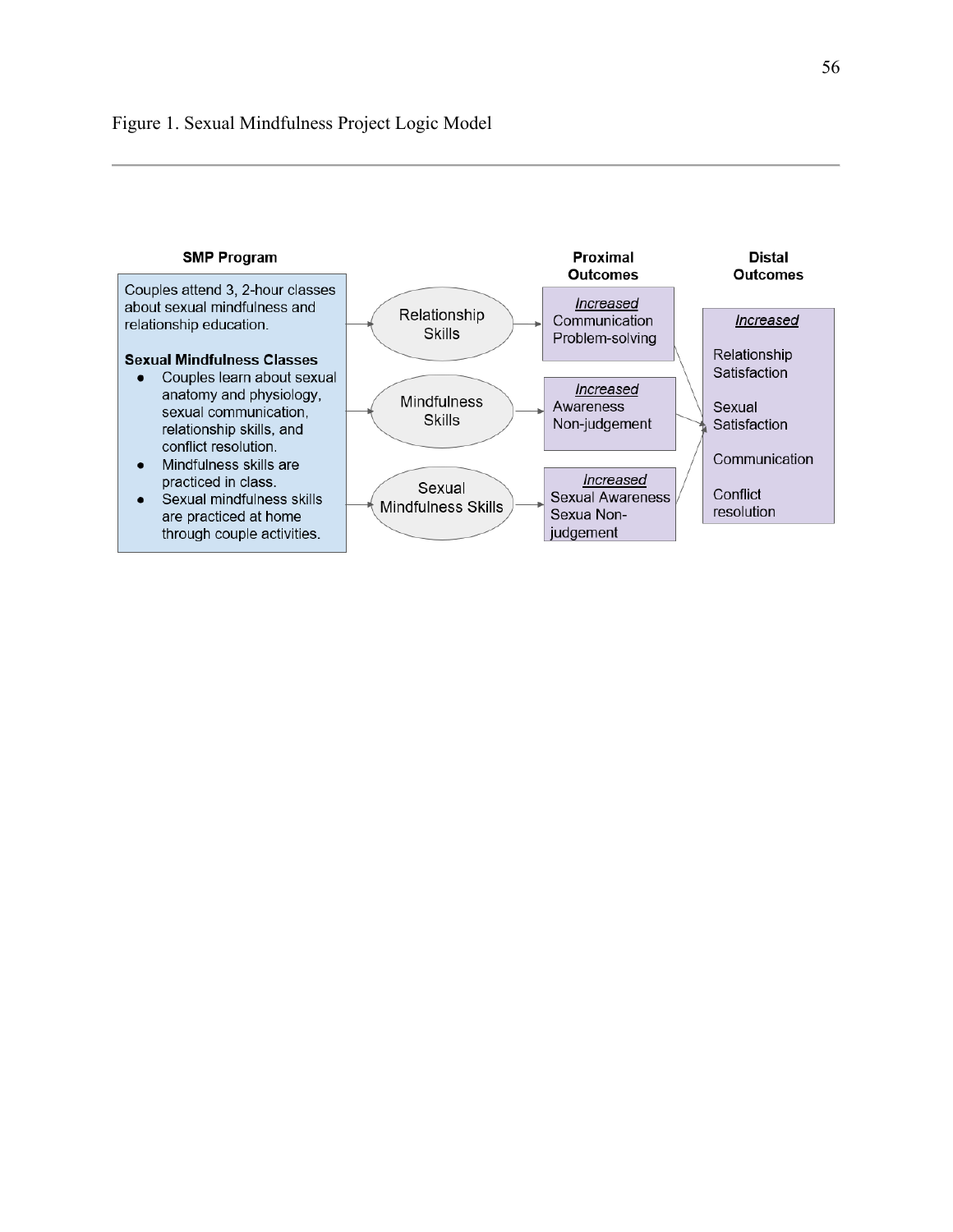## Appendix

Table A

| Couple         | Home | Pre/Post                   | Pre/Post             | Pre/Post     | Pre/Post     | Pre/Post      | Pre/Post      |
|----------------|------|----------------------------|----------------------|--------------|--------------|---------------|---------------|
| (F/M)          | work | Sexual                     | Sexual               | Relationship | Sexual       | Sexual        | General       |
|                |      | Mindfulness                | Mindfulness          | Satisfaction | Satisfaction | Communication | Communication |
|                |      | Awareness                  | Non-Judgment         |              |              |               |               |
| $\mathbf{1}$   | 75%  | 4.5 / 4.75                 | 1.3 / 1 <sup>b</sup> | 4.25/5       | 3.6/3.8      | 2.75 / 3.42   | 4/4.8         |
|                |      |                            |                      |              |              |               |               |
|                |      | 3/4                        | $3 / 1.3^b$          | 3.5/5        | 3.2 / 4.5    | 4/4.8         | 3.8/5         |
| $\overline{2}$ | 100% | 3.75 / 4.75                | 2/1.7 <sup>b</sup>   | 3.25 / 4.75  | 3.9/4.7      | 3.92 / 4.6    | 3.8 / 4.7     |
|                |      |                            |                      |              |              |               |               |
|                |      | 3/4.75                     | $3/1.3^{b}$          | 2.75 / 5.5   | 3.1 / 4.6    | 3/4.5         | 2.7/4.7       |
|                |      |                            |                      |              |              |               |               |
|                |      |                            |                      |              |              |               |               |
| $\overline{3}$ | 100% | $4.75 / 4.75^{\mathrm{a}}$ | 2.6/3                | 5.75/6       | 4.3 / 5      | 5/5           | 3.7 / 3.8     |
|                |      |                            |                      |              |              |               |               |
|                |      | 3/4.75                     | 3.3 / 4.3            | 5.25/6       | 3.3/4.9      | 4.1 / 4.9     | 3.7/4.3       |
|                |      |                            |                      |              |              |               |               |
| $\overline{4}$ | 75%  | 3.25/5                     | 3/1 <sup>b</sup>     | 4.75/6       | 3.1 / 4.8    | 3.75 / 4.92   | 4.8 / 5       |
|                |      |                            |                      |              |              |               |               |
|                |      | 1.5/4.5                    | 1/3                  | 3.25 / 5.5   | 2/4.8        | 2.42 / 5      | 1.7/5         |
| 5              | 75%  | . / 5                      | . / 1                | . / 5        | . / 5        | . / 5         | . / 5         |
|                |      | . / 5                      | 1/1 <sup>a</sup>     | . / 6        | . / 5        | . / 5         | . / 5         |
|                |      |                            |                      |              |              |               |               |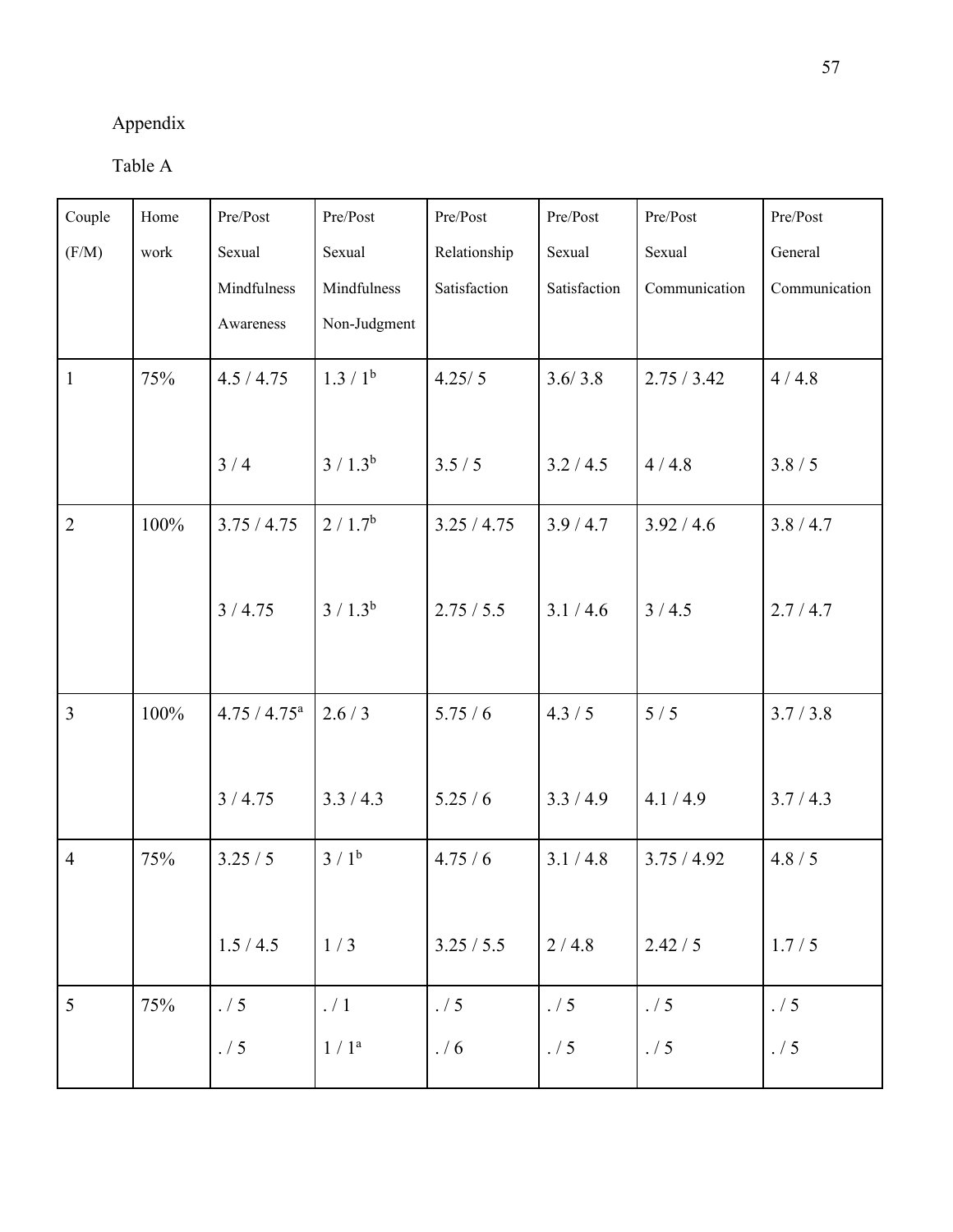| 6              | 75%  | 2.25 / 4.75 | $3/1.3^{b}$   | 3/5           | 2.4 / 4.8 | 2.25/4.6    | 2/4.5     |
|----------------|------|-------------|---------------|---------------|-----------|-------------|-----------|
|                |      | 4/4.75      | 1.6 / 3.3     | 3.5 / 5.5     | 3.5/4.8   | 4.2 / 5     | 2.5/5     |
| $\overline{7}$ | 75%  | 4.75 / 5    | 2.3 / 4.3     | 5/5.75        | 4/4.7     | 4.7 / 5     | 4.8 / 5   |
|                |      | 3.5 / 4.75  | 1.6 / 3.6     | 3/4           | 2.7 / 3.7 | 1.7/3.3     | 1.5/3.7   |
| 8              | 100% | 2.5/5       | $4/1.3^{b}$   | 2.75 / 5.75   | 2.9/5     | 2.92 / 5    | 2.7/5     |
|                |      | 2.75 / 4.75 | 1.6/5         | 2.5 / 5.75    | 2.8/4.7   | 2.6 / 5     | 2.3 / 4.3 |
| 9              | 75%  | 4.5 / 5     | $2/1.3^{b}$   | 4.75/5        | 3.6 / 4.4 | 3.6 / 4.6   | 4.8 / 5   |
|                |      | 1.75/5      | 2/5           | 3.5/5         | 2.7 / 4.5 | 2.25/5      | $2/5$     |
| 10             | 100% | 4.5/5       | $2.6 / 1.3^b$ | $5/5^{\rm a}$ | 4.2 / 4.9 | 4.25 / 4.92 | 4.7 / 5   |
|                |      | 2.5/5       | 1/4.6         | 2.25/5        | 2.7/4.9   | 2.5/4.75    | 2.3/4.8   |
| 11             | 75%  | 1.25 / 4.75 | $3.3 / 3.3^a$ | 3.75/5        | 1.3 / 4.5 | 1.6/4.92    | 1.2 / 4.8 |
|                |      | 1.5/4.5     | $4.6 / 1.3^b$ | 1.25 / 4.25   | 1.2 / 4.6 | 4/5         | 1.7/4.8   |